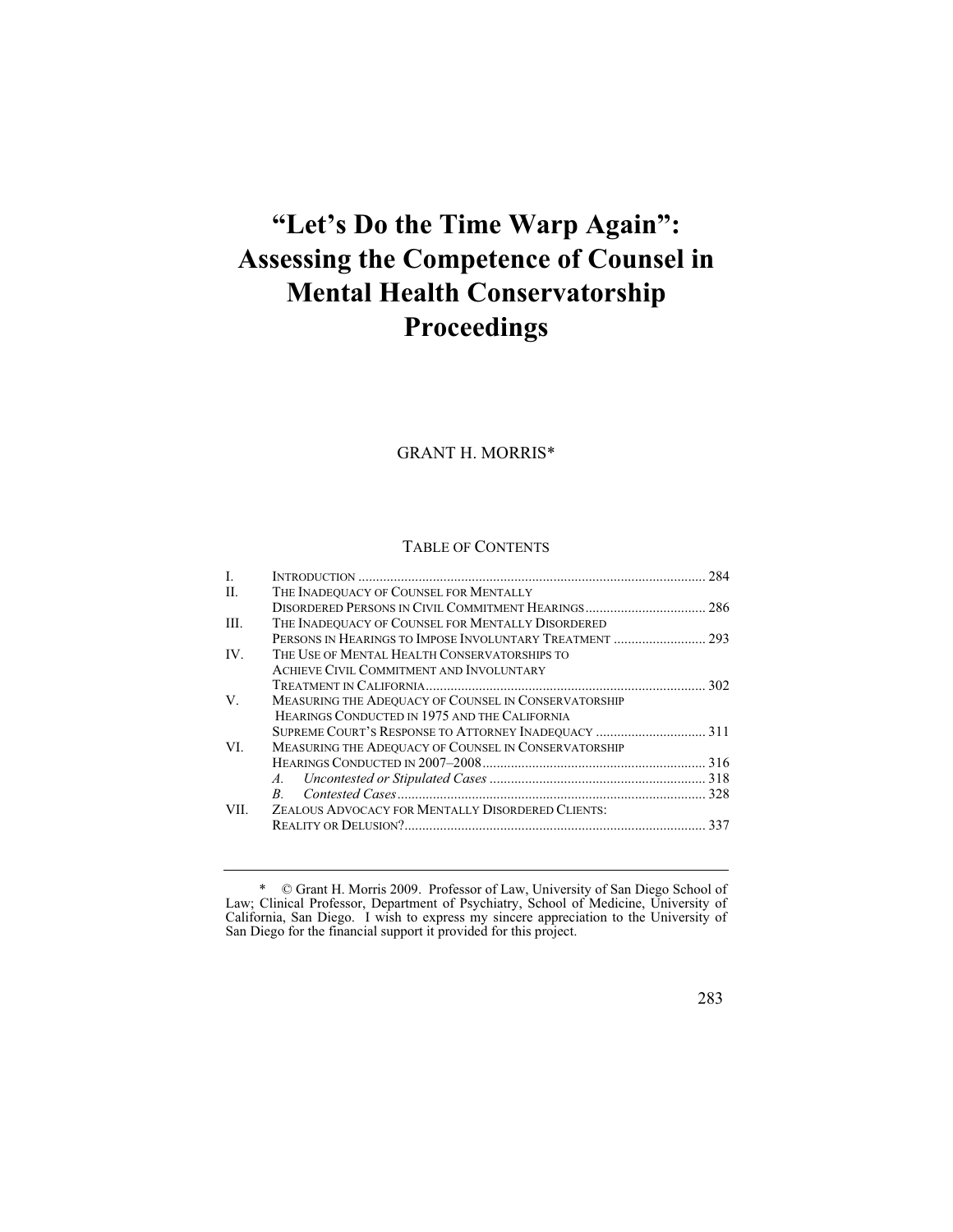"The more things change, the more they remain the same."<sup>1</sup>

#### I. INTRODUCTION

How important is counsel in representing a mentally disordered person in a court proceeding to determine whether that person can be subjected to involuntary civil commitment or in a court proceeding to determine whether psychotropic medication can be administered to a civilly committed mental patient over that patient's objection? Michael Perlin, author of the definitive five volume treatise on mental disability  $law<sup>2</sup>$ and the foremost authority on the subject, has asserted that the quality of counsel is "the single most important factor in the disposition of involuntary civil commitment cases"<sup>3</sup> and is "of critical importance in the disposition of right-to-refuse treatment cases as well."4

This Article explores how well counsel has performed this function historically and whether deficiencies in performance have been eliminated over time. Part II discusses empirical studies of attorney performance in civil commitment proceedings conducted in the 1960s and 1970s. Those studies revealed a consistent failure of attorneys to advocate actively for their mentally disordered clients in those proceedings. Although numerous commentators have relied upon those studies to denounce attorney passivity and to urge attorneys to aggressively resist involuntary civil commitment of their clients, inadequate performance by attorneys continues to be the rule today, rather than the exception.

Part III discusses the doctrine of informed consent and its applicability to civilly committed mental patients who wish to refuse treatment with psychotropic medication. Scholars have asserted, and numerous courts have ruled, that mentally disordered persons, even mentally disordered persons who have been involuntarily committed, may, nevertheless, be competent to rationally evaluate the treatment proposed for their mental

<sup>1.</sup> ALPHONSE KARR, LES GUÊPES (1849), *quoted in* JOHN BARTLETT, FAMILIAR QUOTATIONS:ACOLLECTION OF PASSAGES, PHRASES, AND PROVERBS TRACED TO THEIR SOURCES IN ANCIENT AND MODERN LITERATURE 443 (Justin Kaplan ed., 16th ed. 1992). Consider also this quotation: "Those who cannot remember the past are condemned to repeat it." GEORGE SANTAYANA,1THE LIFE OF REASON (1905–06), *quoted in* BARTLETT, *supra*, at 588.

<sup>2.</sup> MICHAEL L. PERLIN, MENTAL DISABILITY LAW: CIVIL AND CRIMINAL (2d ed. 1998); *see also* Virginia Aldige Hiday, *Reformed Commitment Procedures: An Empirical Study in the Courtroom*, 11 LAW & Soc'y Rev. 651, 663 (1977) (reporting that when counsel challenged evidence that the proposed patient's mental condition met the criteria for involuntary civil commitment, decisions to civilly commit were significantly reduced).

<sup>3. 2</sup> PERLIN, *supra* note 2, § 3B-11, at 362–63.

<sup>4</sup>*. Id.* at 363.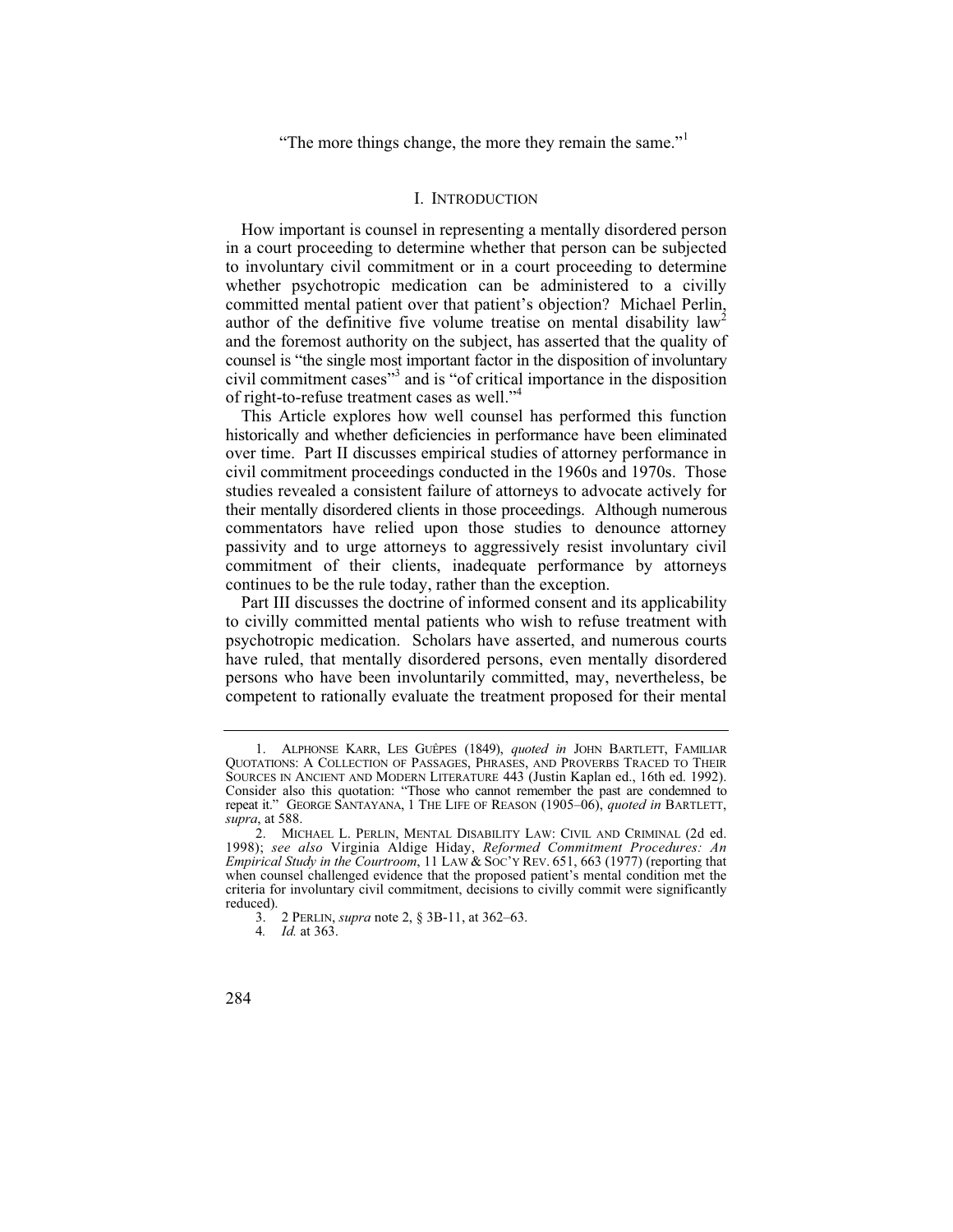condition. If they are competent, their informed consent to treatment should be required, just as it is for any other competent patient. Although the right of competent mental patients to refuse treatment has been articulated and accepted—at least theoretically—almost no attention has been devoted to the adequacy of attorneys who represent patients in hearings to determine their competency to withhold consent to treatment. If lawyers do not advocate zealously for their mentally disordered clients to avoid involuntary civil commitment, one can assume they are less likely to advocate zealously for their civilly committed, mentally disordered clients who wish to refuse treatment prescribed by their doctors that may improve their mental condition sufficiently to allow them to be released.

Part IV discusses civil commitment in California, focusing on mental health conservatorhips that are used—almost exclusively—to achieve long-term civil commitment of mentally disordered individuals. In addition to permitting the conservator to involuntarily confine the conservatee in a mental hospital, the law also allows the conservator to impose involuntary treatment on the conservatee—even though the conservatee has not been adjudicated incompetent to make treatment decisions.

Part V discusses an empirical study of attorney performance in representing proposed conservatees in conservatorship hearings conducted in San Diego in 1975, more than thirty years ago. As reported in that study, the attorneys' performance was abysmal. Part V also discusses a California Supreme Court case decided one year after the study was published.<sup>5</sup> In reaching its decision to impose certain stringent due process safeguards in the conservatorship hearing process, the court relied in part on the results of this early study.

Part VI reports on a second study of attorney performance in representing proposed conservatees in conservatorship hearings conducted in December of 2007 and the spring of 2008. This study attempted to replicate the study conducted more than thirty years earlier. Although there were changes in the way hearings were conducted and the qualifications of attorneys who represented proposed conservatees, attorney performance remained abysmal. As I observed these hearings, I felt that I had entered a time warp—I was transported back to 1975, observing hearings conducted

<sup>5.</sup> Conservatorship of Roulet, 590 P.2d 1 (Cal. 1979).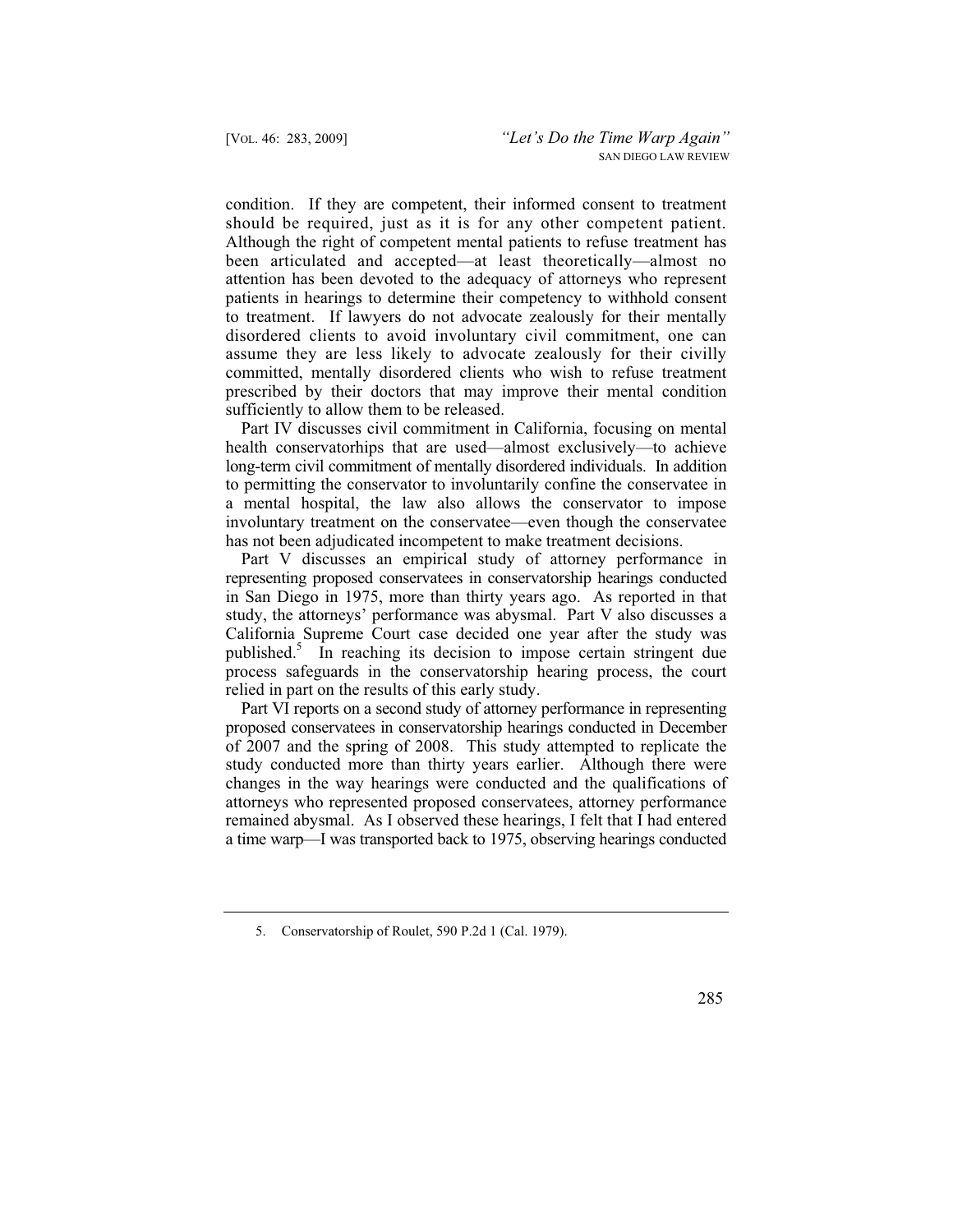in the earlier study. The words of Yogi Berra came to my mind: "This is like déjà vu all over again."<sup>6</sup>

Part VII concludes the Article by discussing the changes that must occur in order to improve attorney performance. In 2001, the Montana Supreme Court appropriately characterized the ineffective assistance of counsel in civil commitment proceedings as a "systemic failure"<sup>7</sup> and issued practice guidelines to ensure that attorneys perform as vigorous advocates safeguarding the rights and liberties of their mentally disordered clients.<sup>8</sup> I can only hope that the Montana model will be emulated nationally, and that it will not take another thirty years for passive paternalism to be replaced by zealous advocacy.

#### II. THE INADEQUACY OF COUNSEL FOR MENTALLY DISORDERED PERSONS IN CIVIL COMMITMENT HEARINGS

In 1966, Fred Cohen reported that attorneys representing prospective mental patients in civil commitment proceedings performed perfunctorily, deferring to the judgment of the psychiatrists who recommended commitment.<sup>9</sup> In essence, the attorneys viewed their function as ceremonial.10 In a study of one day's activity in Travis County, Texas, Professor Cohen found that one attorney was appointed to represent the forty patients at the commitment hearings scheduled for that day, that the attorney asked no questions of the doctors and offered no evidence to controvert their recommendations, and that all forty patients were civilly committed for an indefinite period of time and found to be mentally incompetent.<sup>11</sup> The forty hearings were conducted in a total of seventyfive minutes.<sup>12</sup>

In 1970, an investigation of the Iowa civil commitment process revealed that "in the normal case appointed counsel makes no pre-

<sup>6.</sup> QuoteDB, http://www.quotedb.com/quotes/1304 (last visited Apr. 1, 2009). *Déjà vu*, which is also known as *paramnesia*, is defined as "the illusion that one has previously had an experience that is actually new to one." WEBSTER'S NEW WORLD DICTIONARY OF THE AMERICAN LANGUAGE 372 (David B. Guralnik ed., 2d college ed. 1970).

<sup>7</sup>*. In re* Mental Health of K.G.F., 29 P.3d 485, 494 (Mont. 2001).

<sup>8</sup>*. Id.* at 497–500.

<sup>9.</sup> Fred Cohen, *The Function of the Attorney and the Commitment of the Mentally Ill*, 44 TEX. L. REV. 424, 424–25 (1966).

<sup>10</sup>*. Id.* at 425.

<sup>11</sup>*. Id.* at 427–30. A far more extensive examination of judicial hearings involving applications for civil commitment, conducted in St. Louis, Missouri, in the 1960s, revealed that the mentally disordered person was not civilly committed in only two of the 1700 cases studied. George E. Dix, *Acute Psychiatric Hospitalization of the Mentally Ill in the Metropolis: An Empirical Study*, 1968 WASH. U. L.Q. 485, 540.

<sup>12.</sup> Cohen, *supra* note 9, at 430. The attorney was compensated at the rate of ten dollars per case and thus received four hundred dollars for his "efforts." *Id.*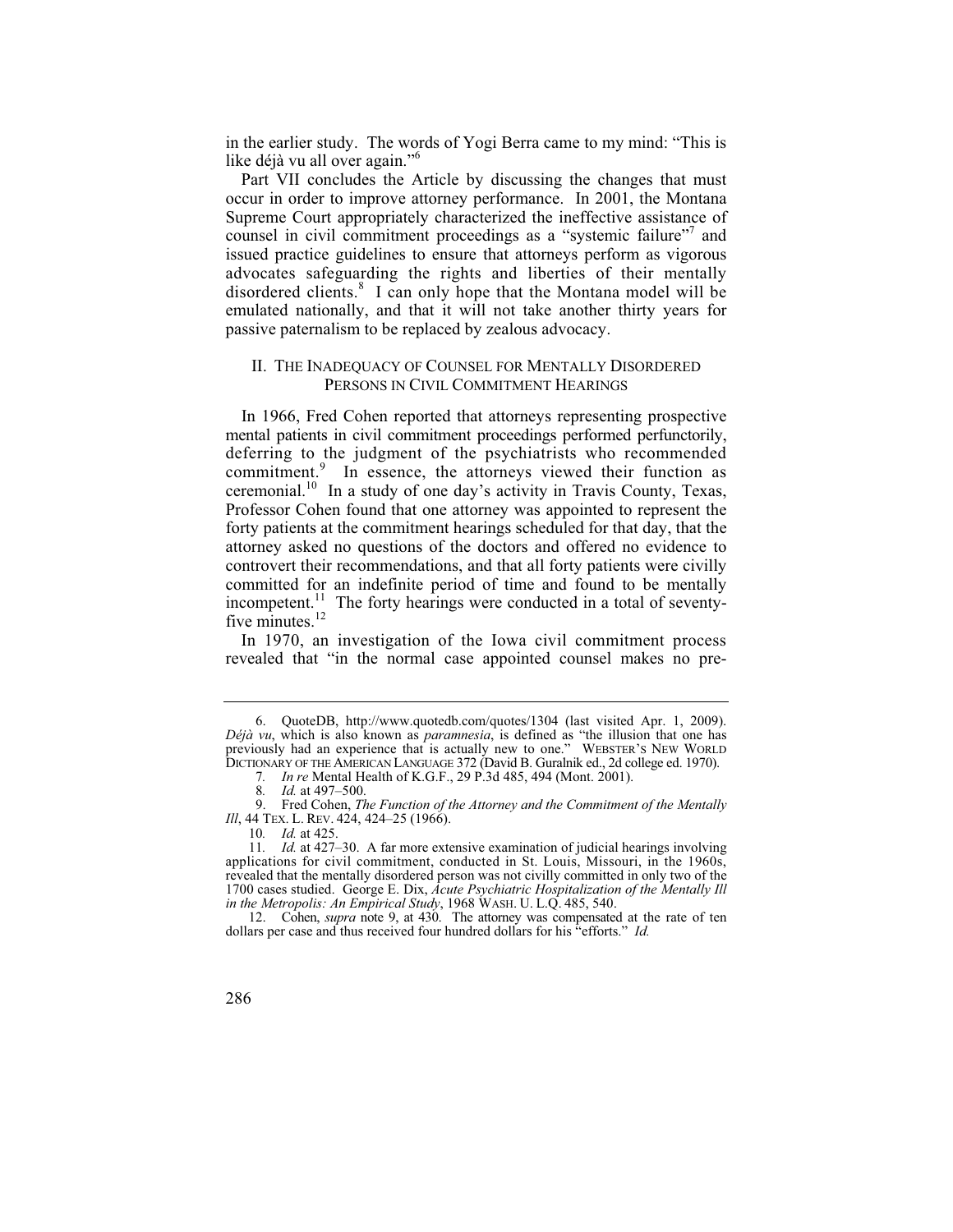hearing preparation nor does he meet with his client in advance of the day of the hearing."<sup>13</sup> The attorneys were "neither aware of nor concerned about their client's desires."<sup>14</sup> They viewed their function as simply to ensure that their client would not be improperly "railroaded" into an institution by a person motivated by hostility or vindictiveness.<sup>15</sup> Once the lawyer concluded that the client was not being "railroaded," the lawyer did not actively defend the client from the state's exercise of power to involuntarily commit the patient.<sup>16</sup> Although a criminal defense attorney "is not deterred from his goal of preventing a determination that his client is criminally responsible . . . [i]n the involuntary hospitalization area, however, most attorneys accept the proposition that the expert in mental health is better prepared to determine what is in the best interests of their client."17 The authors found that effective decisionmaking power is allocated "to the medical profession with the legal process and the attorney assuming a ceremonial function."<sup>18</sup>

Three years after this study was published, the Iowa Legislature enacted comprehensive legislation<sup>19</sup> substantially revising the state's civil commitment process.<sup>20</sup> In direct response to the problem of inadequate legal representation of proposed patients, the 1975 legislation clarified that the attorney

is the primary guarantor of the respondent's procedural and substantive rights. . . . The attorney's responsibility, in view of these considerations, is to hold the state to its burden of proof, and to fully raise all relevant evidence and arguments bearing on the respondent's suitability for involuntary treatment. . . . Counsel is given ample means to serve this role, including continuing rights to notice, discovery, independent expert evaluation, presentation of evidence, and crossexamination.<sup>2</sup>

19. An Act Relating to Hospitalization of the Mentally Ill, ch. 139, 1975 Iowa Acts 350 (codified with subsequent revisions at IOWA CODE ch. 229).

<sup>13.</sup> Note, *Contemporary Studies Project: Facts and Fallacies About Iowa Civil Commitment*, 55 IOWA L. REV. 895, 914 (1970) [hereinafter *Contemporary Studies Project*].

<sup>14</sup>*. Id.* at 920.

<sup>15</sup>*. Id.*

<sup>16</sup>*. Id.* at 921.

<sup>17</sup>*. Id.*

<sup>18.</sup> *Id.* at 922.<br>19 An Act Re

<sup>20</sup>*. See generally* Randall P. Bezanson, *Involuntary Treatment of the Mentally Ill in Iowa: The 1975 Legislation*, 61 IOWA L. REV. 261 (1975) (describing, analyzing, and interpreting the civil commitment legislation enacted in Iowa in 1975).

<sup>21</sup>*. Id.* at 365–66.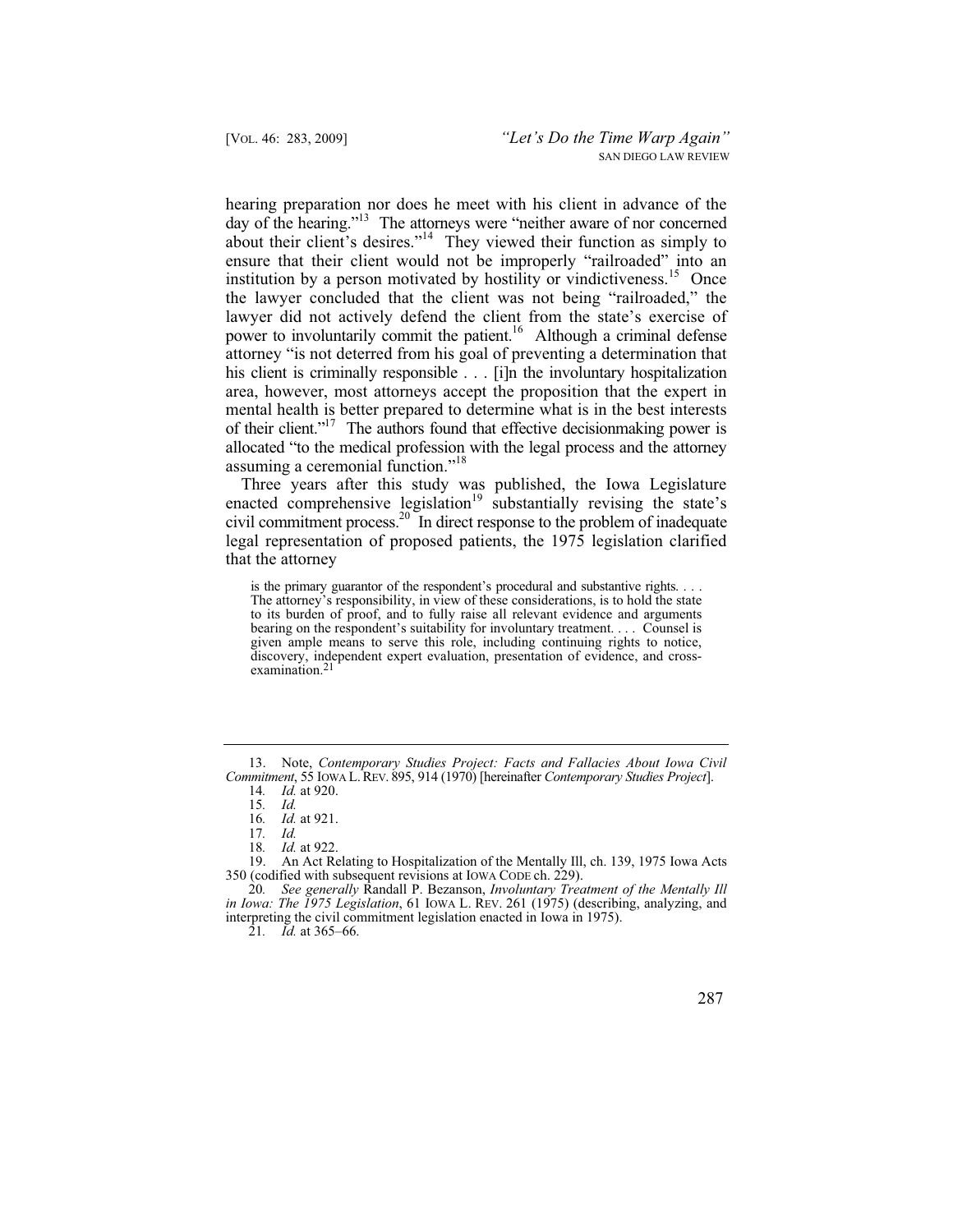Despite this legislative clarification of the attorney's role, a study of the Iowa civil commitment process, published four years after the legislation was enacted, revealed that nearly three-fourths of the hearings continued to be conducted in a nonadversarial manner.<sup>22</sup> Although the decisionmaker typically relied upon the physician's report and examination as the main source of evidence, in over 99% of the cases, the attorney representing the proposed patient—whether in an adversarial or nonadversarial hearing did not request a second medical opinion.<sup>23</sup> Cross-examination of the physician who testified for commitment either did not occur or was "of doubtful quality."24 "[W]hen the physician recommends commitment, the defense attorney often agrees with the finding instead of following the statute and assembling a defense with the many tools that the statute provides."<sup>25</sup> The authors of this 1979 study concluded: "At no stage in the commitment process have the attorneys consistently fulfilled the duties created by the statute. . . . Instead, the attorneys do little more than appear at the hearing and draw their fee. $126$ 

In 1974, David Wexler and Stanley Scoville reported similar results in a study of civil commitment hearings in Arizona's Maricopa and Pima Counties.27 Typically, a single attorney was appointed to represent all of the indigent individuals in civil commitment cases conducted in one day.28 If the attorney believed the individual met the commitment criteria, then "[u]nlike a criminal action where an attorney generally seems untroubled by zealously seeking his client's acquittal despite a personal belief in the client's guilt and dangerous character, attorneys representing patients in commitment hearings usually do little or nothing to obtain the client's release."<sup>29</sup> Even if the attorney, based on a brief interview with the patient, believes that civil commitment is unwarranted, the attorney "will usually rely on the psychiatric report more than on his own intuitive reaction or the unsupported word of his client."<sup>30</sup> In fact,

30*. Id.* at 34.

<sup>22.</sup> Serena D. Stier & Kurt J. Stoebe, Contemporary Studies Project, *Involuntary Hospitalization of the Mentally Ill in Iowa: The Failure of the 1975 Legislation*, 64 IOWA L. REV. 1284, 1344 (1979).

<sup>23</sup>*. Id.* at 1347. Attorney preparation for civil commitment hearings was characterized as "minimal," even for adversarial hearings. *Id.* at 1350.

<sup>24</sup>*. Id.* at 1348.

<sup>25</sup>*. Id.* at 1353.

<sup>26</sup>*. Id.* at 1352.

<sup>27</sup>*. See* David B. Wexler & Stanley E. Scoville, *The Administration of Psychiatric Justice: Theory and Practice in Arizona*, 13 ARIZ. L. REV. 1, 32–35, 53–55 (1971).

<sup>28</sup>*. Id.* at 33. In Maricopa County, appointed counsel were paid ten dollars per case; in Pima County, appointed counsel were paid five dollars per case. *Id.* at 34. Eventually, Pima County replaced private attorneys as appointed counsel with the Public Defender. *Id.*

<sup>29</sup>*. Id.* at 35.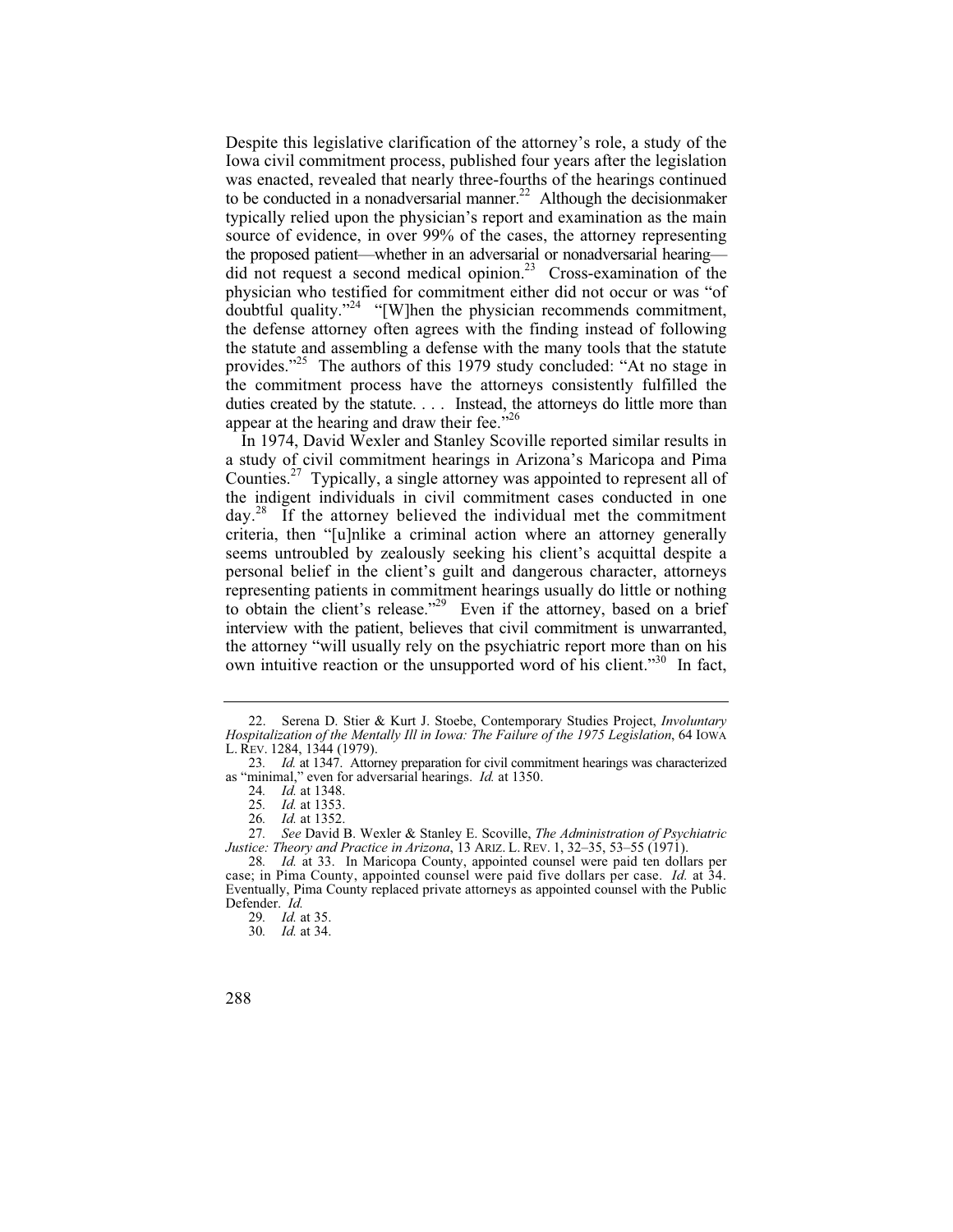Wexler and Scoville reported that, in Maricopa County, attorneys not only fail to act as advocates resisting the civil commitment of their client, but rather, they promote commitment "by virtually presenting the case *against* the patient."<sup>31</sup>

In 1974, Elliott Andalman and David Chambers,<sup>32</sup> after reviewing the previously published studies of civil commitment proceedings in Texas,  $33 \text{ Iowa}$ ,  $34 \text{ and Arizona}$ ,  $35 \text{ asserted that attempts who "did virtually"$ nothing except stand passively at a hearing and add a falsely reassuring patina of respectability to the proceedings . . . may in fact worsen the client's chances for release. The passive attorney may induce the judge to believe that she concurs with the judge's inclination to commit  $\ldots$  ...<sup>356</sup>

The failure of counsel to act as adversary counsel—advocating actively on behalf of a client to resist involuntary civil commitment—is particularly acute among lawyers from the private bar who are appointed shortly before the civil commitment hearing. These lawyers typically have inadequate time to prepare, are inadequately compensated for their efforts, lack experience in challenging psychiatric judgments, are reluctant to appear foolish before the judge, and are uncertain as to their

34. *Id.* at 57 (discussing civil commitment proceedings in Iowa, as reported by *Contemporary Studies Project*, *supra* note 13, at 913–23). Because the Andalman and Chambers article was published before the Iowa civil commitment statutes were revised, they did not discuss the statutory changes, which were enacted in 1975, or the study of attorney performance under the new statutes, which was published in 1979.

35. *Id.* at 55–57 (discussing civil commitment proceedings in Phoenix, Arizona, as reported by Wexler & Scoville, *supra* note 27, at 32–35, 38–42, 51–60). Andalman and Chambers also reported on their study of civil commitment proceedings in four cities— New York, Chicago, Cleveland, and Memphis. *Id.* at 59–72. Hearings in the four cities were personally observed by Elliott Andalman. *Id.* at 54 & n.38. He also interviewed attorneys involved in those hearings. *Id.* at 54.

36. *Id.* at 72. In reaching their judgment about the effect of passive attorneys, Andalman and Chambers also discussed and relied upon civil commitment proceedings in Austin, Texas, as reported by Cohen, *supra* note 9, at 427–31, 445, 450, Iowa, as reported by *Contemporary Studies Project*, *supra* note 13, at 913–23, and Phoenix, Arizona, as reported by Wexler & Scoville, *supra* note 27, at 32–35, 38–42, 51–60. Andalman & Chambers, *supra* note 32, at 55–59. *But cf.* Dennis L. Wenger & C. Richard Fletcher, *The Effect of Legal Counsel on Admissions to a State Mental Hospital: A Confrontation of Professions*, 10 J. HEALTH & SOC. BEHAV. 66, 70 (1969) (reporting that in a study of eighty-one civil commitment hearings in Ohio, "[p]atients with legal counsel were much less likely to be hospitalized than those without legal counsel").

<sup>31</sup>*. Id.* at 53.

<sup>32.</sup> Elliott Andalman & David L. Chambers, *Effective Counsel for Persons Facing Civil Commitment: A Survey, a Polemic, and a Proposal*, 45 MISS. L.J. 43 (1974).

<sup>33</sup>*. Id.* at 58–59 (discussing civil commitment proceedings in Austin, Texas, as reported by Cohen, *supra* note 9, at 427–31, 445, 450).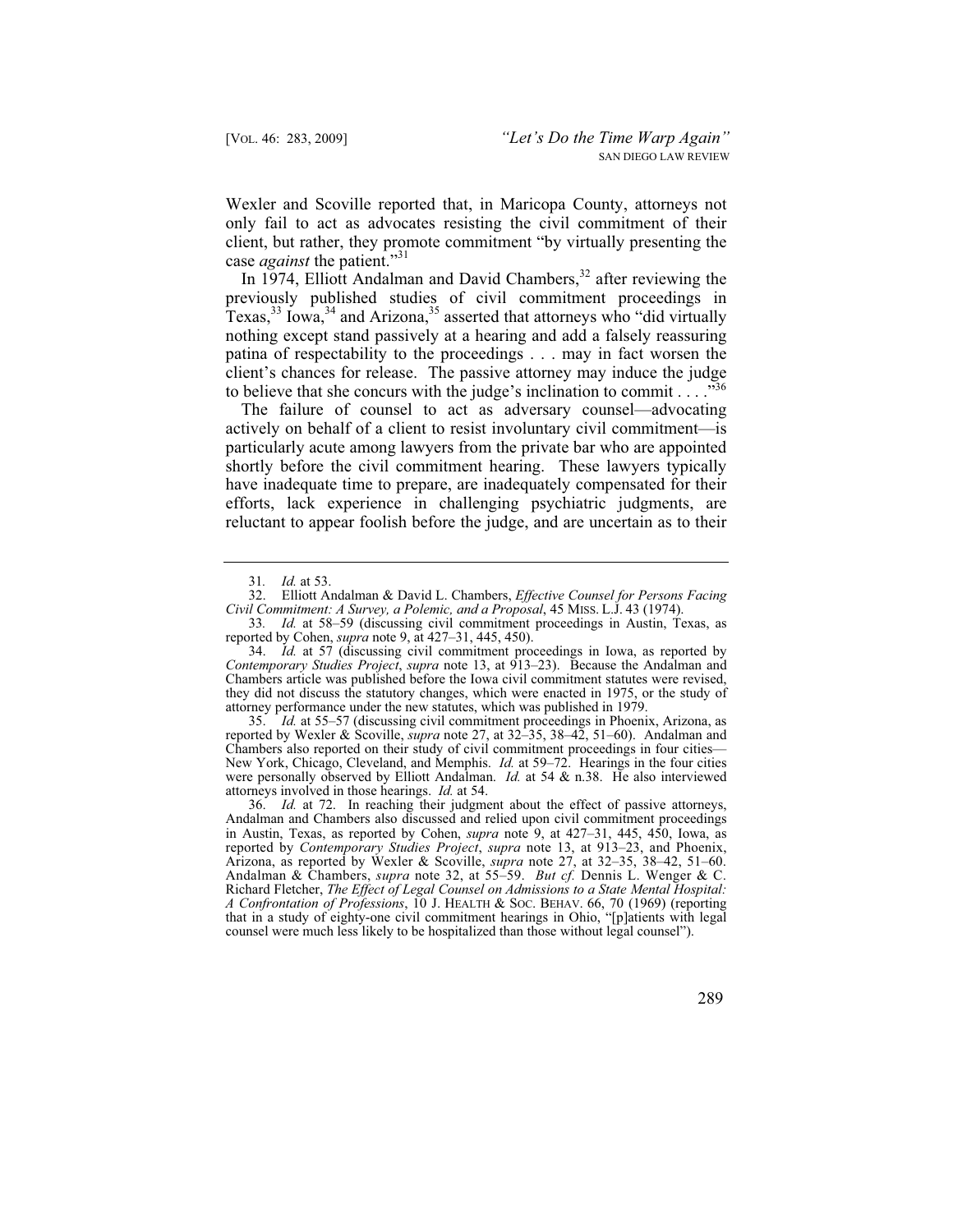proper role in the proceeding.<sup>37</sup> Nevertheless, in an early study of civil commitment hearings conducted at Bellevue Hospital in New York City, Thomas Litwack reported that the attorneys in the Mental Health Information Service, who work full-time representing patients, only "provide forceful representation in cases where they feel the patient should and may be released by the court, but they provide weaker representation in less hopeful cases."<sup>38</sup> In essence, these lawyers did not always advocate for what the client perceived as the client's self-interest. Rather, the lawyers attempted to determine what they perceived as being in their client's best interest, "tacitly decid[ing] how 'well' or 'sick' a particular client is—and how much the client needs hospitalization—and then adjust [ing] their efforts at representation accordingly."<sup>39</sup>

Over the years, numerous authors have responded to these and other early studies $40$  of attorney performance—or more accurately,

 <sup>37.</sup> Thomas R. Litwack, *The Role of Counsel in Civil Commitment Proceedings: Emerging Problems*, 62 CAL. L. REV. 816, 827–31 (1974). Even when such attorneys received specialized training—training on how to aggressively challenge the psychiatric expert who testifies for commitment—they "were reluctant to take an adversarial stance, even with explicit support by the court." Norman G. Poythress, Jr., *Psychiatric Expertise in Civil Commitment: Training Attorneys to Cope with Expert Testimony*, 2 LAW & HUM. BEHAV. 1, 17 (1978). Attorneys continued to take "a more traditional, passive, paternal stance toward the proposed patients." *Id.* at 15.

 <sup>38.</sup> Litwack, *supra* note 37, at 832; *see also* Andalman & Chambers, *supra* note 32, at 69.

 <sup>39.</sup> Litwack, *supra* note 37, at 832. Litwack also suggested that even if the Mental Health Information Service attorney did not believe that his or her client's mental condition met the statutory criteria for involuntary commitment, the attorney would hesitate to argue forcefully before a judge and lose that judge's respect, if the attorney thought that the judge believed that commitment was appropriate in the case. Thus, if the client acted out in court or exhibited delusions of persecution—which might not justify commitment under the statute but might well induce a judge to order commitment the attorney would not advocate vigorously that commitment was not warranted. *Id.* at 833; *see also* Virginia Aldige Hiday, *The Attorney's Role in Involuntary Civil Commitment*, 60 N.C. L. REV. 1027, 1036, 1048 (1982) (reporting that in a study of 479 civil commitment hearings conducted in North Carolina, not all full-time civil commitment advocates chose an adversarial role for all cases).

<sup>40</sup>*. See, e.g.*, George E. Dix, *Hospitalization of the Mentally Ill in Wisconsin: A Need for a Reexamination*, 51 MARQ. L. REV. 1, 33 (1967) (asserting that, in Wisconsin, appointed counsel for prospective mental patients evaluate what they perceive to be in the best interests of their clients and proceed to accomplish that objective regardless of the will of their clients); Virginia Aldige Hiday, *The Role of Counsel in Civil Commitment: Changes, Effects, and Determinants*, 5 J. PSYCHIATRY & L. 551, 559 (1977) (finding that counsel for the proposed patient assumed an advocate's role in fewer than half of the contested civil commitment cases studied in North Carolina). "If the role of counsel is to protect clients from involuntary confinement in mental institutions . . . then it appears that in the majority of contested cases counsel is not functioning as it should." *Id.* at 560; Hiday, *supra* note 2, at 665 ("[A]ttorneys . . . defer to psychiatric opinion because they feel they lack the requisite expertise and want to obtain help for those in need."); Thomas K. Zander, *Civil Commitment in Wisconsin: The Impact of* Lessard v. Schmidt, 1976 WIS. L. REV. 503, 528 (finding that counsel for proposed patients do not conduct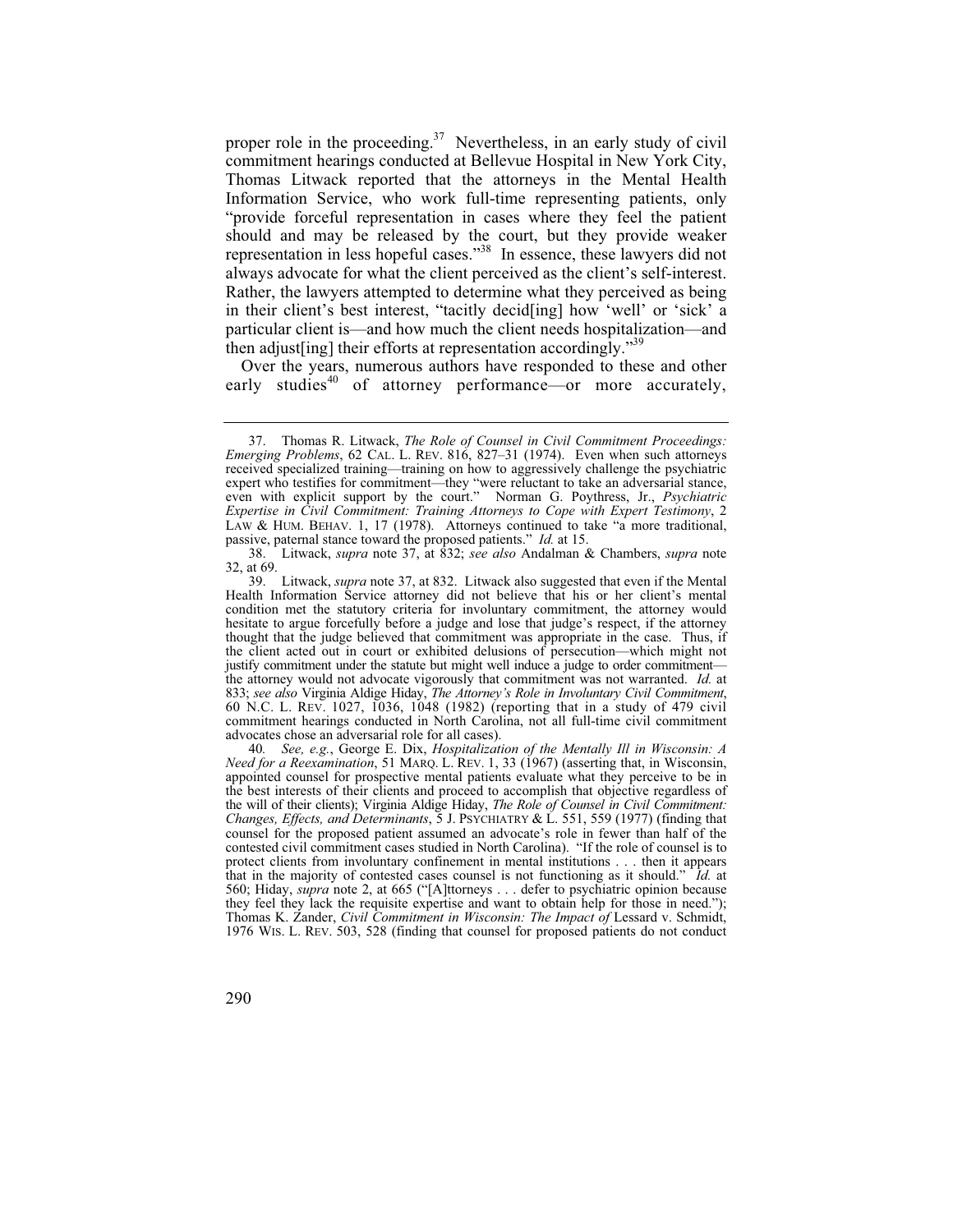nonperformance—in civil commitment hearings, by challenging the propriety of an attorney-determined, best-interest-of-the-client model of representation<sup>41</sup> and by asserting that a client-determined, self-interest

 41. A chronological listing of some of these books and articles includes, but is not limited to, the following: RONALD S. ROCK, MARCUS A. JACOBSON & RICHARD M. JANOPAUL, HOSPITALIZATION AND DISCHARGE OF THE MENTALLY ILL 160 (1968) ("[T]he actual performance of defense counsel in hearing after hearing is substantially empty, mere pretense at the work of an advocate who has no real work cut out for him."); *Developments in the Law—Civil Commitment of the Mentally Ill*, 87 HARV. L. REV. 1190, 1288 (1974) ("[C]ounsel often functions as no more than a clerk, ratifying the events that transpire rather than influencing them."); Mark Alan Hart, Note, *Civil Commitment of the Mentally Ill in California: The Lanterman-Petris-Short Act*, 7 LOY. L.A. L. REV. 93, 131 (1974) ("The role attorneys actually play in the commitment hearing is indeed disturbing."); CAROL A.B. WARREN, THE COURT OF LAST RESORT 140 (1982) ("[A]ttorneys view their clients as crazy and therefore refrain from standing firmly in the way of their involuntary incarceration."); Natalie Wolf, Note, *The Ethical Dilemmas Faced by Attorneys Representing the Mentally Ill in Civil Commitment Proceedings*, 6 GEO. J. LEGAL ETHICS 163, 173 (1992) ("Attorneys who assume a guardian role in the civil commitment process frequently conduct their representation of the allegedly mentally ill individual in disregard of traditional representation obligations and in violation of the standards of professional responsibility."); Bruce J. Winick, *Therapeutic Jurisprudence and the Civil Commitment Hearing*, 10 J. CONTEMP. LEGAL ISSUES 37, 41 (1999) (asserting that attorneys who adopt a paternalistic role in representing their clients in civil commitment hearings have "turned the adversarial model into a farce and a mockery in which procedural rights are accorded in only a formal way so as to effectuate what judges, lawyers, and clinicians perceive to be the best interests of the patient"). Winick characterized such civil commitment hearings as "phony rituals" that "may actually produce feelings of worthlessness and loss of dignity, exacerbating the person's mental illness and perhaps even fostering a form of learned helplessness that can further diminish performance, motivation, and mood in ways that can be antitherapeutic." *Id.* at 45; Donald H. Stone, *Giving a Voice to the Silent Mentally Ill Client: An Empirical Study of the Role of Counsel in the Civil Commitment Hearing*, 70 UMKC L. REV. 603, 608 (2002) ("When the hospital presenter and the client's attorney speak in one voice, in which the doctor knows best and one is to ask no questions, truth is compromised. The medical model, as opposed to the legal model, has no proper place in the civil commitment arena."); James B. (Jim) Gottstein, *Involuntary Commitment and Forced Psychiatric Drugging in the Trial Courts: Rights Violations as a Matter of Course*, 25 ALASKA L. REV. 51, 104 (2008) ("By abandoning the traditional adversarial approach in favor of a paternalistic one—where . . . the lawyers assigned to represent psychiatric respondents assume what the State wants to do to psychiatric respondents is in their best interest—the State's proposed actions are not subjected to the normal litigation crucible.").

extensive cross-examination of the physicians who recommend involuntary commitment and that some trials in Milwaukee County, Wisconsin, are completed in five minutes). Eighty percent of Wisconsin judges who responded to a survey expressed their belief that an attorney representing a proposed patient should act in what the attorney perceives as the client's best interests if the attorney believes that the client is incompetent to make a decision regarding the need for hospitalization, even if the attorney is acting contrary to the client's expressed wishes. *Id.* at 516.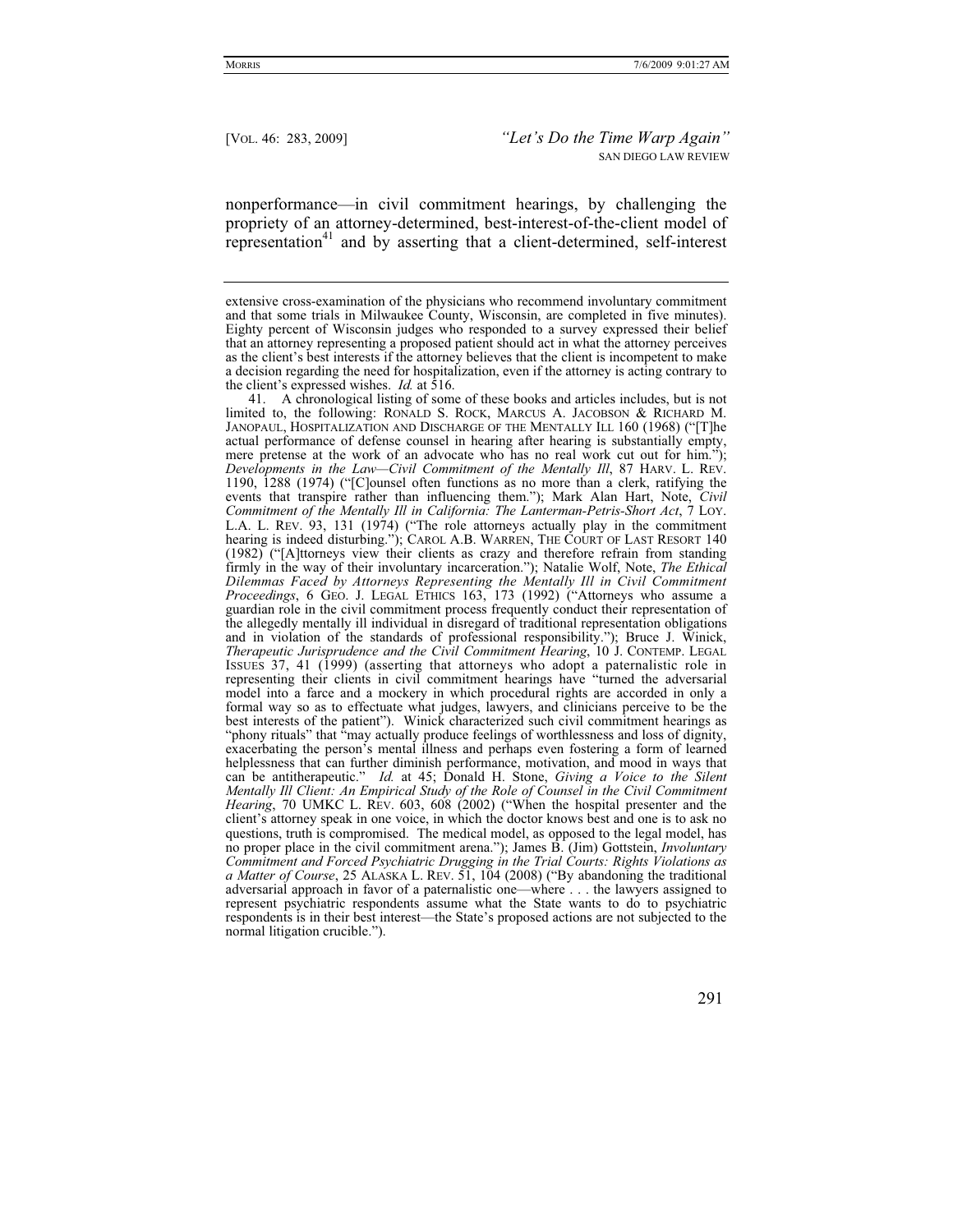model of representation should be employed.<sup>42</sup> Such a change is necessary to replace attorney passivity with zealous advocacy. Despite this critical commentary, however, passive paternalism perseveres. Michael Perlin, a frequent critic of attorney performance in civil commitment cases.<sup>4</sup>

Michael L. Perlin & Robert L. Sadoff, *Ethical Issues in the Representation of Individuals in the Commitment Process*, 45 LAW & CONTEMP. PROBS. 161, 164 (Summer 1982) (asserting that the record of counsel providing services to mentally ill clients has never lived up to the standard of ardent defender of the client's rights and freedoms). "Lawyers who believe that 'we have no choice but to trust the psychiatrist,' or who disregard their clients' position because 'they're sick' simply do not meet sixth amendment due process standards." *Id.* at 176 (footnotes omitted). "[P]ersons facing involuntary

<sup>42</sup>*.* A chronological listing of some of these books and articles includes, but is not limited to, the following: Hart, *supra* note 41, at 133–34 ("The attorney must force the persons who are trying to commit the client to *prove* their case, as that term is understood in other proceedings, or one is simply not fulfilling necessary obligations to the client; instead of representing them, the lawyer has become a mere adjunct to the client's adversaries."); Note, *The Role of Counsel in the Civil Commitment Process: A Theoretical Framework*, 84 YALE L.J. 1540, 1563 (1975) ("If hearings are to be meaningful procedures designed to arrive at fair dispositions based on a full presentation of the facts, the lawyer must act as an adversary. Otherwise, the idea that due process is being accorded the mentally ill individual will stand as little more than pretense."); James R. Elkins, *Legal Representation of the Mentally Ill*, 82 W. VA. L. REV. 157, 185 (1979) ("Unquestioned deference by the judicial decisionmaker to the psychiatrist must be overcome through a defense which encourages the decisionmaker to focus on the limitations and contradictions in the expert's testimony." (footnote omitted)); *id.* at 232 ("The lawyer, to fully represent the patient, must proceed as an *advocate*."); WARREN, *supra* note 41, at 153 ("In Metropolitan Court, what makes justice seem to the nonparticipant audience not to be done is the obvious lack of correspondence between what trials are supposed to seem like and what they actually are."); Steven J. Schwartz et al., *Protecting the Rights and Enhancing the Dignity of People with Mental Disabilities: Standards for Effective Legal Advocacy*, 14 RUTGERS L.J. 541, 568 (1983) ("[T]he proper role of legal advocacy for persons with disabilities must focus on the vindication of individual legal rights. Legal advocacy provides the only countervailing force to the medical and social authority that otherwise completely controls the lives of handicapped persons."); Wolf, *supra* note 41, at 180 ("If attorneys impose their own judgments they defeat the purpose of the hearing and jeopardize the validity of the system."); Jan C. Costello, *"Why Would I Need a Lawyer?" Legal Counsel and Advocacy for People with Mental Disabilities*, *in* LAW, MENTAL HEALTH, AND MENTAL DISORDER 15, 27 (Bruce D. Sales & Daniel W. Shuman eds., 1996) (asserting that a best interest approach "is fundamentally at odds with the principles underlying the *Model Code* [*of Professional Responsibility*] and *Model Rules* [*of Professional Conduct*] and was explicitly rejected by both judges and legislatures before the *Model Rules* were drafted"); Stone, *supra* note 41, at 614 ("The attorney's role is to challenge the basis of the application for involuntary admission and elicit facts and opinions challenging the need for hospitalization." (footnote omitted)); Phyllis Coleman & Ronald A. Shellow, *Ineffective Assistance of Counsel: A Call for a Stricter Test in Civil Commitments*, 27 J. LEGAL PROF. 37, 40–41 (2002) ("Because lawyers have the same ethical obligations to [mentally disordered] clients as to any other, one easy way to improve the system is for attorneys to always perform their role of advocate." (footnote omitted)); Gottstein, *supra*  note 41, at 93 ("By engaging in the traditional adversarial process, the courts—and especially the lawyers representing psychiatric respondents—will be the instruments of justice they should be . . . ."); *see also* 1 PERLIN, *supra* note 2, § 2B-10.1, at 251 n.434 (citing several additional law review articles favoring an advocacy approach to representation of clients in civil commitment hearings rather than a best interests approach).<br>43. Michael L. Perlin & Robert L. Sadoff. Ethical Issues in the Ret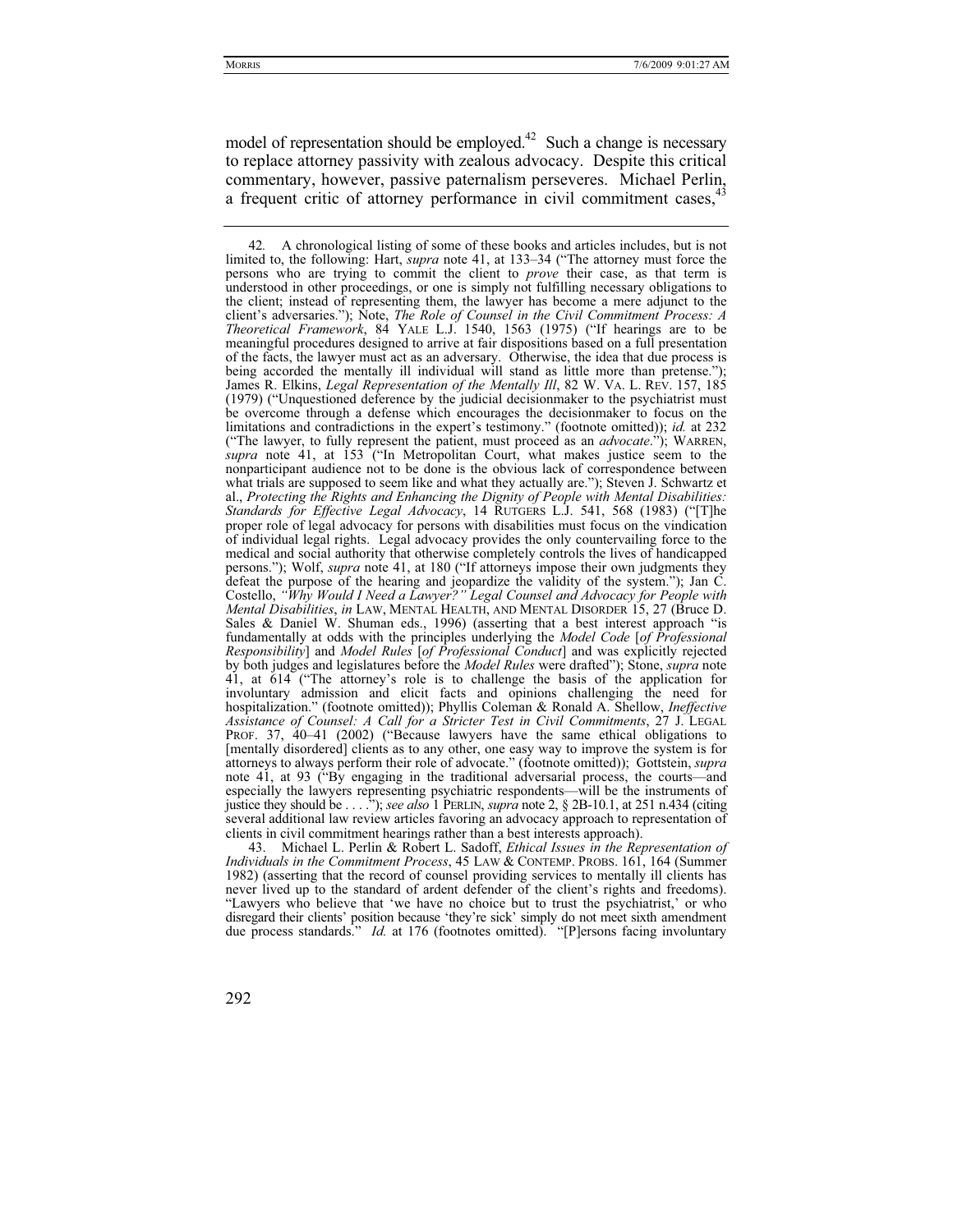recently noted that, historically, the promise of counsel has been little more than an illusion.<sup>44</sup> "And so it remains today. The quality of counsel assigned to represent individuals who face involuntary civil commitment to psychiatric hospitals is, in most United States jurisdictions, mediocre or worse."<sup>45</sup>

## III. THE INADEQUACY OF COUNSEL FOR MENTALLY DISORDERED PERSONS IN HEARINGS TO IMPOSE INVOLUNTARY TREATMENT

The doctrine of informed consent imposes a duty on physicians to disclose to the patient the risks and benefits of, and the alternatives to, the proposed treatment and to accept the patient's decision to authorize or refuse that treatment. In *Canterbury v. Spence*, 46 the leading case on the doctrine, the United States Court of Appeals for the District of Columbia Circuit declared: "[I]t is the prerogative of the patient, not the physician, to determine for himself the direction in which his interests seem to lie."<sup>47</sup> Therefore, "the patient's right of self-decision shapes the boundaries of the duty to reveal."48 The adequacy of the physician's disclosures to the patient "must be measured by the patient's need, and that need is the information material to the decision. Thus the test for determining whether a particular peril must be divulged is its materiality

 44. Michael L. Perlin, *"I Might Need a Good Lawyer, Could Be Your Funeral, My Trial": Global Clinical Legal Education and the Right to Counsel in Civil Commitment Cases*, 28 WASH. U. J.L. & POL'Y 241, 242 (2008).

48*. Id.* at 786.

civil commitment—and the concomitant loss of liberty—have a right to the same 'traditional, adversarial, partisan' counsel that 'is the hallmark of the American judicial system.'" *Id.* at 180 (footnotes omitted); *see also* Michael L. Perlin, *Fatal Assumption: A Critical Evaluation of the Role of Counsel in Mental Disability Cases*, 16 LAW & HUMAN BEHAV. 39, 43 (1992) ("The record of the legal profession in providing meaningful advocacy services to mentally disabled persons has been grossly inadequate."). "[T]here is little reason to be optimistic about the likelihood of universal invigorated private representation of this population in the near future." *Id.* at 45; 1 PERLIN, *supra* note 2, § 2B-8, at 227–28 (asserting that in representing mentally disabled persons in matters affecting their hospitalization, counsel's performance historically has been inadequate, and courts have passively accepted this inadequacy, ignoring specific ethical problems arising in such representation).

<sup>45</sup>*. Id.* at 243. Professor Perlin added, "If there has been any constant in modern mental disability law in its thirty-five-year history, it is the near-universal reality that counsel assigned to represent individuals at involuntary civil commitment cases is likely to be ineffective." *Id.* at 241 (footnote omitted)*.* 46. 464 F.2d 772 (D.C. Cir. 1972).

<sup>47</sup>*. Id.* at 781.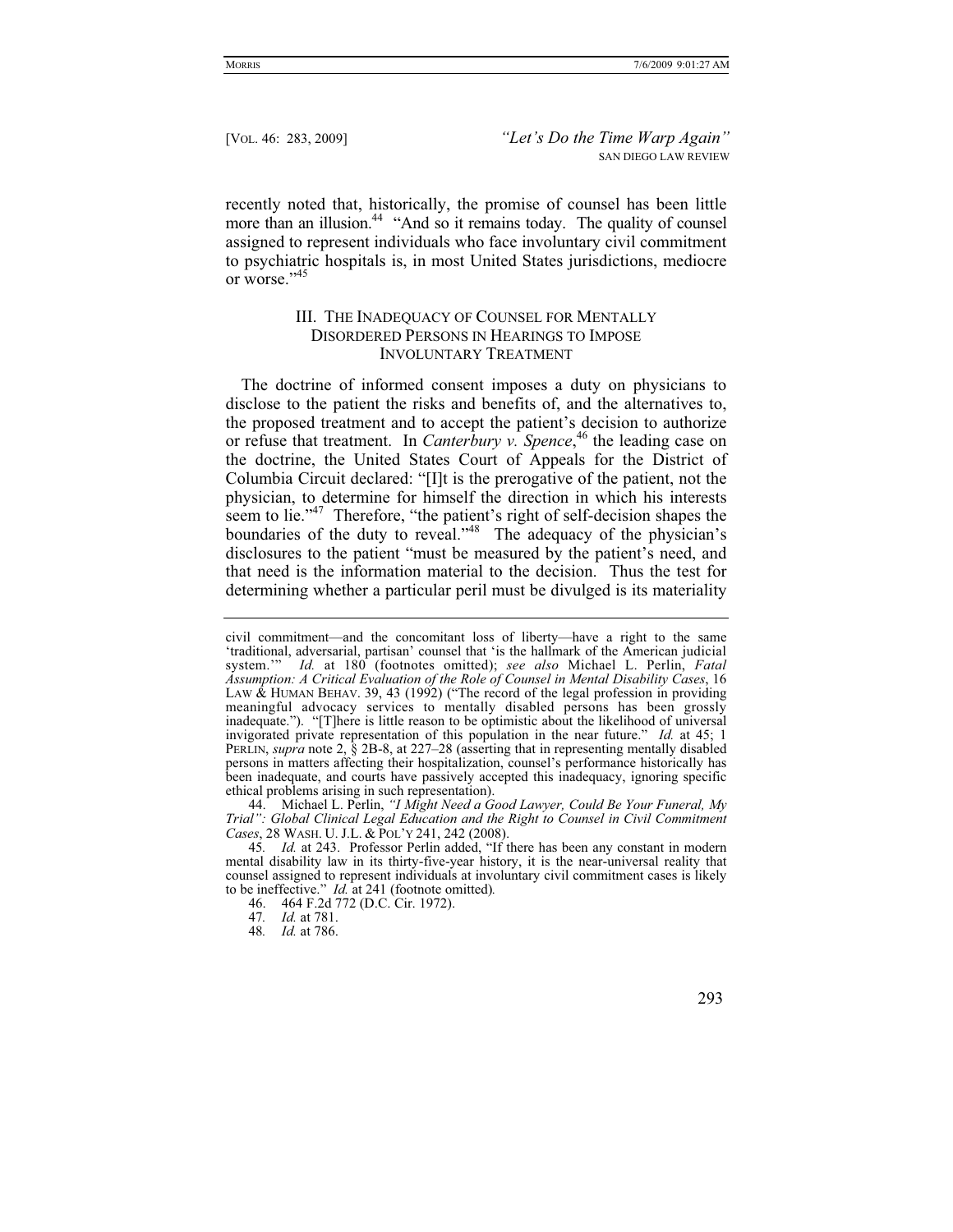to the patient's decision: all risks potentially affecting the decision must be unmasked."<sup>49</sup>

Courts, however, recognize exceptions to patient autonomous judgment. If, for example, the patient is unconscious or in such pain that he or she is incapable of considering information about the proposed treatment or making a decision as to whether to consent, and if treatment is immediately necessary to prevent either death or a serious injury to the patient, the physician is privileged to proceed in order to prevent that  $\mu$  disastrous consequence.<sup>50</sup> In this emergency situation, the law presumes, in the absence of information to the contrary, that the patient would consent to treatment.<sup>51</sup>

Even in nonemergency situations, courts recognize an exception to the informed consent requirement for incompetent persons.<sup>52</sup> If an individual has been adjudicated incompetent and a guardian has been appointed to make personal<sup>53</sup> decisions for that individual, the guardian may give informed consent to medical treatment as the incompetent ward's substitute decisionmaker. Even without a court adjudication of incompetence, minor children are conclusively presumed to be incompetent, and their parents, as their legal guardians, may give informed consent to medical treatment for them.<sup>54</sup>

52. *See id.* at 439–53 (discussing the incompetency exception).<br>53. Traditionally, a guardian is appointed for either the person

<sup>49</sup>*. Id.* at 786–87 (footnote omitted). Other courts have articulated the patient's right to medical self-determination in similar terms. *See, e.g.*, Cobbs v. Grant, 502 P.2d 1, 10 (Cal. 1972) ("The weighing of [the] risks [inherent in the procedure and the risks of a decision not to undergo the treatment] against the individual subjective fears and hopes of the patient is not an expert skill. Such evaluation and decision is a nonmedical judgment reserved to the patient alone.").

<sup>50</sup>*. See* Alan Meisel, *The "Exceptions" to the Informed Consent Doctrine: Striking a Balance Between Competing Values in Medical Decisionmaking*, 1979 WIS. L. REV. 413, 434–38 (discussing the emergency exception).

 <sup>51.</sup> Meisel notes that the patient's implied consent to emergency treatment is premised on the presumption that a reasonable person would consent to emergency treatment and therefore that this patient would also consent. *Id.* at 434. Meisel suggests that such reasoning is "not so much a rationale as it is a restatement of the exception." *Id.*

Traditionally, a guardian is appointed for either the person or the estate of the incompetent person. A guardian of the person is authorized to make personal decisions for the incompetent person, including providing for basic necessities of life, such as food, clothing, and housing as well as deciding whether to consent to medical treatment. A guardian of the estate is authorized to make decisions concerning the property of the incompetent person. Sometimes a guardian is appointed for both the person and the estate of the incompetent person.

<sup>54</sup>*. See, e.g.*, Cobbs v. Grant, 502 P.2d 1, 10 (Cal. 1972) (declaring that if the patient is a minor, "the authority to consent is transferred to the patient's legal guardian"). Courts have also recognized a therapeutic exception to the duty to disclose. *See* Meisel, *supra* note 50, at 460–70. If the disclosure would harm the patient, the physician is not required to inflict such harm by making the disclosure. For example, the *Canterbury* court stated that a physician may withhold information if the patient would "become so ill or emotionally distraught on disclosure as to foreclose a rational decision,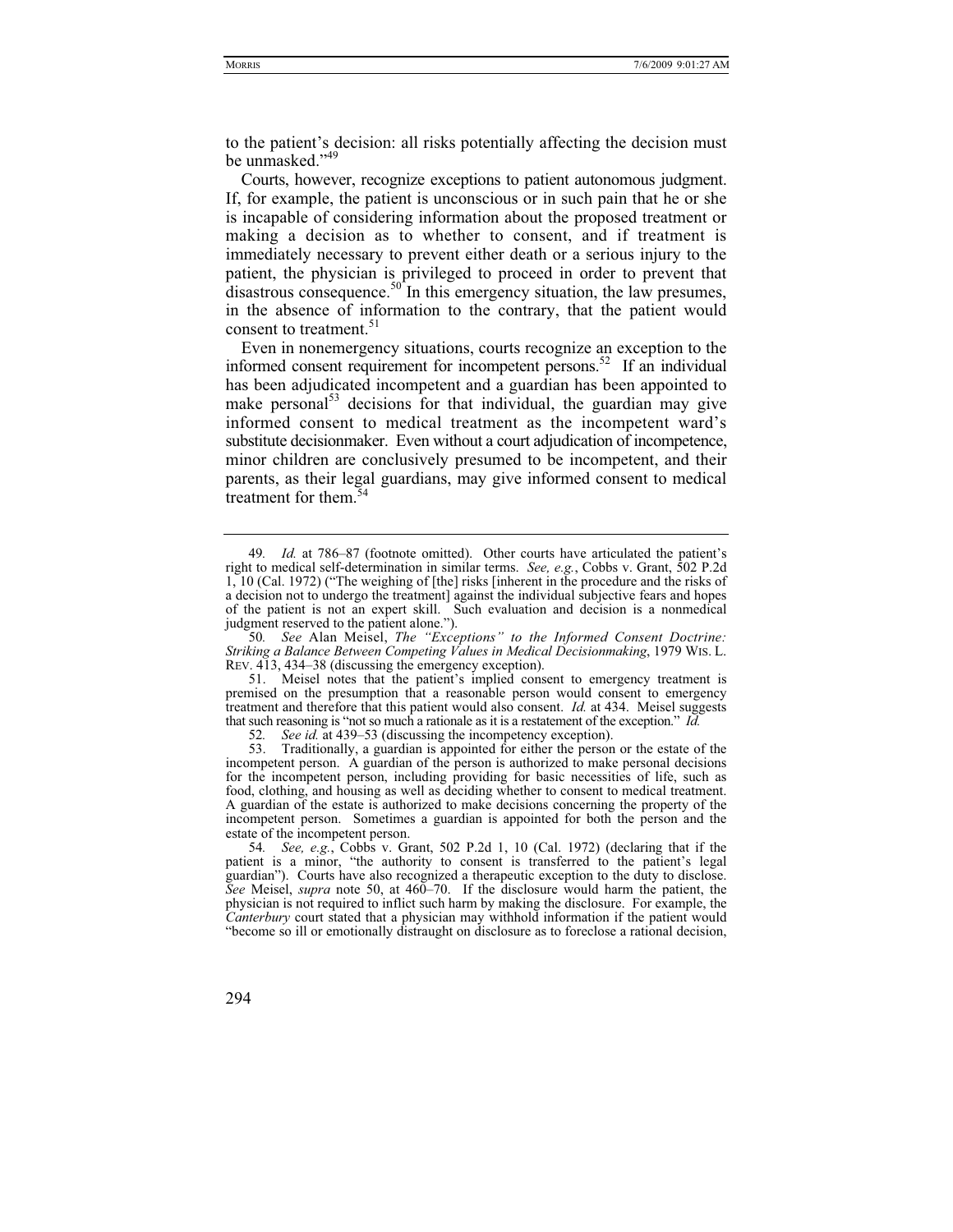The first court decision to fully recognize a mental patient's right to medical self-determination was *Rogers v. Okin*, 55 decided by a federal district court in 1979. District Judge Joseph Tauro ruled that involuntarily confined mental patients—just as any other patients—have a right to make decisions about their treatment<sup>56</sup> and may not be forcibly medicated.<sup>57</sup> Just as with other patients, this right is not absolute, and the patient's informed consent is not required in an emergency or if the patient is incompetent. If no emergency exists justifying treatment, the involuntarily committed mental patient—just as any other patient—has a right to make his or her own analysis of the risks and benefits of, and alternatives to, the proposed treatment that the physician is required to communicate to the patient, and to make his or her own decision to accept or reject that treatment.<sup>58</sup>

The judge refused to equate the decision to involuntarily commit a person with an adjudication of incompetence:<sup>59</sup>

The weight of evidence persuades this court that, although committed mental patients do suffer at least some impairment of their relationship to reality, most are able to appreciate the benefits, risks, and discomfort that may reasonably be

 55. 478 F. Supp. 1342 (D. Mass. 1979), *aff'd in part and rev'd in part*, 634 F.2d 650 (1st Cir. 1980), *rev'd and remanded sub nom.* Mills v. Rogers, 457 U.S. 291 (1982), *on remand sub nom.* Rogers v. Okin, 738 F.2d 1 (1st Cir. 1984).

56*. Rogers*, 478 F. Supp. at 1366.

57*. Id.* at 1371.

58*. Id.* at 1367. Judge Tauro noted that establishing a therapeutic alliance between psychiatrist and patient is fundamental for successful treatment. Such an alliance requires the patient to understand and willingly accept the prescribed treatment. *Id.* at 1361. The judge noted that the American Psychiatric Association accepts the requirement that informed consent for treatment be obtained from the mental patient except in emergency situations. *Id.* at 1370 n.37 (citing American Psychiatric Association Task Force on the Right to Treatment, 134 AM. J. PSYCHIATRY 3 (1977)). The quoted material from the American Psychiatric Association Task Force is actually located at 134 AM. J. PSYCHIATRY 355 (1977).

59*. Rogers*, 478 F. Supp. at 1359. In so ruling, Judge Tauro relied on a Department of Mental Health regulation, codified in substance in a state statute, which provides that no person admitted to or committed to a mental health facility shall lose the right to manage his affairs, to contract, to hold a driver's license, to make a will, to marry, to hold or convey property, or to vote unless the person has been adjudicated incompetent. *Id. See* MASS. GEN. LAWS ANN. ch. 123, § 24 (West 2003).

or complicate or hinder the treatment, or perhaps even pose psychological damage to the patient." *Canterbury*, 464 F.2d at 789. The *Canterbury* court cautioned, however, that the therapeutic privilege must be "carefully circumscribed" so that it does not "devour the disclosure rule itself." *Id.* The court specifically rejected the paternalistic notion that the physician may avoid disclosure simply because the physician thinks that the patient, upon such disclosure, might reject the proposed treatment that the physician believes is medically needed. *Id.*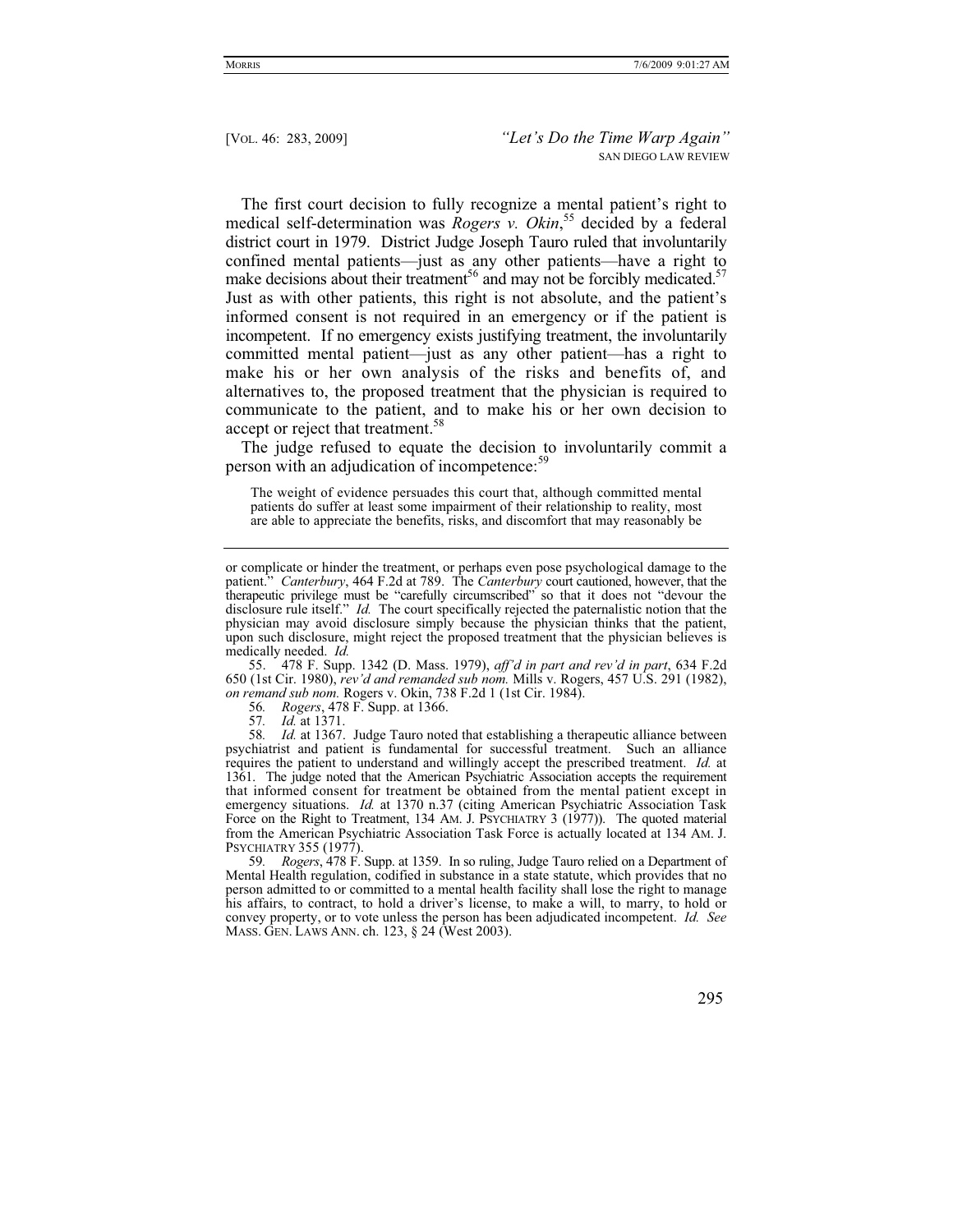The presumption that the patient is competent to make medication decisions prevails, said the court, unless the patient has been adjudicated incompetent by a court after a hearing on that issue.<sup>61</sup> Although the state has an obligation to make treatment available to involuntary patients, the state's interest in providing that treatment does not override the competent patient's fundamental right to refuse treatment in nonemergency situations.<sup>62</sup>

Judge Tauro's refusal to equate the decision to civilly commit a person with a finding of incompetence is logical. In most states, the commitment laws do not presume or require incompetence as a criterion for civil commitment.<sup>63</sup> Merely because the person has been found to be mentally disordered and dangerous to self or others, or unable to provide for basic necessities—the typical criteria for commitment $64$ —does not

62*. Id.* at 1367, 1370.

64*. See, e.g.*, CAL. WELF.&INST. CODE § 5150 (West 1998) (authorizing detention, without court order, for seventy-two hours to evaluate and treat mentally disordered persons who are a danger to self or others or gravely disabled); *id.* § 5200 (authorizing court-ordered detention for seventy-two hours to evaluate and treat persons who are a danger to self or others or gravely disabled); *id.* § 5250 (authorizing certification for fourteen days of intensive treatment for persons who are a danger to self or others or gravely disabled); *id.* § 5260 (authorizing certification for an additional fourteen days of

<sup>60</sup>*. Rogers*, 478 F. Supp. at 1361.

 <sup>61.</sup> *Id.* The court scoffed at the defendant's argument that a person who was statutorily presumed to be competent to manage his or her affairs and dispose of his or her property might not be presumed competent to decide whether to follow his or her doctor's advice regarding medication. "Such an argument would make a doubter of even the most credulous." *Id.* at 1361 n.12. Although the rights to hold and dispose of one's property are fundamental to any concept of ordered liberty, such rights "pale in comparison to the intimate decision as to whether to accept or refuse psychotropic medication—medication that may or may not make the patient better, and that may or may not cause unpleasant and unwanted side effects." *Id.* at 1366. Judge Tauro also rejected the therapeutic exception to informed consent. Even if disclosure of potential side effects of medication might frighten the patient and therefore might be considered as "not [] in the patient's best interest," failure to provide the patient with sufficient information to make an informed treatment decision is not justified. *Id.* at 1387.

 <sup>63.</sup> See Catherine E. Blackburn, *The "Therapeutic Orgy" and the "Right to Rot" Collide: The Right to Refuse Antipsychotic Drugs Under State Law*, 27 HOUS. L. REV. 447, 472 n.88 (1990), for statutes declaring that civil commitment neither raises a presumption of, nor constitutes a finding of, the patient's incompetence. See also Dennis E. Cichon, *The Right to "Just Say No": A History and Analysis of the Right to Refuse Antipsychotic Drugs*, 53 LA. L. REV. 283, 350 n.435 (1992), for court decisions separating the commitment and competence issues. As the Alabama Supreme Court stated: "[A] person involuntarily committed to a mental hospital is not *ipso facto* barred from the invocation of the 'informed consent' doctrine." Nolen v. Peterson, 544 So. 2d 863, 867 (Ala. 1989). As of 1985, only eight states even allowed the issues of civil commitment and competency to be determined in the same proceeding. John Parry, *Incompetency, Guardianship, and Restoration*, *in* SAMUEL JAN BRAKEL ET AL., THE MENTALLY DISABLED AND THE LAW 369, 374 n.35, 405–07 (3d ed. 1985).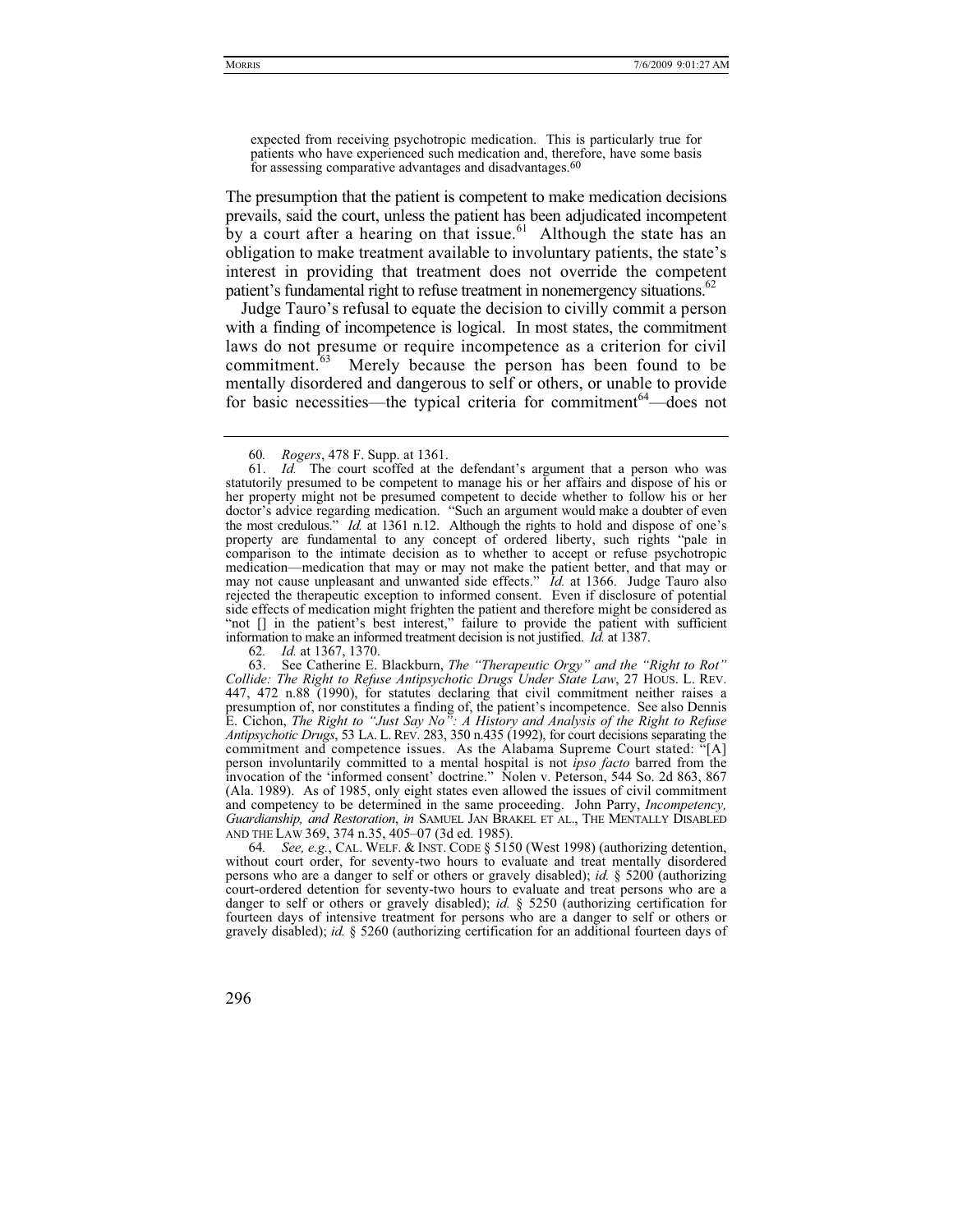mean that the person is unable to understand the risks, benefits, and alternatives to the medication that the physician is prescribing to treat his or her condition. A mentally disordered person's dangerousness or inability to provide for basic necessities may justify a deprivation of liberty, but without a separate determination of incompetence, such condition does not justify depriving a patient of the right to refuse treatment and substituting another's judgment for that of the patient.<sup>65</sup>

When the *Rogers* case was appealed,<sup>66</sup> the United States Court of Appeals for the First Circuit held that Massachusetts recognized substantive and procedural rights for involuntary mental patients that created for them a liberty interest protected under the Fourteenth Amendment's Due Process Clause.<sup>67</sup> Under Massachusetts law, the involuntary commitment decision is not a determination that the committed person is incompetent

67*. Rogers*, 738 F.2d at 9.

intensive treatment for imminently suicidal persons); *id.* § 5300 (authorizing postcertification for a 180-day detention for persons who present a demonstrated danger of inflicting substantial physical harm upon others).

<sup>65</sup>*. See, e.g.*, *In re* L.A., 912 A.2d 977, 980–81 (Vt. 2006) (holding that the standard for determining incompetence to refuse medication is different and more difficult to establish than the standard to determine involuntary commitment, and the mere fact that the patient refuses a medication that might be beneficial does not establish the patient's incompetence to do so); *In re* Virgil D., 524 N.W.2d 894, 898 (Wis. 1994) (holding that, under the Wisconsin statute, the only standard applied to evaluate a patient's competency to refuse medication is "whether the patient is able to express an understanding of the advantages and disadvantages of, and the alternatives to, accepting medication or treatment").

 <sup>66.</sup> Following Judge Tauro's decision, the *Rogers* case experienced a legal odyssey. The United States Court of Appeals for the First Circuit affirmed the judgment in part and reversed in part, Rogers v. Okin, 634 F.2d 650 (1st Cir. 1980); the United States Supreme Court reversed and remanded to the First Circuit for a determination of whether a case decided by the Massachusetts Supreme Judicial Court, *In re* Guardianship of Roe, 421 N.E.2d 40 (Mass. 1981), while certiorari was pending in *Rogers*, could determine the rights and duties of the parties entirely under state law, Mills v. Rogers, 457 U.S. 291, 305–06 (1982). The First Circuit certified nine questions of state law to the Massachusetts Supreme Judicial Court. *See* Rogers v. Okin, 738 F.2d 1, 3 (1st Cir. 1984). The Massachusetts court provided detailed answers to those questions. Rogers v. Comm'r of Dep't of Mental Health, 458 N.E.2d 308, 312–23 (Mass. 1983). The questions certified by the First Circuit to the Massachusetts Supreme Court and answered by that court appear at *Rogers*, 458 N.E.2d at 312 n.8 (questions 1 through 3), 315 n.13 (questions 4 and 5), 319 n.23 (questions 6 and 7), 322 n.27 (questions 8 and 9). The First Circuit relied upon those answers in rendering its decision. Specifically, the First Circuit concluded that "the full panoply of rights set forth [by the Massachusetts Supreme Judicial Court in *Rogers*, 458 N.E.2d at 319–20] . . . equal or exceed the rights provided in the federal Constitution." *Rogers*, 738 F.2d at 9 (citation omitted).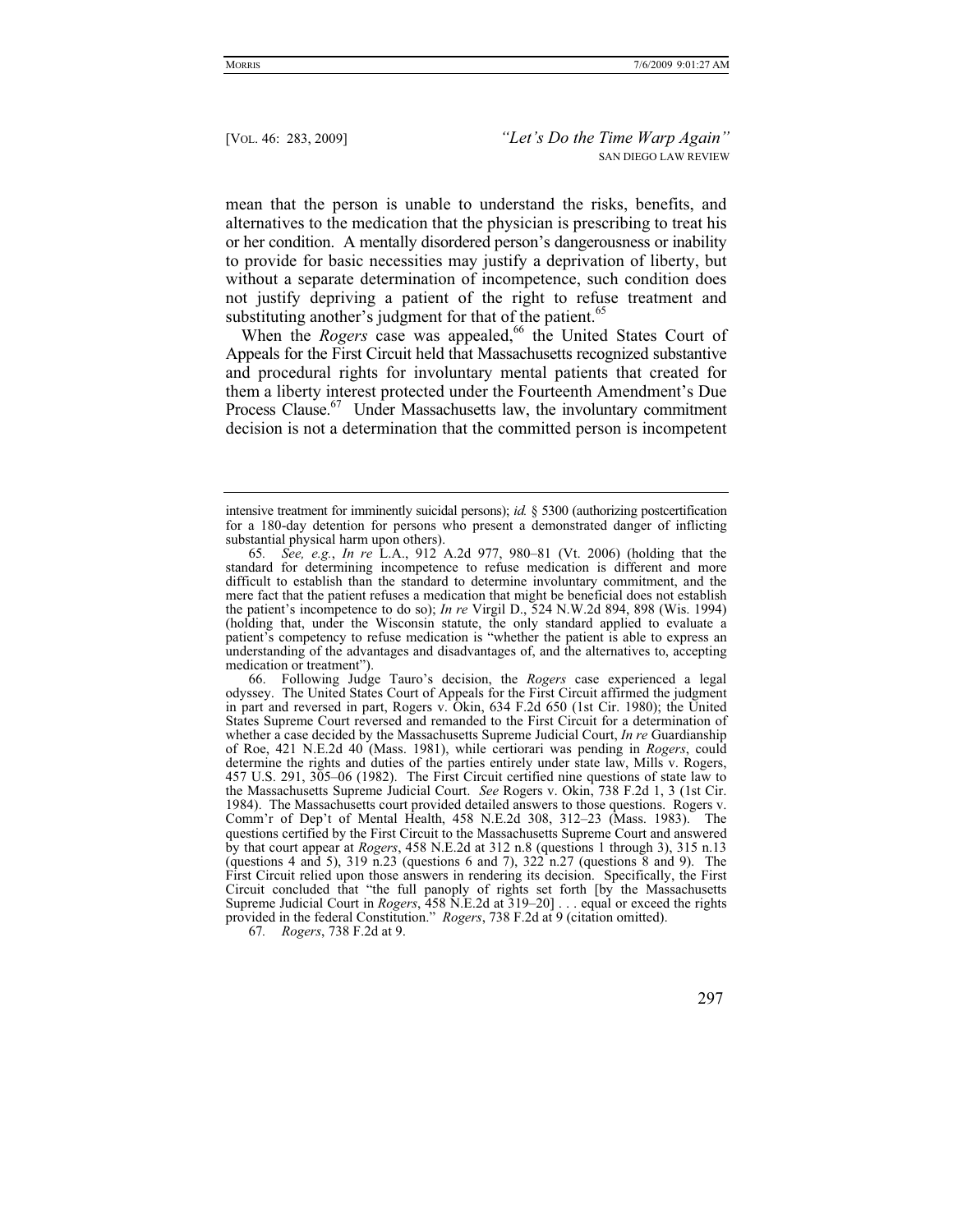to make treatment decisions.<sup>68</sup> Thus, the patient retains the right to make treatment decisions unless and until a judge adjudicates the patient incompetent to make treatment decisions in proceedings to establish the patient's incompetence.<sup>69</sup>

In many states, the highest appellate courts have adopted right to refuse treatment principles substantially identical to those announced in the *Rogers* case by Judge Tauro in his 1979 district court decision or by the Supreme Judicial Court of Massachusetts four years later.<sup>70</sup> The

Even if the patient is adjudicated incompetent, treatment may not be imposed unless a judge, making a substituted judgment decision for the patient, decides that the patient would have consented to the treatment if he or she was competent to make the decision. *Rogers*, 458 N.E.2d at 315–16. According to the court, the right to refuse medical treatment extends to incompetent as well as competent patients because both are entitled to human dignity. *Id.* at 315 (quoting *Saikewicz*, 370 N.E.2d at 427). The court rejected decisionmaking determined by what doctors perceive as the patient's best medical interest. Because the patient bears the risks of treatment, treatment decisions are solely the prerogative of the patient—even for incompetent patients. *Rogers*, 458 N.E.2d at 316. The state's *parens patriae* power may be used to override a patient's refusal of medication only in those rare circumstances in which such medication is necessary to prevent the "immediate, substantial, and irreversible deterioration of a serious mental illness." *Id.* at 322 (quoting *Roe*, 421 N.E.2d at 55).

70*. See, e.g.*, Goedecke v. State Dep't of Insts., 603 P.2d 123, 125 (Colo. 1979) (relying on the patient's common law right to give or withhold informed consent to medical treatment and a statute, commonly found in many states, declaring that mental patients do not forfeit any legal rights solely by reason of their involuntary commitment); People v. Medina, 705 P.2d 961, 971 (Colo. 1985) (citing the Supreme Judicial Court of Massachusetts's decision in *Rogers*, and specifically extending the prohibition against forced treatment to incompetent mental patients); Jarvis v. Levine, 418 N.W.2d 139, 144–45, 148 (Minn. 1988) (ruling that the involuntary administration of psychotropic medication is "intrusive" treatment that seriously infringes upon the mental patient's right to privacy protected by the state constitution and that involuntary commitment does not eliminate this fundamental right to the integrity of one's own body and to consent or withhold consent—to invasions or alterations of one's own body); Rivers v. Katz, 495

<sup>68</sup>*. Rogers*, 458 N.E.2d at 312–14. The court noted that the standard for involuntary commitment, that is, that the person is mentally ill and that the failure to commit would create a likelihood of serious harm, is a commitment "for public safety purposes and does not reflect lack of judgmental capacity. [The commitment standard] says nothing concerning [the patient's] competence to make treatment decisions." *Id.* at 313.

<sup>69</sup>*. Id.* at 314. The court rejected the argument that doctors should be able to make treatment decisions for involuntarily committed mental patients, even if such patients are competent. Competent adults have the right to refuse treatment even if the medical profession views their sense of values as unwise. *Id.* (quoting Harnish v. Children's Hosp. Med. Ctr., 439 N.E.2d 240, 242 (Mass. 1982)). The right to refuse treatment has constitutional and common law origins that protect the individual's "strong interest in being free from nonconsensual invasion of his bodily integrity." *Id.* (quoting Superintendent of Belchertown State Sch. v. Saikewicz, 370 N.E.2d 417, 424 (Mass. 1977)). The state's police power may be used to override a patient's refusal of medication only in an emergency situation in which the "patient poses an imminent threat of harm to himself or others, and only if there is no less intrusive alternative to antipsychotic drugs." *Id.* at 321. The court, quoting *In re Guardianship of Roe*, 421 N.E.2d 40, 55 (Mass. 1981) noted that when such an emergency situation arises, "even the smallest of avoidable delays would be intolerable." *Rogers*, 458 N.E.2d at 322.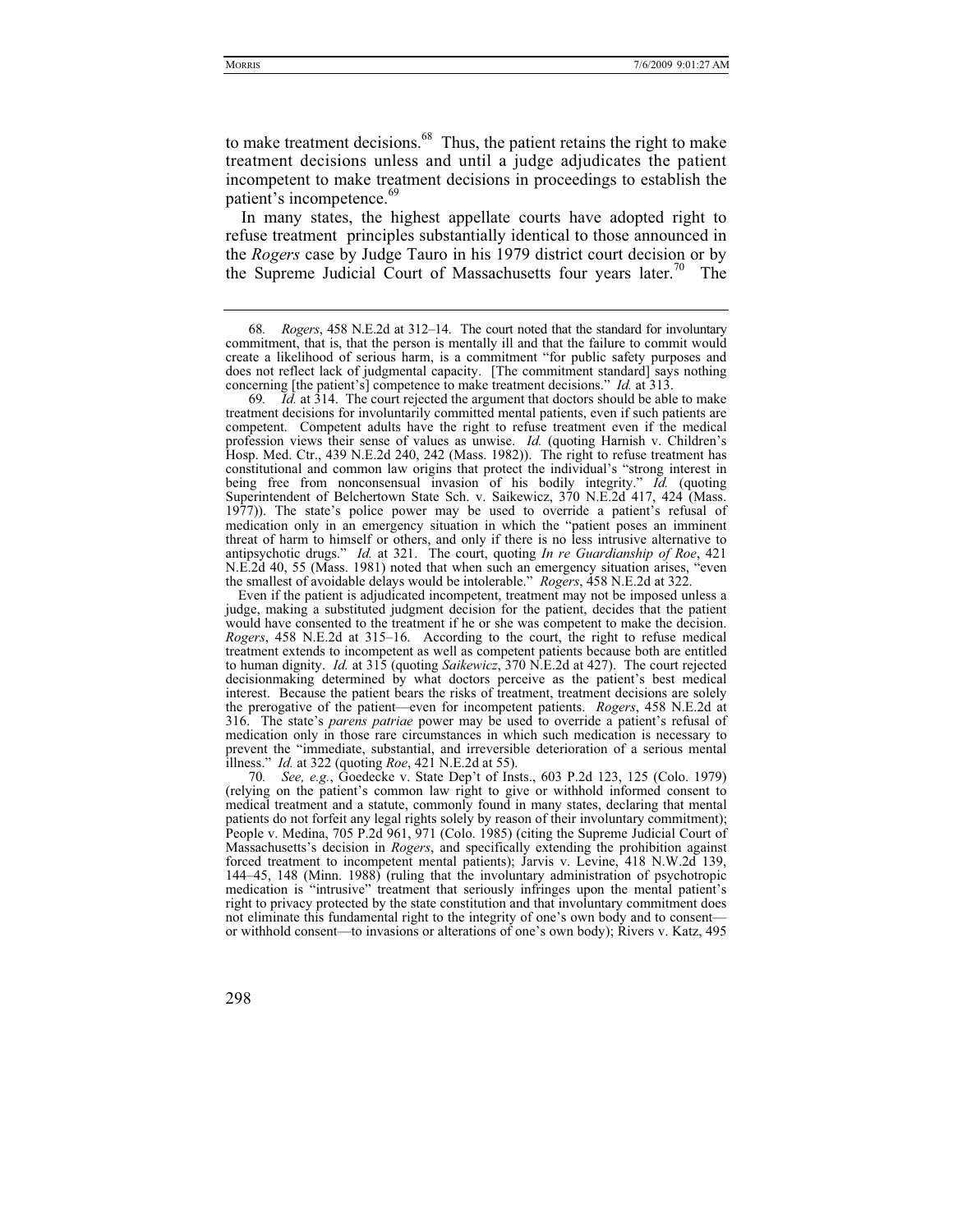authors of a leading coursebook on mental health law report that "virtually every court that has considered the matter now recognizes a 'right to refuse' psychotropic medication for institutionalized populations, in the process constitutionalizing a version of the informed consent doctrine in that context."<sup>71</sup>

In *Washington v. Harper*, 72 the United States Supreme Court ruled that mentally ill, sentence-serving prisoners possess "a significant liberty interest in avoiding the unwanted administration of antipsychotic drugs."<sup>73</sup> If mentally ill prisoners have a right to refuse treatment, mentally ill nonprisoners surely do. In fact, because civilly committed patients have been confined without a criminal trial and without a criminal conviction,

72. 494 U.S. 210 (1990).

N.E.2d 337, 341 (N.Y. 1986) (holding that the fundamental common law right of a competent individual to make decisions concerning the individual's own body "extends equally to mentally ill persons who are not to be treated as persons of lesser status or dignity because of their illness"); *id.* at 341–42 (ruling that neither the presence of mental illness nor a decision to involuntarily commit the mentally ill person is sufficient, in and of itself, to conclude that the person lacks the mental capacity to comprehend the consequences of a decision to refuse medication); *In re* K.K.B., 609 P.2d 747, 749, 751 (Okla. 1980) (superseded by repeal of statute and subsequent legislation) (relying on the constitutional right to privacy to uphold an involuntary mental patient's right to refuse treatment); State *ex rel*. Jones v. Gerhardstein, 416 N.W.2d 883, 892–94 (Wis. 1987) (superseded by repeal of statute and subsequent legislation) (relying on the Equal Protection Clause of the state and federal constitutions, the Wisconsin Supreme Court upheld the right of an involuntary mental patient to refuse treatment); *id.* at 894 (clarifying that although a finding of dangerousness is a prerequisite for involuntary commitment, that finding does not establish the incompetence of the patient to accept or refuse psychotropic medication).

 <sup>71.</sup> RALPH REISNER ET AL., LAW AND THE MENTAL HEALTH SYSTEM: CIVIL AND CRIMINAL ASPECTS 923 (4th ed. 2004); *see also* Michael L. Perlin, *"May You Stay Forever Young": Robert Sadoff and the History of Mental Disability Law*, 33 J. AM. ACAD. PSYCHIATRY & L. 236, 242 (2005) (asserting that after the Supreme Court's decision in *Mills v. Rogers*, 457 U.S. 291 (1982), "every state high court that has considered [the question of whether a civilly committed mental patient has a right to refuse treatment] has ruled that there is such a right").

<sup>73</sup>*. Id.* at 221. The Court specifically identified a state administrative policy and the Due Process Clause of the Fourteenth Amendment as the sources of that liberty interest. *Id.* at 221–22. The Court, however, did not require a judicial determination that the prisoner was incompetent to make treatment decisions in order to subject him or her to involuntary treatment. *Id.* at 222, 228. In the Court's judgment, mentally ill prisoners could be distinguished from civilly committed patients. For prisoners, the state's legitimate interest in prison safety and security warranted involuntary treatment of those mentally disordered prisoners who were dangerous to themselves or others without the requirement of a full court hearing. *Id.* at 225; *see* GRANT H. MORRIS, REFUSING THE RIGHT TO REFUSE: COERCED TREATMENT OF MENTALLY DISORDERED PERSONS 78–86 (2006) (discussing and critiquing *Harper*).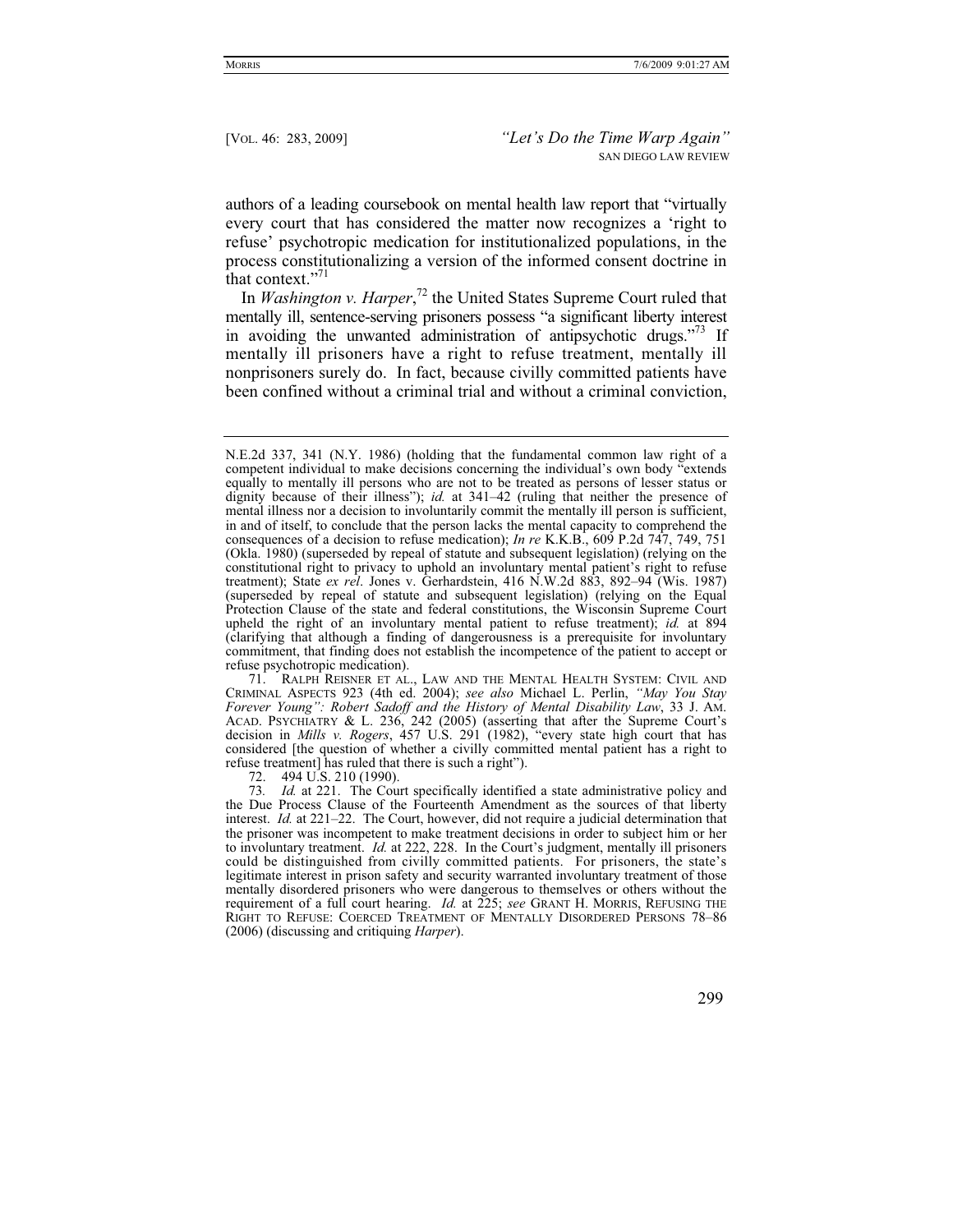their decisions to refuse treatment are entitled to special deference. The state has exercised its authority to detain them because of their predicted dangerousness or inability to provide for themselves. The state's legitimate interest in protecting them, and in protecting others from them, is achieved by the confinement itself—without coerced treatment. If the confined individual competently chooses to refuse treatment, even if that decision may prolong his or her confinement, the individual's constitutionally protected liberty interest in refusing treatment should outweigh any claimed governmental interest in coercing treatment. Michael Perlin, citing *Harper* and two other Supreme Court decisions,<sup>74</sup> asserts that the Court has clearly recognized a qualified right to refuse treatment in the Fourteenth Amendment's Due Process Clause.<sup>75</sup>

Although the development of a mental patient's right to refuse treatment has been a popular subject for legal scholars,  $\frac{76}{10}$  virtually nothing has been written about the role of and adequacy of counsel in representing mentally disordered patients who assert that right. Although Michael Perlin devotes a 102-page unit of his Mental Disability Law treatise to the role of counsel in civil commitment proceedings,  $\frac{7}{1}$  he devotes only three pages to the role of counsel in right to refuse treatment proceedings.<sup>78</sup> Professor Perlin cites only one article that

 <sup>74.</sup> Riggins v. Nevada, 504 U.S. 127, 135 (1992) (holding that the Fourteenth Amendment prohibits the forcing of antipsychotic medication on criminal defendants held for trial "absent a finding of overriding justification and a determination of medical appropriateness"); Sell v. United States, 539 U.S. 166, 178–83 (2003) (discussing and relying upon *Harper* and *Riggins* as setting the framework for determining whether and under what circumstances the government may forcibly administer antipsychotic medication to render a criminal defendant competent to stand trial); *see* MORRIS, *supra*  note 73, at 86–98 (discussing and critiquing the *Sell* decision).

 <sup>75.</sup> Perlin, *supra* note 71, at 242. But see MORRIS, *supra* note 73, at 29–167, for a discussion of various ways in which a mental patient's right to refuse treatment is undermined. For example, some courts have substituted an informal review of the patient's decision to refuse treatment—conducted by a staff psychiatrist or hospital committee—for a court review of the patient's competency to refuse treatment. *See, e.g.*, Rennie v. Klein, 653 F.2d 836, 838, 850–51, 853 (3d Cir. 1981), *vacated and remanded*, 458 U.S. 1119 (1982), *on remand*, 720 F.2d 266 (3d Cir. 1983). Professor Perlin has characterized the *Rennie* professional judgment model as a "limited due process model" as contrasted with the *Rogers* "expanded due process model." *See, e.g.*, 2 PERLIN, *supra*  note 2, § 3B–7.2, at 260–61; Perlin, *supra* note 71, at 242. Nevertheless, I believe that substituting an informal review of a patient's decision to refuse treatment by a staff psychiatrist or hospital committee for a formal hearing on the patient's competency by a judge or other law-trained decisionmaker replaces due process with less than due process. *See generally* MORRIS, *supra* note 73, at 29–53.

<sup>76</sup>*. See* 2 PERLIN, *supra* note 2, §§ 3B-1 to 3B-2, at 155 n.1, 157 n.2, 165–67 nn.27–33 (citing sources); *see also* Grant H. Morris, *Dr. Szasz or Dr. Seuss: Whose Right to Refuse Mental Health Treatment?*, 9 J. PSYCHIATRY & L. 283 (1981).

 <sup>77. 1</sup> PERLIN, *supra* note 2, §§ 2B-1 to 2B-15, at 191–292.

 <sup>78. 2</sup> PERLIN, *supra* note 2, § 3B-11, at 360–63. Incredibly, Professor Perlin's three-page discussion of the adequacy of counsel in right to refuse treatment proceedings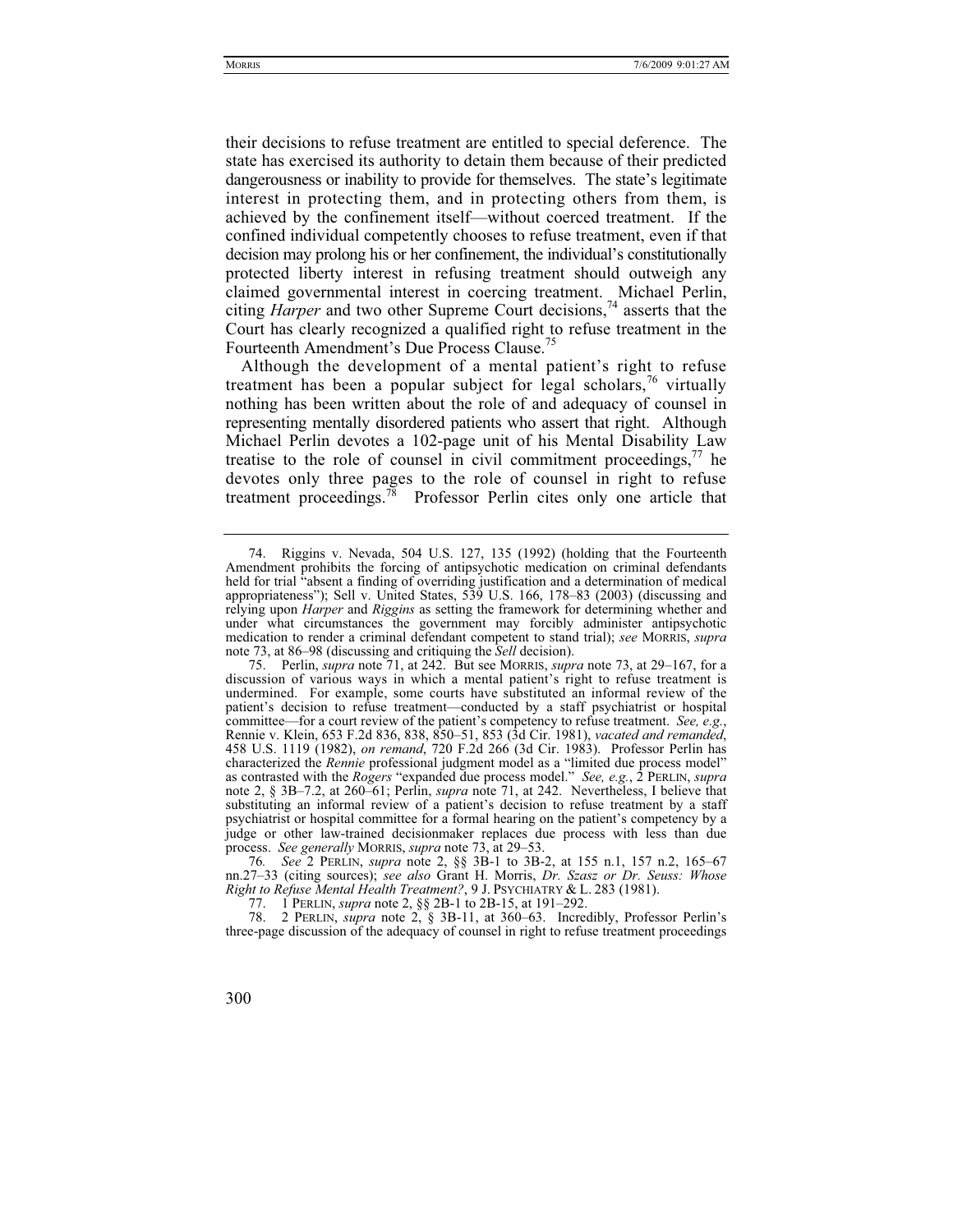addresses the adequacy of counsel in this context, $79$  and the author of that article urges attorneys to adopt a paternalistic, best interests approach to representing patients who refuse treatment.<sup>80</sup>

In a recent article, Professor Perlin asserted that lawyers perform a "mediocre job"<sup>81</sup> in representing persons in the civil commitment process and an "equally mediocre job"<sup>82</sup> in representing mental patients in the right to refuse treatment process. It is logical to assume that if lawyers do not actively represent mentally disordered clients in involuntary civil commitment hearings, they are even less likely to actively represent involuntarily committed mental patients in hearings to establish their competence to refuse treatment. If lawyers defer to medical judgment in the decision of whether a mentally disordered person should be involuntarily confined, they are more likely to defer to medical judgment that an involuntarily committed patient who refuses treatment lacks competence to do so. After all, the doctor is the most qualified individual to determine what medication is appropriate to treat the patient's mental condition. Surely, a decision by the patient to accept the prescribed medication that may result in an improved mental condition with the potential for release from confinement will be viewed by the doctor—as well as by the patient's lawyer—as the rational decision. If the patient rejects the doctor's choice, *a fortiori*, the patient is perceived to be incompetent to make that unwise decision.

is located within a 233-page unit devoted to the topic of the right to refuse treatment. *Id.*  at §§ 3B-1 to 3B-16, at 153–385.

<sup>79</sup>*. Id.* § 3B-11, at 360 n.1623 (citing Melvin R. Shaw, *Professional Responsibility of Attorneys Representing Institutionalized Mental Patients in Relation to Psychotropic Medication*, 22 J. HEALTH & HOSP. L. 186 (1989)). In the most recent cumulative supplement to Professor Perlin's treatise, he cites one other article on the subject. 2 PERLIN, *supra* note 2, § 3B-11, at 360 n.1623 (Supp. 2008) (citing Neal Milner, *The Right to Refuse Treatment: Four Case Studies of Legal Mobilization*, 21 LAW & SOC'Y REV. 447 (1987)). Surprisingly, Milner's article was published in 1987, two years prior to the publication of Shaw's article cited in the treatise itself.

 <sup>80.</sup> Shaw, *supra* note 79, at 191. Shaw asserts that attorneys need to consider the medical consequences to patients from their decisions to refuse treatment. *Id.* at 191–92. Without needed medication, patients may "stagnate or deteriorate as inpatients, indefinitely or permanently." *Id.* at 190. Shaw favors abridging a patient's right to refuse treatment in order to quickly restore the patient's health and freedom. *Id.* at 192.

 <sup>81.</sup> Michael L. Perlin, *"And My Best Friend, My Doctor/Won't Even Say What It Is I've Got": The Role and Significance of Counsel in Right to Refuse Treatment Cases*, 42 SAN DIEGO L. REV. 735, 737 (2005).

<sup>82</sup>*. Id.*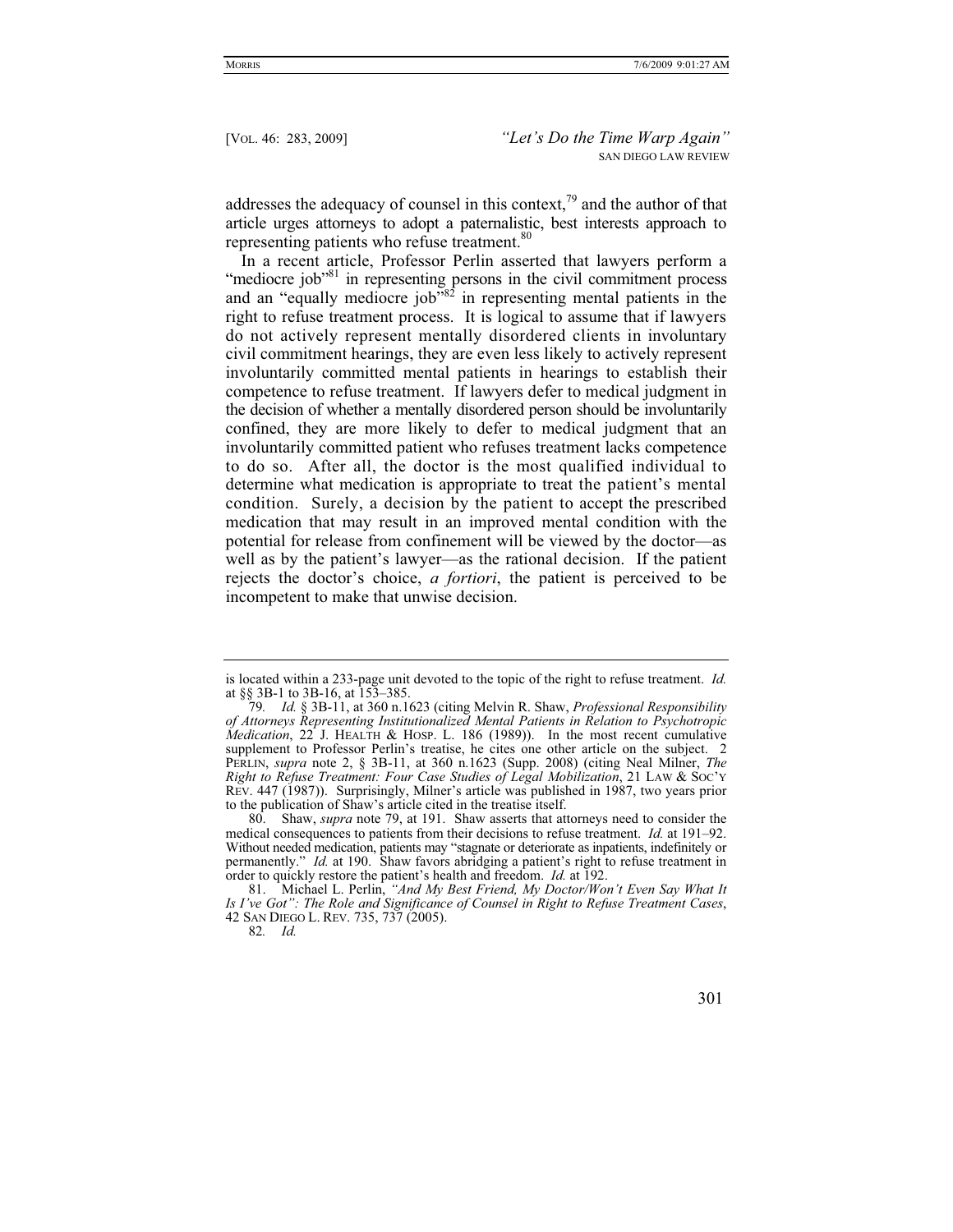## IV. THE USE OF MENTAL HEALTH CONSERVATORSHIPS TO ACHIEVE CIVIL COMMITMENT AND INVOLUNTARY TREATMENT IN CALIFORNIA

In 1967, the California Legislature enacted the Lanterman-Petris-Short Act (LPS), which made fundamental changes in the standards and procedures for civil commitment.83 LPS was hailed as "the Magna Carta of the mentally ill." $84$  LPS has been commended by writers  $85$  and judges.  $86$ serving as a model of progressive legislation that has been copied by other state legislatures.87 With only some minor tinkering over the years, LPS remains the law today in California. Under LPS, if a person, as a result of mental disorder, is believed to be a danger to others, a danger to himself or herself, or gravely disabled, the person may be detained for an initial seventy-two-hour treatment and evaluation period.88 Thereafter, the person may be certified for a fourteen-day

85*. See, e.g.*, FRANK W. MILLER ET AL., THE MENTAL HEALTH PROCESS xvi (2d ed. 1976) (characterizing the California experiment as "innovative" and declaring that LPS "must be considered throughout any discussion of mental health programs").<br>86. See, e.g., David L. Bazelon, *Implementing the Right to Treatment*, 36 U. CHI.

<sup>86</sup>*. See, e.g.*, David L. Bazelon, *Implementing the Right to Treatment*, 36 U. CHI. L. REV. 742, 753 (1969) ("[LPS] promises virtually to eliminate involuntary hospitalization except for short-term crisis situations. . . . The procedural protections it promises are impressive indeed when compared with commitment proceedings in other states.").

87*. See, e.g.*, WASH. REV. CODE ANN. §§ 71.05.010–71.05.940 (West 2008).

88. CAL. WELF. & INST. CODE § 5150 (West 1998) (authorizing detention, without court order, for seventy-two hours to evaluate and treat mentally disordered persons who are a danger to self or others or gravely disabled); *id.* § 5200 (authorizing court-ordered detention for seventy-two hours to evaluate and treat persons who are a danger to self or others or gravely disabled).

 <sup>83.</sup> Division 5 of the California Welfare and Institutions Code, entitled *Community Mental Health Services*, was added by the California Mental Health Act of 1967, ch. 1667, § 36, 1967 Cal. Stat. 4053, 4074. Division 5 consists of two parts: the Lanterman-Petris-Short Act, CAL. WELF.&INST. CODE §§ 5000–5550 (West 1998 & Supp. 2008), which provides the standards and procedures for civil commitment, and the Bronzan-McCorquodale Act (formerly the Short-Doyle Act), *id.* §§ 5600–5772, which provides the legislative framework for the organizing and financing of "community mental health services for the mentally disordered in every county through locally administered and locally controlled community mental health programs." *Id.* § 5600 (West 1998).

 <sup>84.</sup> The statement is attributed to Maurice Rodgers, spokesperson for the California State Psychological Association. EUGENE BARDACH, THE SKILL FACTOR IN POLITICS: REPEALING THE MENTAL COMMITMENT LAWS IN CALIFORNIA 126 (1972). Other writers also state that LPS has been described as the Magna Carta of the mentally ill, but they do not reveal the source of the statement. *See, e.g.*, *Constitutional Rights of the Mentally Ill: Hearings Before the Subcomm. on Constitutional Rights of the S. Comm. on the Judiciary*,  $\overline{9}$ 1st Cong., 1st & 2d Sess. 316 (1970) (statement of Dr. Roger Egeberg, Assistant Secretary for Health and Scientific Affairs, Department of Health, Education and Welfare); Marc F. Abramson, *The Criminalization of Mentally Disordered Behavior: Possible Side-Effect of a New Mental Health Law*, 23 HOSP.&COMMUNITY PSYCHIATRY 101, 105 (1972).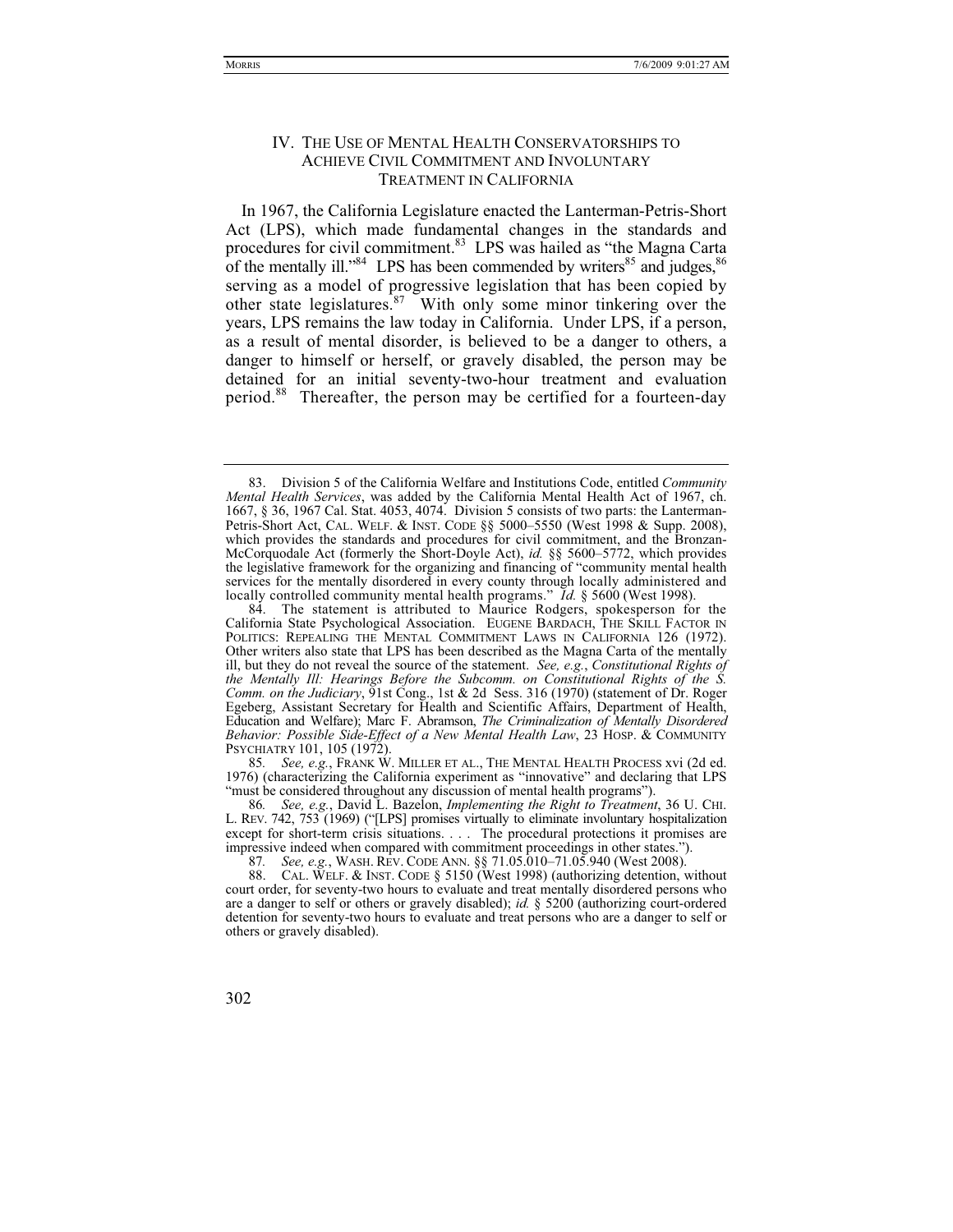intensive treatment period if he or she is determined to be dangerous or gravely disabled.<sup>89</sup>

LPS eliminates indeterminate commitment of nondangerous, mentally ill persons and uses conservatorships for gravely disabled patients who need assistance in managing their affairs after they have been treated in a mental hospital for seventeen days or less.<sup>90</sup> For a conservator to be appointed, the court must find that the patient is gravely disabled. "Grave disability" is defined as "[a] condition in which [the] person, as a result of mental disorder, is unable to provide for his or her basic personal needs for food, clothing, or shelter."91 The conservatorship is established for a one-year period, but it may be reestablished upon proof of continuing grave disability.92

At the time a conservatorship is established, the court may grant the conservator $93$  the authority to place the conservatee in a mental hospital

<sup>89</sup>*. Id.* § 5250 (authorizing certification for fourteen days of intensive treatment for persons who are a danger to self or others or gravely disabled).

 <sup>90.</sup> The California legislative subcommittee that recommended revision of California's civil commitment statutes issued a report that served as a resource document for the LPS legislation. That report recommended the creation of LPS conservatorships to provide continuing assistance in managing the affairs of those gravely disabled patients who needed such assistance following treatment during a fourteen-day certification. SUBCOMM. ON MENTAL HEALTH SERVS., ASSEMBLY INTERIM COMM. ON WAYS AND MEANS, CAL. LEGIS., THE DILEMMA OF MENTAL COMMITMENTS IN CALIFORNIA: A BACKGROUND DOCUMENT 133 (1966).

<sup>91.</sup> CAL. WELF. & INST. CODE  $\S$  5008(h)(1)(A) (West 1998).<br>92.  $Id.$  8 5361.

<sup>92</sup>*. Id.* § 5361.

<sup>93.</sup> A statute provides that the selection of a conservator shall be subject to the following list of priorities: (1) the nominee of the proposed conservatee if the proposed conservatee has sufficient capacity to make an intelligent preference; (2) the spouse or domestic partner of the proposed conservatee; (3) an adult child of the proposed conservatee; (4) a parent of the proposed conservatee; (5) a brother or sister of the proposed conservatee; (6) any other person or entity eligible for appointment as a conservator. However, the statute also provides that appointment of a conservator is subject to this list of priorities "unless the officer providing conservatorship investigation recommends otherwise to the superior court." *Id.* § 5350(b)(1) (West Supp. 2008) (incorporating by reference the list of priorities in CAL. PROB. CODE  $\S$  1812(b) (West 2002)). In practice, the conservatorship investigator almost invariably recommends the appointment of a public agency—such as the Office of the Public Conservator—as conservator, and the court almost invariably accepts the recommendation. *See* Grant H. Morris, *Conservatorship for the "Gravely Disabled": California's Nondeclaration of Nonindependence*, 15 SAN DIEGO L. REV. 201, 226–27 (1978) (finding that relatives or friends were selected as conservator in only three of the 461 cases in which LPS conservatorships were established in San Diego County over a nine-month period).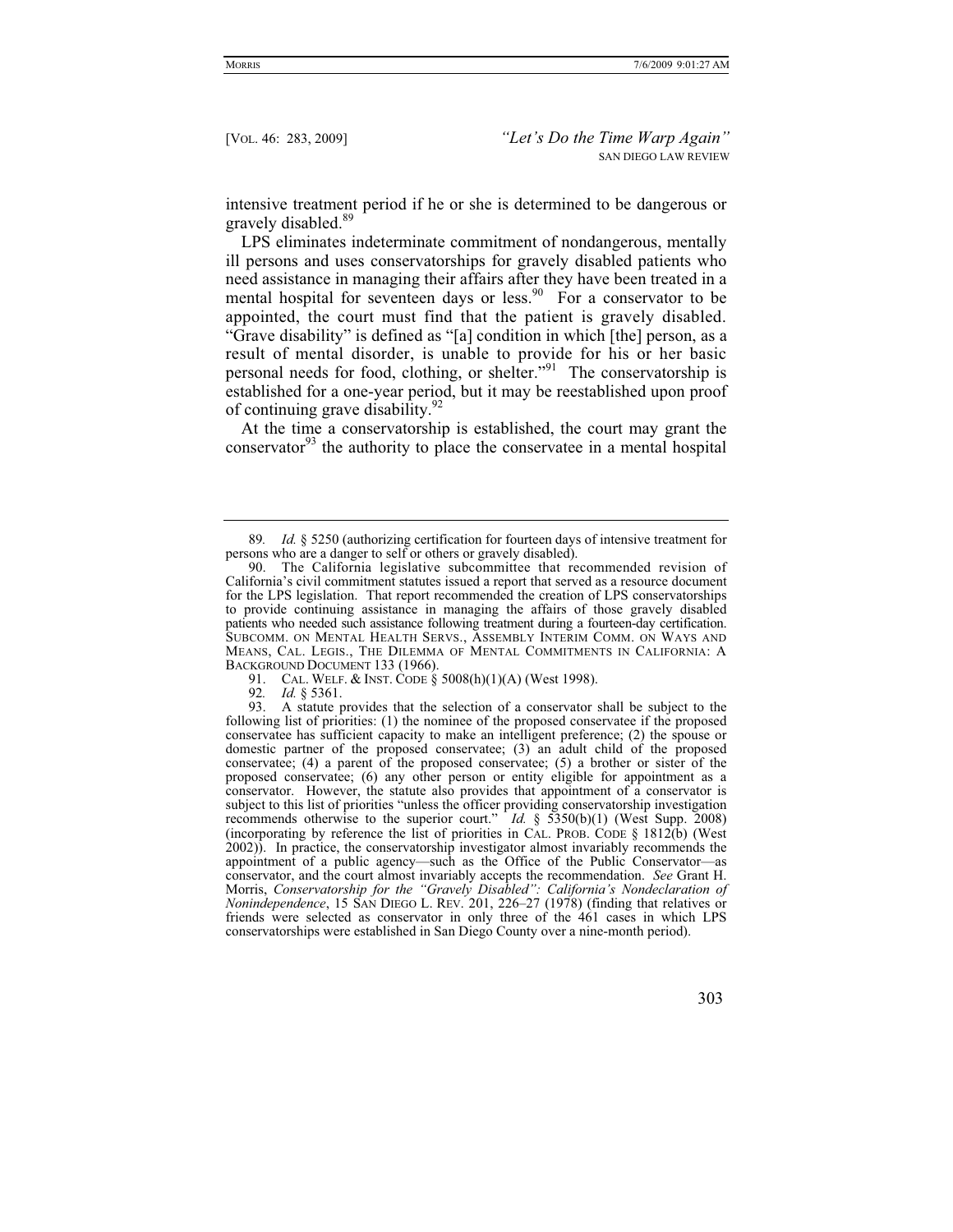or other mental treatment facility<sup>94</sup> and to require the conservatee to receive treatment to remedy or prevent the recurrence of the conservatee's condition of grave disability.<sup>95</sup> Although the court, in appointing a conservator for a gravely disabled person, has discretion to grant or to withhold such authority, the court almost always grants it to the conservator.<sup>96</sup>

California statutes provide that a mentally competent person may apply for voluntary admission to a mental treatment facility, or if the person is a conservatee, the conservatee's conservator may apply if the court has granted the conservator the authority to place the conservatee in such a facility. $97$  However much the conservatee protests, the conservatee is admitted to that facility as a voluntary patient. However much the conservatee protests, the conservatee may be required to take psychotropic medication that the doctor prescribes and that the conservator, exercising a substituted judgment for the conservatee, authorizes.

Elsewhere, I characterize these conservatorship statutes as "California's nondeclaration of nonindependence,"<sup>98</sup> laws that allow civil commitment and coerced treatment without the crunch.<sup>99</sup> For conservatees, there is no involuntary civil commitment hearing. For conservatees, there is no right to refuse treatment hearing. Under California's "Magna Carta of the mentally ill," conservators are given carte blanche control over conservatees.

The use of conservatorships to assure involuntary detention and coercive treatment is the option of choice for civilly committed patients whom society deems worthy of long-term control. In the most current report available, the California Department of Mental Health reveals that in the 2005–2006 fiscal year, 138,295 adults were detained on seventytwo-hour evaluation holds as dangerous to self, dangerous to others, or gravely disabled.<sup>100</sup> Of that number, 57,386 were subsequently detained on fourteen-day intensive treatment certifications, using the same commitment criteria.<sup>101</sup> How many of those individuals were subsequently detained for a 180-day period as presenting "a demonstrated danger of inflicting

 <sup>94.</sup> CAL. WELF.&INST. CODE § 5358(a)(1), (2) (West 1998). The placement, however, must be "in the least restrictive alternative placement, as designated by the court." *Id.* § 5358(a)(1)(A).

<sup>95</sup>*. Id.* § 5358(b).

<sup>96</sup>*. See infra* text accompanying notes 240–41.

<sup>97.</sup> CAL. WELF. & INST. CODE § 6000(a) (West 1998). Although other voluntary patients may depart the facility by giving notice of a desire to do so, LPS conservatees may depart only if notice is given by their conservators. *Id.* § 6002.

<sup>98.</sup> Morris, *supra* note 93, at 201.<br>99. *Id.* at 215.

<sup>99</sup>*. Id.* at 215.

STATISTICS & DATA ANALYSIS, CAL. DEP'T OF MENTAL HEALTH, INVOLUNTARY DETENTION DATA—FISCAL YEAR 2005–2006 (July 1, 2005–June 30, 2006), at 3 tbl.1 (2008), http://www.dmh.ca.gov/Statistics\_and\_Data\_Analysis/docs/InvoluntaryDetention\_ FY05-06/Rep0506\_FINAL.pdf.

<sup>101</sup>*. Id.* at 5 tbl.3.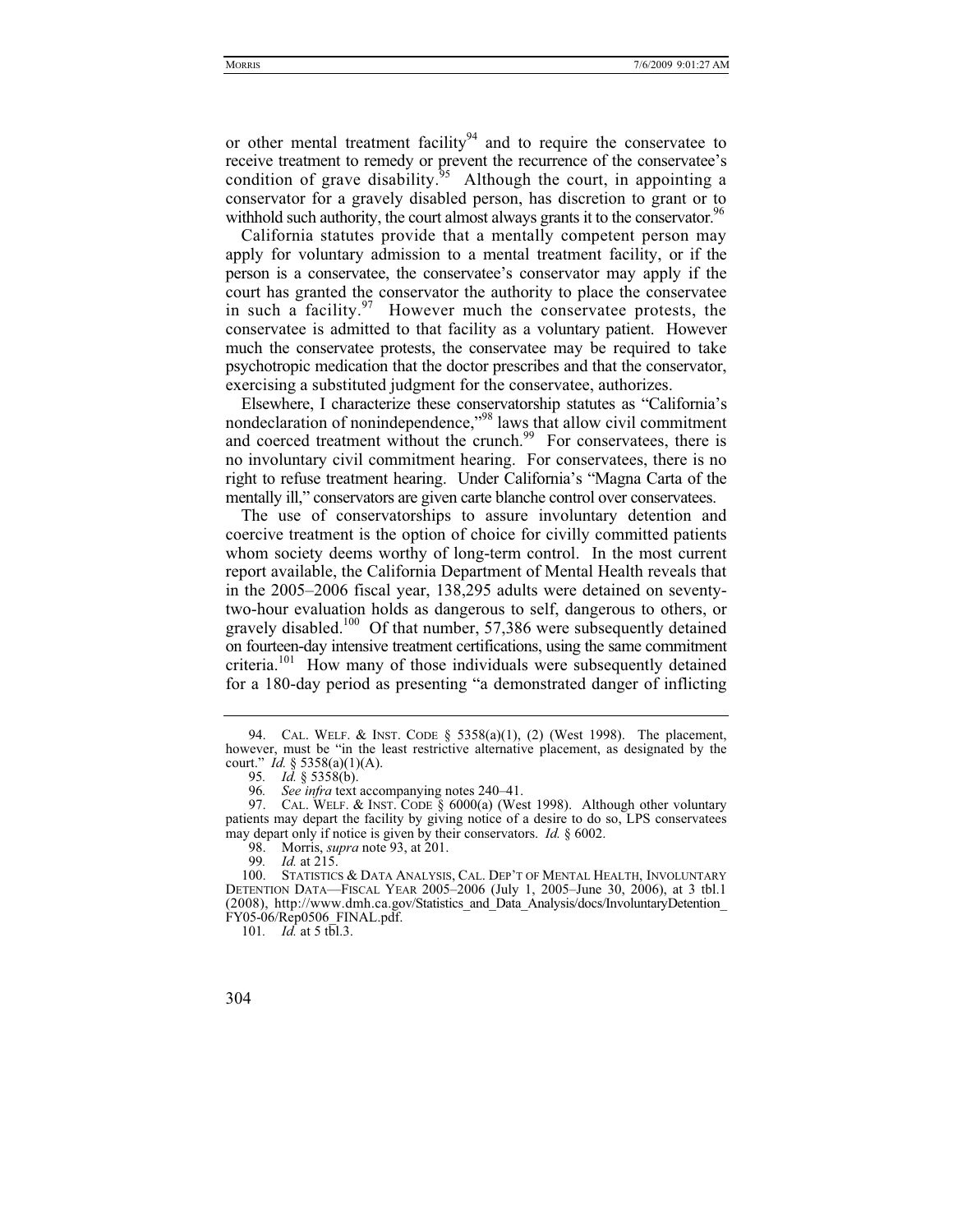substantial physical harm upon others"?<sup>102</sup> Only twenty-one met that standard.<sup>103</sup> Is it likely that after only seventeen days or less of inpatient hospitalization, there were only twenty-one dangerously mentally disordered people in the entire state of California? Highly doubtful! But many of those who were initially detained as dangerous to others were suddenly found to be gravely disabled and were processed through the conservatorship route.<sup>104</sup> For fiscal year 2005–2006, a total of  $10,004$  conservatorships were established.<sup>105</sup> Thus, conservatorships were used in 99.8% of cases (that is, 10,004 LPS conservatorships out of 10,025 total cases) in which long-term control over a mentally disordered person (that is, 180 days or longer) was regarded as appropriate. Over thirty years ago, Dr. Alan Stone characterized conservatorships as the "one escape hatch" used to prolong confinement of mentally disordered persons in California.106 His characterization is equally appropriate today.

This grant of authority to conservators to involuntarily commit their conservatees as "voluntary" patients and to impose treatment upon them

106. ALAN A. STONE, MENTAL HEALTH AND LAW:ASYSTEM IN TRANSITION 64 (1976).

 <sup>102.</sup> CAL. WELF.&INST. CODE § 5300 (West 1998) (establishing the criteria for 180-day involuntary commitment of demonstrably dangerous persons). Although the danger criteria of section 5300 are rarely used to involuntarily commit patients in California, the criteria are frequently used to impose involuntary treatment on patients already committed as mentally disordered offenders. In *In re Qawi*, 81 P.3d 224, 234 (Cal. 2004), the California Supreme Court held that mentally disordered offenders are "the *only* class of LPS patients" that are not afforded the right to refuse treatment; *but see* MORRIS, *supra* note 73, at 123–39 (critiquing the *Qawi* decision).

 <sup>103.</sup> STATISTICS & DATA ANALYSIS, *supra* note 100, at 8 tbl.6.

 <sup>104.</sup> Even in habeas corpus hearings conducted shortly after a person was initially detained as both dangerous to others and gravely disabled, the grounds for confinement were "bargained down" to grave disability only. Carol A.B. Warren, *Involuntary Commitment for Mental Disorder: The Application of California's Lanterman-Petris-Short Act*, 11 LAW & Soc'y REV. 629, 645 (1977). Grave disability has become the "catchall" category to continue commitment of a patient when it might be difficult to prove that the patient was a danger to others. *Id.* at 646. A dangerous or potentially dangerous patient who has been reclassified as gravely disabled is eligible for a conservatorship. *Id.* at 648.

 <sup>105.</sup> STATISTICS & DATA ANALYSIS, *supra* note 100, at 9 tbl.7. In its statistical report, the Department of Mental Health listed these conservatorships as "permanent conservatorships." *Id.* However, under the LPS statutes, conservatorships are established for a one-year period. CAL. WELF.&INST. CODE § 5361 (West 1998). The conservatorship may be reestablished for successive one-year periods upon a finding that the conservatee continues to be gravely disabled. *Id.* In addition to the 10,004 one-year conservatorships, 5297 temporary conservatorships were established during fiscal year 2005–2006. STATISTICS & DATA ANALYSIS, *supra* note 100, at 9 tbl.7. Temporary conservatorships are established for thirty days pending a determination of whether a one-year conservatorship is appropriate. CAL. WELF.&INST. CODE § 5352.1 (West 1998).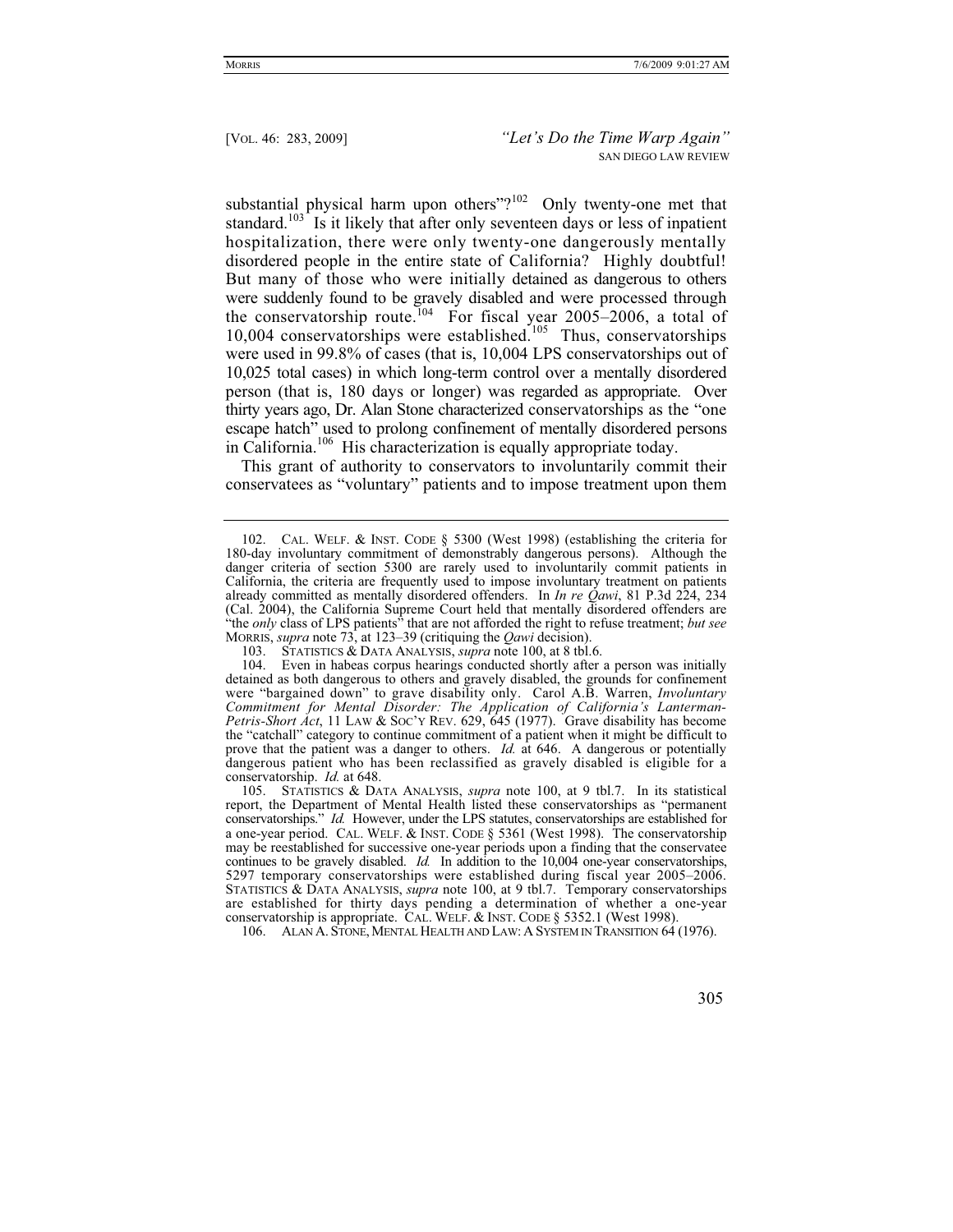over their objection cannot be justified. In *Riese v. St. Mary's Hospital & Medical Center*, 107 the California Court of Appeal held that mental patients involuntarily committed pursuant to California's seventy-twohour treatment and evaluation hold<sup>108</sup> or subsequently certified for fourteen days pursuant to California's intensive treatment hold<sup>109</sup> could not be required to take psychotropic medication against their will in nonemergency situations.<sup>110</sup> "It is one of the cardinal principles of LPS," said the court, "that mental patients may not be presumed incompetent solely because of their hospitalization."111 The individual's right to give or withhold consent to medical treatment—including treatment with psychotropic medication—"does not disappear upon involuntary commitment."<sup>112</sup>

Before treatment can be imposed on an involuntary patient without the patient's consent, the *Riese* court required that "there must be an evidentiary hearing directed to the question whether the patient is able to understand and knowingly and intelligently act upon information required to be given regarding the treatment."<sup>113</sup> The court conducting that hearing must determine the patient's incapacity by clear and convincing evidence.<sup>114</sup> If the court determines that the involuntary patient possesses the capacity to give informed consent to psychotropic medication and the

114*. Id.*

 <sup>107. 243</sup> Cal. Rptr. 241 (Ct. App. 1987), *review granted*, 751 P.2d 893 (Cal. 1988), *review dismissed and court of appeal opinion ordered published*, 774 P.2d 698 (Cal. 1989), *republished opinion*, 271 Cal. Rptr. 199 (Ct. App. 1987). Hereinafter, the *Riese* case will be cited to the court's republished opinion. For a more detailed discussion of the *Riese* case and its implementation, see Grant H. Morris, *Judging Judgment: Assessing the Competence of Mental Patients to Refuse Treatment*, 32 SAN DIEGO L. REV. 343, 365–84 (1995).

<sup>108.</sup> CAL. WELF. & INST. CODE § 5150 (West 1998).

<sup>109</sup>*. Id.* § 5250.

<sup>110</sup>*. Riese*, 271 Cal. Rptr. at 201 (holding that involuntarily committed patients have the right to exercise informed consent). The *Riese* court relied upon numerous statutory provisions to support the requirement of informed consent by involuntarily committed mental patients. *See id.* at 204–10. The court specifically rejected the argument that the failure of LPS to explicitly grant to involuntary patients the right to refuse psychotropic medication constitutes a basis for denying them that right. *Id.* at 208. Although the court withheld judgment on whether constitutional bases also support informed consent in this context, *id.* at 201, it noted that the right of persons not adjudicated incompetent to give or withhold consent to medical treatment—including treatment with psychotropic medication—is protected both by the common law and by the constitutional right to privacy. *Id.* at 207–08. California courts uphold decisions by competent adults to refuse life-sustaining treatment. *Id.* at 208 (discussing Bartling v. Superior Court, 209 Cal. Rptr. 220, 225 (Ct. App. 1984)). Logically, they cannot reject non-life-threatening medication-refusal decisions by competent mental patients.

<sup>111</sup>*. Riese*, 271 Cal. Rptr. at 206.

<sup>112</sup>*. Id.* at 213.

<sup>113</sup>*. Id.* at 211. In so ruling, the court adopted LPS statutory provisions governing the determination of a patient's capacity to consent to electroconvulsive therapy, declaring that those provisions were "equally appropriate" to the determination of a patient's capacity to decide whether to consent to psychotropic medication. *Id.*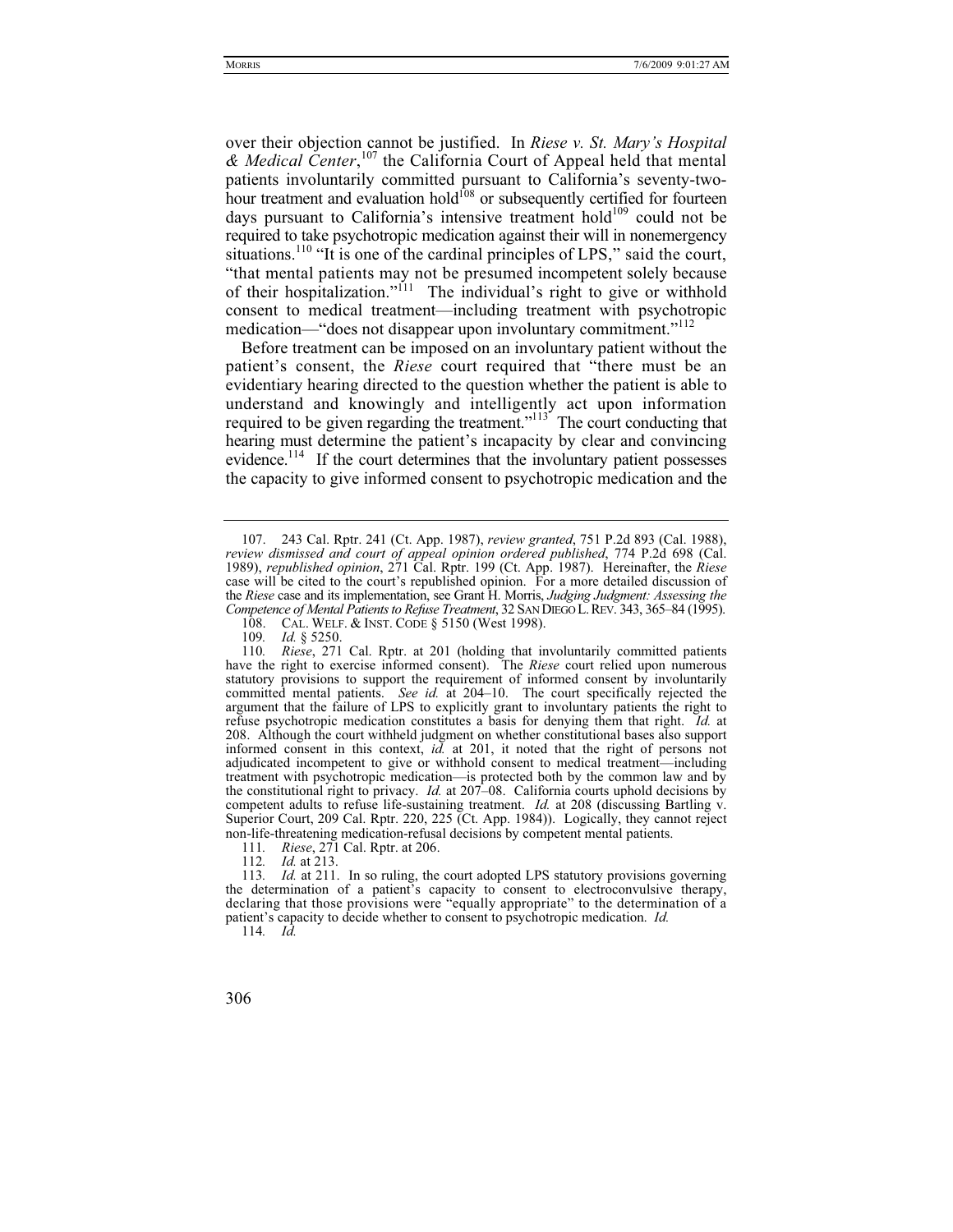patient refuses to do so, "the patient may not be required to undergo the treatment."<sup>115</sup>

In 1991, two years after the *Riese* decision was republished, the California Legislature enacted statutes that confirm and codify, with some modifications,<sup>116</sup> *Riese's* competency hearing requirement.<sup>117</sup> The legislation specifically declares that involuntarily committed mental patients have a right to refuse treatment with psychotropic medication.<sup>118</sup> Even if a patient is determined to lack the capacity to refuse treatment, the legislation provides that such incapacity remains in effect only for the duration of the seventy-two-hour or fourteen-day detention period.

If a finding of grave disability is not sufficient, in and of itself, to warrant coerced treatment of an involuntarily detained mental patient, then is a finding of grave disability, made in a hearing to establish a conservatorship, sufficient to warrant coerced treatment of a conservatee? The answer, according to the California statutes, is yes. Although the *Riese* court ruled that mental patients are not presumed incompetent solely because of their hospitalization, $119$  and although the establishment of a conservatorship is not an adjudication that the conservatee is incompetent<sup>120</sup> or is incapable of making treatment decisions,<sup>121</sup> nevertheless,

 117. Act of Oct. 7, 1991, ch. 681, 1991 Cal. Stat. 3076 (codified at CAL. WELF. & INST. CODE §§ 5008(l)–(m), 5325.2, 5332–5337 (West 1998 & Supp. 2008)).

118. CAL. WELF. & INST. CODE § 5325.2 (West 1998). The right to refuse medication is not absolute; it is subject to statutory limitations. *Id.*

119. *Riese*, 271 Cal. Rptr. at 206.

120. *Id.* at 204 ("Appointment of a conservator under LPS . . . does not involve an adjudication of incompetence . . . ."). In *Board of Regents v. Davis*, 533 P.2d 1047 (Cal. 1975), the California Supreme Court noted that LPS conservatorships, which are established for persons who are gravely disabled as a result of mental disorder or impairment by chronic alcoholism, are identical to Probate Code conservatorships established for other reasons. *Id.* at 1053. Probate Code conservatorships were created statutorily in 1957 as an alternative to guardianships in order to avoid the stigma of the label "incompetency." *Id.* at 1051. Conservatorship law should not be interpreted to strip the competent conservatee of decisionmaking authority. *See id.* at 1054. *See generally* Morris, *supra* note 93, at 208–14 (discussing similarities and differences in Probate Code guardianships, Probate Code conservatorships, and LPS conservatorships in California).

121*. Riese*, 271 Cal. Rptr. at 204 ("Appointment of a conservator under LPS . . . does not involve an adjudication of . . . incapacity to make treatment decisions about

<sup>115</sup>*. Id.* at 212.

 <sup>116.</sup> For example, instead of judicial hearings to determine a patient's capacity to give or withhold informed consent, the statute uses administrative hearings, conducted by a superior court judge, a court-appointed commissioner or referee, or a courtappointed hearing officer. CAL. WELF.  $\&$  INST. CODE  $\&$  5334(c) (West 1998). At such hearings, patients are represented by counsel or by an advocate. *Id.* § 5333(a).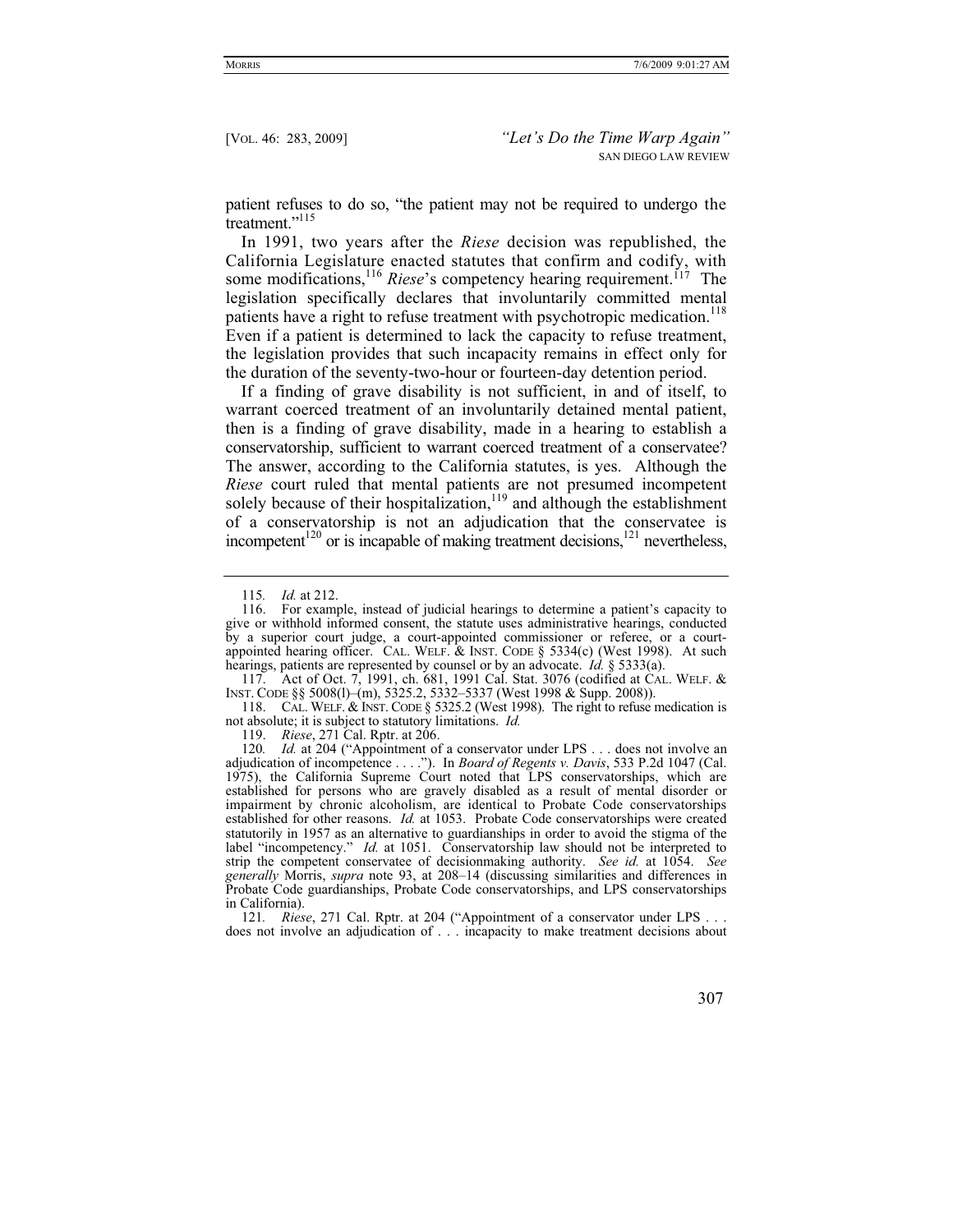in reality, conservatees are presumed incompetent solely because of their status as conservatees. Although the *Riese* court ruled that an individual's right to withhold consent to psychotropic medication "does not disappear upon involuntary commitment, $\overrightarrow{r}$ <sup>122</sup> that right does disappear for conservatees when their conservators order them to undergo treatment as "voluntary" patients.

Surely, one would assume that the judge establishing the conservatorship is required to make some new finding of fact that the conservatee is incapable of making rational treatment decisions before the judge grants authority to the conservator to place the conservatee in a mental hospital or other mental treatment facility and to require the conservatee to accept treatment. In dicta, the *Riese* court suggested that conservatees retain the right to refuse medical treatment "unless the court, *after making appropriate findings*, specifically denies the conservatee this right in its order and authorizes the conservator to make informed consent decisions."<sup>123</sup>

Because *Riese* was a class action lawsuit involving patients involuntarily detained on seventy-two-hour or fourteen-day holds, the court's statement about rights of conservatees is dictum. Years later, in *In re Qawi*, 81 P.3d 224, 233 (Cal. 2004), the California Supreme Court discussed, approvingly, the *Riese* decision. The *Qawi* court stated: "[T]he reasoning of *Riese* makes clear that the right does not apply solely to short-term LPS patients." *Id.* The *Qawi* court asserted that individuals placed on one-year renewable conservatorships as gravely disabled possess the right to refuse psychotropic medication absent a judicial determination of their incompetence to make treatment decisions. *Id.* at 233–34. The *Qawi* court also cited approvingly *Keyhea v. Rushen*, 223 Cal. Rptr. 746 (Ct. App. 1986), for the proposition that "LPS conservatees have a right to refuse involuntary long-term psychotropic medication absent a judicial determination of their incompetency to do so." *Qawi*, 81 P.3d at 234 (quoting *Keyhea*, 233 Cal. Rptr. at 751). *Qawi*, however, was a case involving a mentally disordered offender, not an LPS conservatee. *Keyhea* was a case involving a mentally ill prisoner, not an LPS conservatee. Neither *Qawi* nor *Keyhea*  directly considered whether individuals placed on an LPS conservatorship retain the right to refuse treatment unless they are adjudicated incompetent. Neither *Qawi* nor *Keyhea* directly considered whether, in the absence of legislation specifically mandating a competency hearing, the court establishing the conservatorship is precluded from authorizing the conservator to make treatment decisions for the conservatee without first conducting such a hearing. No other California Supreme Court or California Court of Appeal case has considered or decided these issues. These issues remain for future determination.

one's own body."); *see also* Keyhea v. Rushen, 223 Cal. Rptr. 746, 751 (Ct. App. 1986) ("LPS conservatees have a right to refuse involuntary long-term psychotropic medication absent a judicial determination of their incompetency to do so."); 60 Ops. Cal. Att'y Gen. 375, 377 (1977) ("[T]he conservatee is not divested of the right to make his or her own medical decisions absent a specific determination by the court that the conservatee cannot make those decisions.").

<sup>122</sup>*. Riese*, 271 Cal. Rptr. at 213.

<sup>123</sup>*. Id.* at 204–05 (emphasis added); *see also Keyhea*, 223 Cal. Rptr. at 755 (noting that under LPS, a court determination of incompetency is required before long-term psychotropic medication may be administered without a patient's consent); 60 Ops. Cal. Att'y Gen. 375, 377 (1977) (asserting that the court should not divest the conservatee of the right to make medical decisions "unless it finds that the conservatee lacks the mental capacity to rationally understand the nature of the medical problem, the proposed treatment and the attendant risks").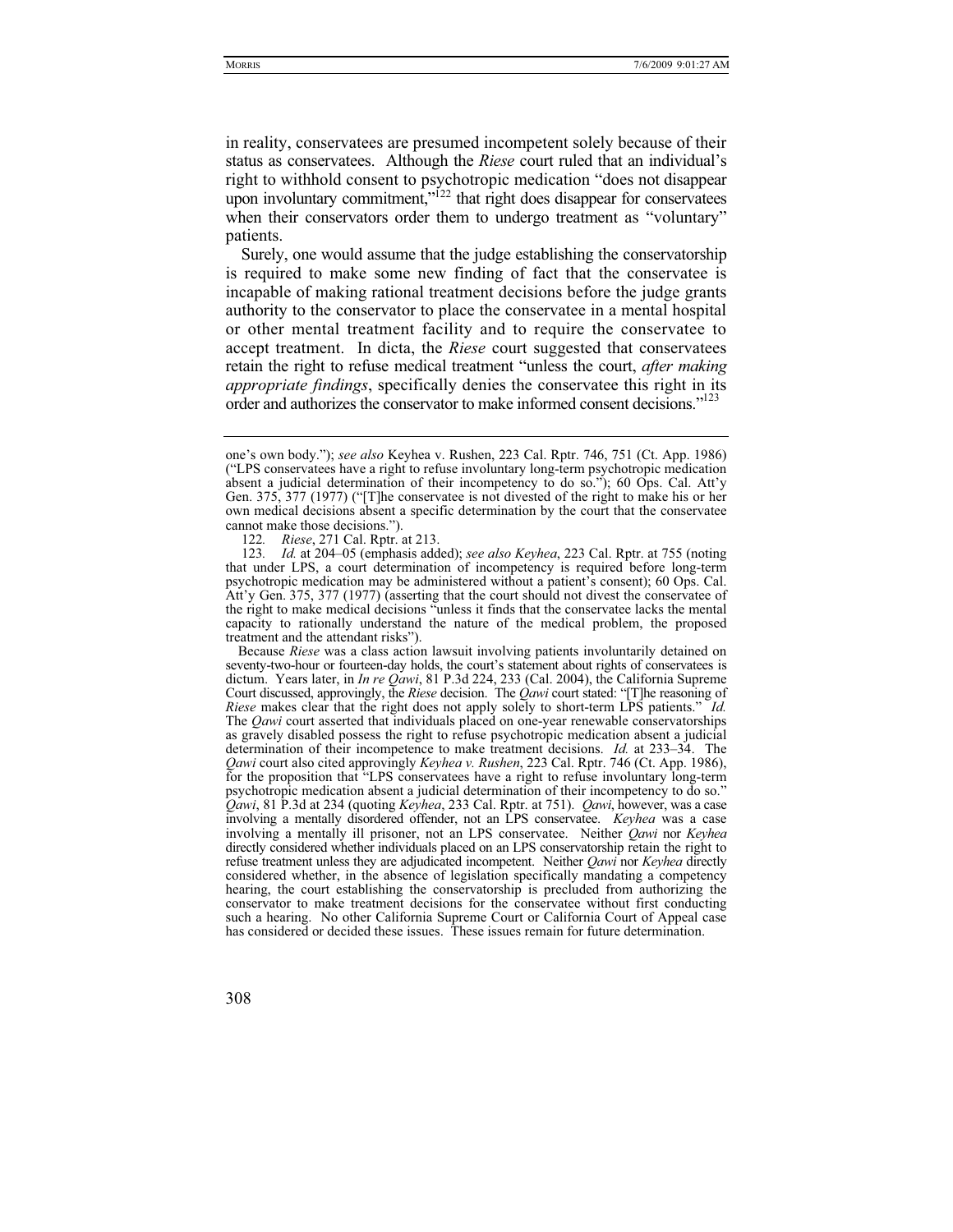LPS conservatorship legislation, however, imposes no obligation on the court that establishes a conservatorship to make "appropriate findings" before granting the conservator placement and treatment authority over the conservatee. LPS conservatorship legislation imposes no obligation on the court to determine that the conservatee is incompetent—that the conservatee lacks the mental capacity to give or withhold informed consent—before it grants the conservator the authority to order treatment that is imposed over the conservatee's objection. In fact, LPS conservatorship legislation does not even require that the court make any additional determination beyond a finding of grave disability. Rather, an LPS conservatorship statute merely provides that the conservatorship investigator's report to the court "shall contain his or her recommendations concerning the powers to be granted to  $\dots$  the conservator."<sup>124</sup> The next statute provides that the conservatorship investigator's report shall recommend for or against the imposition of various disabilities on the conservatee, specifically mentioning as one such disability the right to refuse or consent to treatment related to the conservatee's condition of grave disability.<sup>125</sup> The statute following that one merely provides that "[a] conservator shall . . . have the right, if specified in the court order, to require his or her conservatee to receive treatment related specifically to remedying or preventing the recurrence of the conservatee's being gravely disabled . . . ."126 Apparently, the finding of grave disability is sufficient, in and of itself, to warrant the court authorizing the conservator to place the conservatee in a mental hospital or other mental treatment facility and to require the conservatee to accept treatment.<sup>127</sup>

<sup>124.</sup> CAL. WELF. & INST. CODE § 5356 (West 1998).

 <sup>125.</sup> *Id.* § 5357.

<sup>126</sup>*. Id.* § 5358(b). The statutory language empowering the conservator to require the conservatee to receive treatment to prevent the recurrence of the conservatee's grave disability seems inappropriate. A conservatorship is established for a person who is currently gravely disabled. If the conservatee is no longer gravely disabled, the conservatorship should terminate. Mere concern that the condition of grave disability might recur is insufficient to continue the conservatorship and to continue the conservator's power to require the conservatee to receive treatment. *See id.* § 5364 (authorizing the conservatee, at sixmonth intervals, to petition for a rehearing on his or her status as a conservatee).

 <sup>127.</sup> Morris, *supra* note 93, at 228; *see infra* text accompanying notes 239–41 (discussing a recent study conducted in San Diego County that revealed that in every case in which the court established or reestablished a conservatorship, the court authorized the conservator to place the conservatee in a mental hospital or other mental treatment facility and to require the conservatee to receive treatment for his or her mental condition).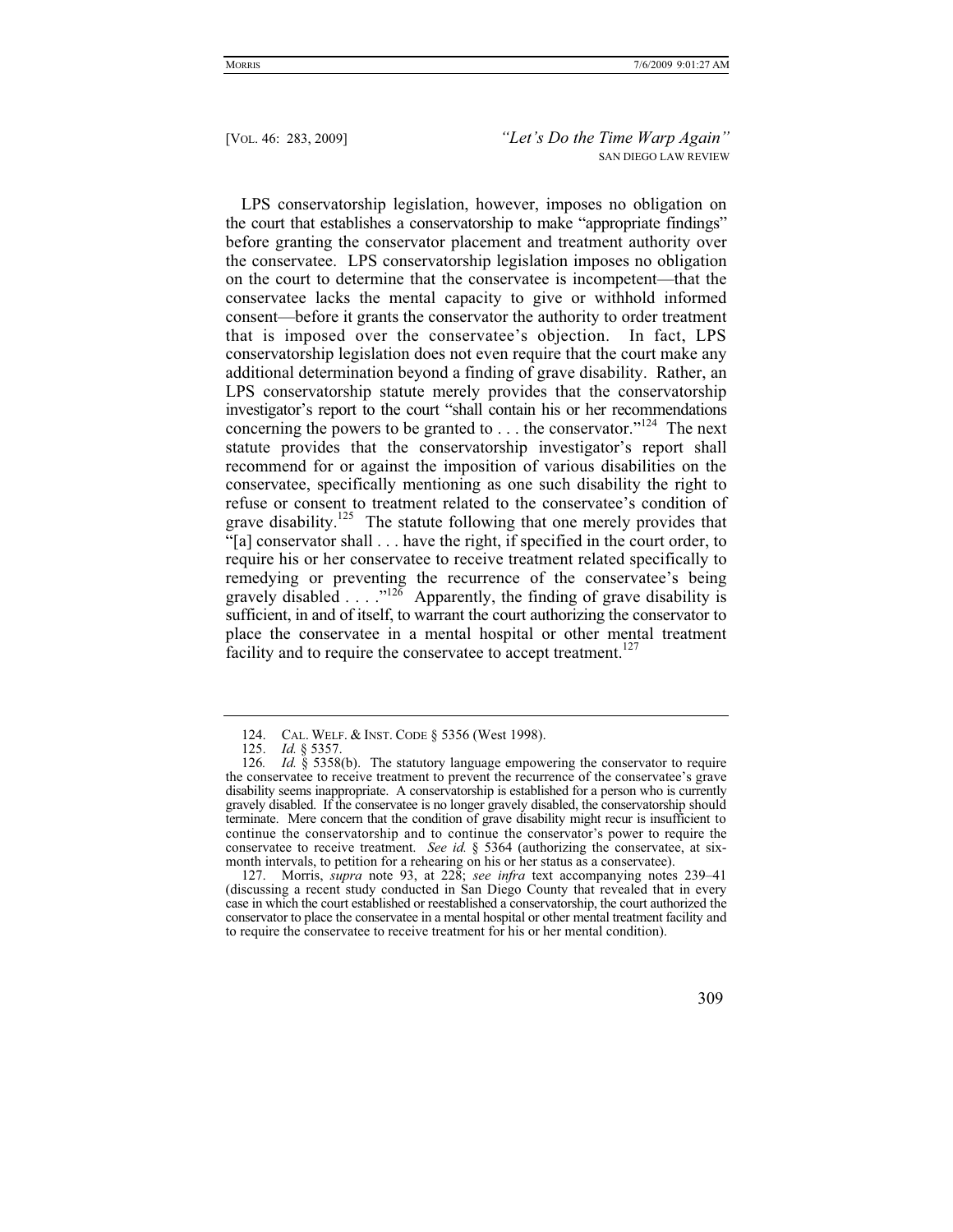One need only examine the facts of the *Riese* case to realize that conservatees, despite their inability to provide for their basic necessities of food, clothing, and shelter, can be competent to make treatment decisions regarding their mental disorder. Eleanor Riese, the named plaintiff in the class action suit, entered St. Mary's Hospital as a voluntary patient. Prior to this admission, she had been treated for chronic schizophrenia with Mellaril, $128$  a psychotropic medication. As a result of that earlier treatment, her bladder had been severely damaged. Nevertheless, the treating doctor prescribed Mellaril, and she consented to its use. When she suffered side effects and refused further treatment with Mellaril, she was forcibly injected and was committed as an involuntary patient. A week later, a conservatorship was recommended, and subsequently a conservatorship was established. The court authorized the conservator to place Ms. Riese in a mental hospital and to require her to accept treatment over her objection. When she refused to ingest medication orally, she was forcibly medicated intramuscularly.<sup>129</sup> According to the *Riese* court, Ms. Riese "continued to suffer from swollen feet, urinary problems, shaking, memory loss and seizures."<sup>130</sup>

Ms. Riese died on April 6, 1991. She was forty-seven years old. Although no autopsy was performed, her death was attributed to renal failure resulting from the cumulative effects of medication she had received over her lifetime.<sup>131</sup> Was Ms. Riese's refusal to take psychotropic medication a competent decision based on rational reasons? Yes. Was her decision accepted by the treating physicians, by her conservator, and by the court? No. One could easily conclude that conservatorships are not established to provide needed assistance to conservatees who are unable to provide for food, clothing, and shelter. Rather, conservatorships are established in order to subject conservatees to long-term treatment with psychotropic medication despite their protests.

 <sup>128.</sup> Mellaril® was the Sandoz Pharmaceuticals Corporation brand of thioridazine HCI. PHYSICIANS' DESK REFERENCE 2168 (49th ed. 1995). Today, physicians receive a "black box" warning that thioridazine has the "POTENTIAL FOR SIGNIFICANT, POSSIBLY LIFE-THREATENING, PROARRHYTHMIC EFFECTS" and "SHOULD BE RESERVED FOR USE IN THE TREATMENT OF SCHIZOPHRENIC PATIENTS WHO FAIL TO SHOW AN ACCEPTABLE RESPONSE TO ADEQUATE COURSES OF TREATMENT WITH OTHER ANTIPSYCHOTIC DRUGS." PHYSICIANS' DESK REFERENCE 2182 (62d ed. 2008).

 <sup>129.</sup> Riese v. St. Mary's Hosp. & Med. Ctr., 271 Cal. Rptr. 199, 201–02 (Ct. App.  $\frac{1987}{130}$ .

*Id.* at 202.

 <sup>131.</sup> Telephone Interview with Colette Hughes, Protection and Advocacy, Inc., cocounsel for Eleanor Riese in *Riese v. St. Mary's Hosp. & Med. Ctr.* (July 11, 1994).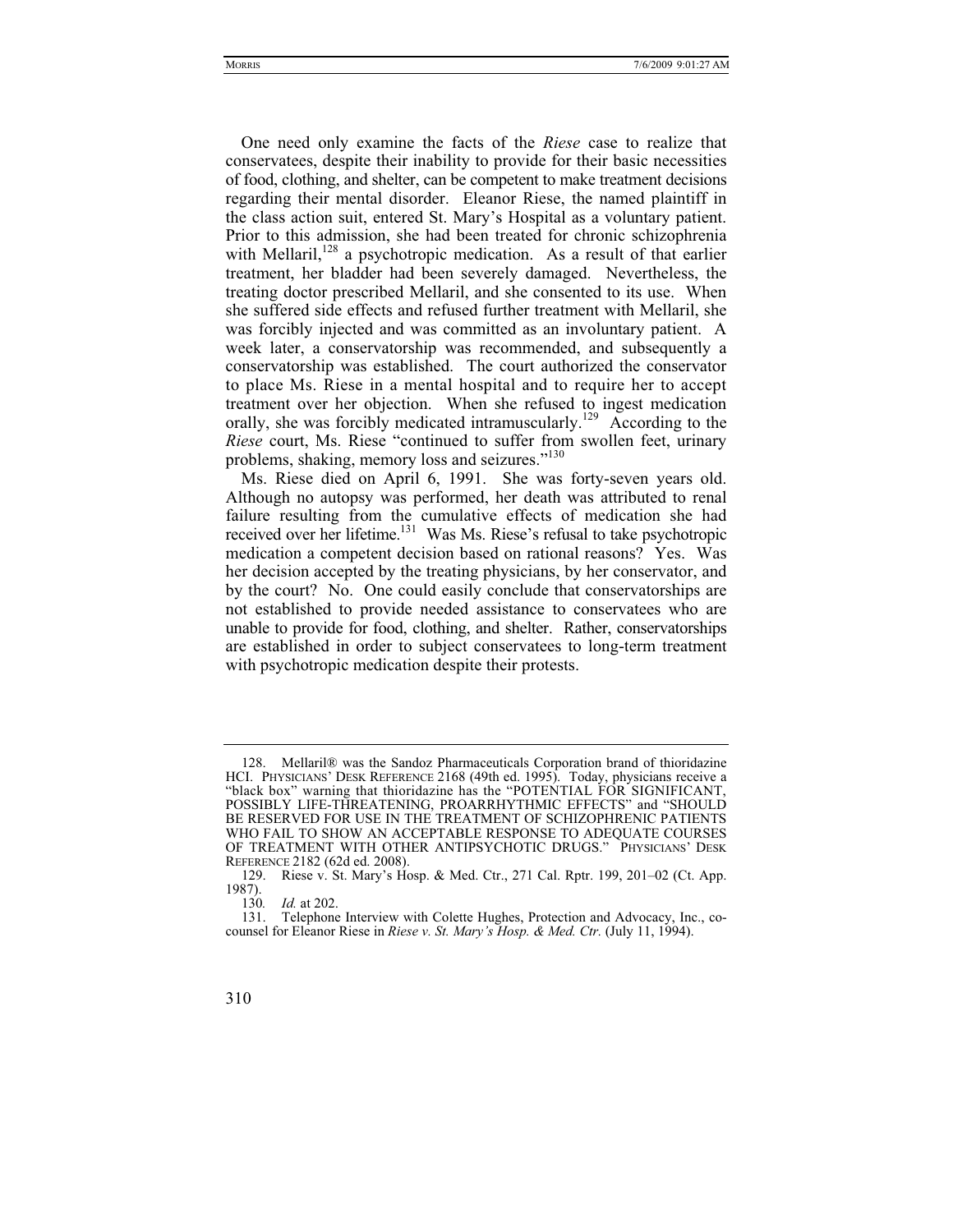# V. MEASURING THE ADEQUACY OF COUNSEL IN CONSERVATORSHIP HEARINGS CONDUCTED IN 1975 AND THE CALIFORNIA SUPREME COURT'S RESPONSE TO ATTORNEY INADEQUACY

Eight years after LPS was enacted into  $law<sub>132</sub>$  I asked students in my seminar in Law and Mental Disorder to observe the conservatorship proceedings in the San Diego County Superior Court and gather data on the performance of attorneys representing individuals for whom a conservatorship was proposed.<sup>133</sup> The students observed sixty-three court hearings and reported the following data.<sup>134</sup> Eight hearings were one minute or less in duration. Nineteen hearings were between one and two minutes in duration. Nine hearings were between two and three minutes in duration. Thus, more than half the hearings—a total of thirty-six of the sixty-three that were observed—were completed in three minutes or less.<sup>135</sup> The average duration of these LPS conservatorship hearings—less than three minutes was actually shorter than the 4.7 minute average duration of civil commitment hearings conducted prior to the adoption of the LPS legislation.<sup>136</sup>

In forty-two of the sixty-three cases, counsel representing a proposed conservatee asked no questions of the reporting psychiatrist. In most of the remaining twenty-one cases, the lawyer asked only one question. In only one case did the proposed conservatee's counsel request either the assistance of a psychiatrist or the examination of the proposed conservatee by another psychiatrist. There was not a single case in which counsel for the proposed conservatee offered testimony of an independent psychiatrist. In fifty-six of the sixty-three cases, no questions were asked of the proposed conservatee.

In fifty-eight of the sixty-three cases, counsel for the proposed conservatee neither proposed alternatives to conservatorship nor even suggested that others explore these possibilities. In only five cases did counsel for the proposed conservatee recommend any specific person be appointed as conservator if a conservatorship was established. In only two cases did counsel for the proposed conservatee request that a conservatorship, if established, terminate sooner than the one-year statutory maximum.

 <sup>132.</sup> Although LPS was enacted in 1967, the operative date of the legislation was July 1, 1969. California Mental Health Act of 1967, ch. 1667, § 36, 1967 Cal. Stat. 4053, 4074.

<sup>133</sup>*. See* Morris, *supra* note 93, at 225.

<sup>134</sup>*. See id.* at 232–33.

<sup>135</sup>*. Id.* at 232 n.173. Only nine hearings were more than eight minutes in duration. *Id.*

 <sup>136.</sup> SUBCOMM. ON MENTAL HEALTH SERVS., ASSEMBLY INTERIM COMM. ON WAYS AND MEANS, *supra* note 90, at 43.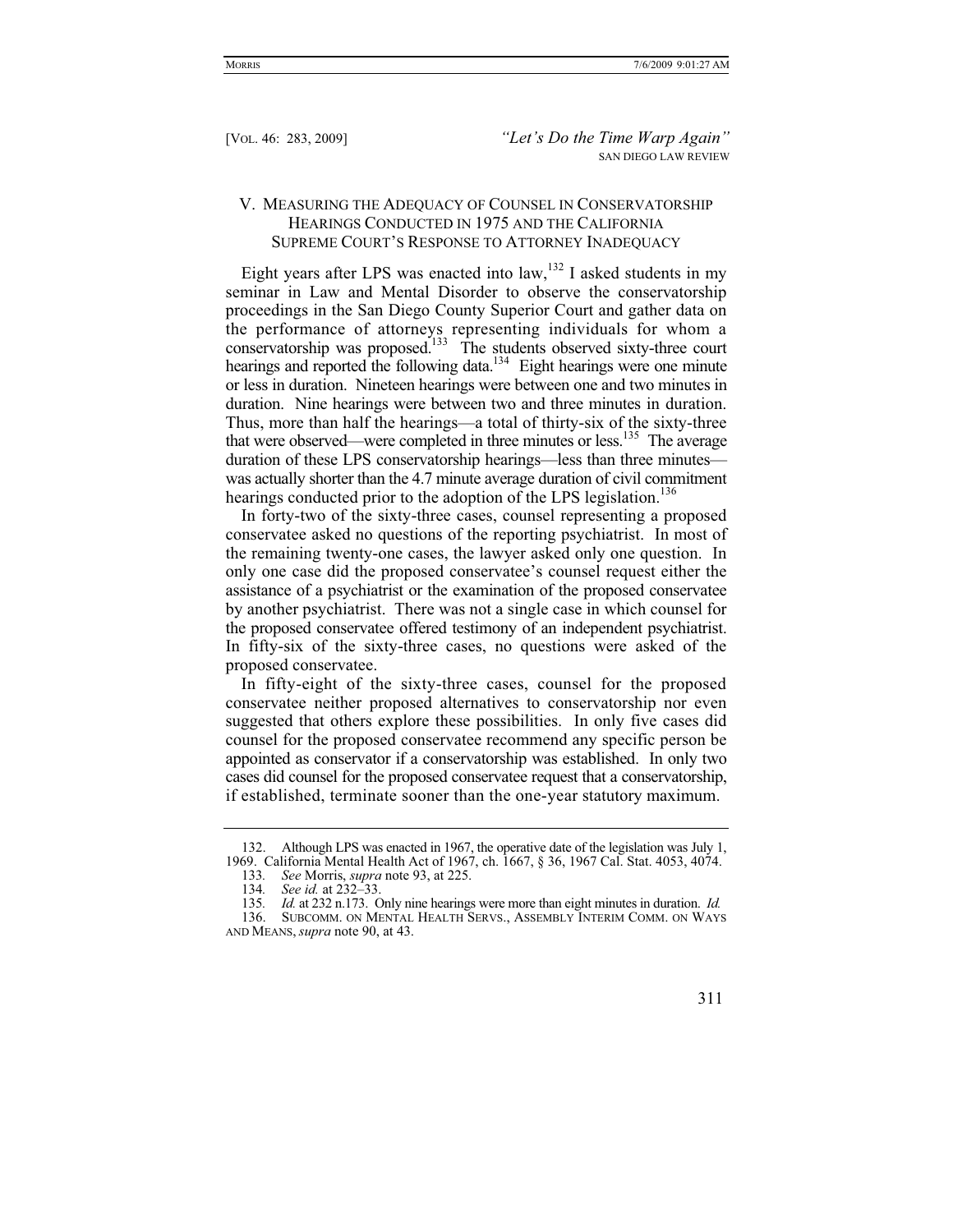Among the disabilities that the court, in establishing a conservatorship, may impose upon the conservatee are suspension of the privilege to possess a license to operate a motor vehicle and the right to enter into contracts.<sup>137</sup> In only one of the sixty-three cases did a lawyer urge that the proposed conservatee be permitted to retain his or her driver's license, and in no case did a lawyer resist the imposition of contractual disability on his or her client. Most significantly, in only two of the sixty-three cases did the lawyer for the proposed conservatee oppose granting authority to the conservator to place the conservatee in a mental treatment facility where he or she would be subjected to involuntary treatment for his or her mental disorder.

Clearly, the conservatorship hearings observed by my students were meaningless formalities, "show" trials, an "empty shell," to borrow words from Michael Perlin and Deborah Dorfman, "offering only an illusion of due process."138 Rolling over and playing dead is not competent representation. Rolling over and playing dead is not zealous advocacy on behalf of one's client.

Perhaps, it could be argued, such attorney inaction at the conservatorship hearing was appropriate. The attorney may have made a reasoned decision not to contest conservatorship because the evidence of grave disability was so overwhelming that resistance was both futile and unwarranted. But that is not what occurred. Attorney nonperformance at trial was a direct result of the failure of attorneys to investigate the facts and to fully prepare their clients' cases. At the time of this study, attorneys for proposed conservatees who were indigent—and most were indigent—were appointed approximately once every six months as their names rotated up on an appointments list. They were paid seventy-five dollars per case for their work.<sup>139</sup> For this small fee, most attorneys made one visit to the client in the facility where the client was

 <sup>137.</sup> CAL. WELF.&INST. CODE § 5357 (West 1998). Other disabilities that can be imposed by the court are disqualification from voting and possessing a firearm, and the right to refuse treatment, whether related or unrelated to the conservatee's condition of grave disability. *Id.*

 <sup>138.</sup> Michael L. Perlin & Deborah A. Dorfman, *Is It More Than "Dodging Lions and Wastin' Time"? Adequacy of Counsel, Questions of Competence, and the Judicial Process in Individual Right to Refuse Treatment Cases*, 2 PSYCHOL. PUB. POL'Y & L. 114, 130 (1996).

<sup>139</sup>*. See* Morris, *supra* note 93, at 234 n.177. In 1975, San Diego County paid \$57,975 to lawyers representing proposed conservatees in 742 hearings. These attorneys were paid at a base rate of \$75 per case, an increase from the \$50 per case paid to attorneys in 1974. Extra payment was allowed when continuances were granted or when attorneys were able to convince the judge that extra work or extra expenses warranted such payment. With this extra payment, San Diego County spent an average of \$78.13 per conservatorship case in 1975 (\$57,975 divided by 742 equals \$78.13). Typically, an attorney was assigned to two cases at the time the attorney's name rotated up for appointment. *Id.*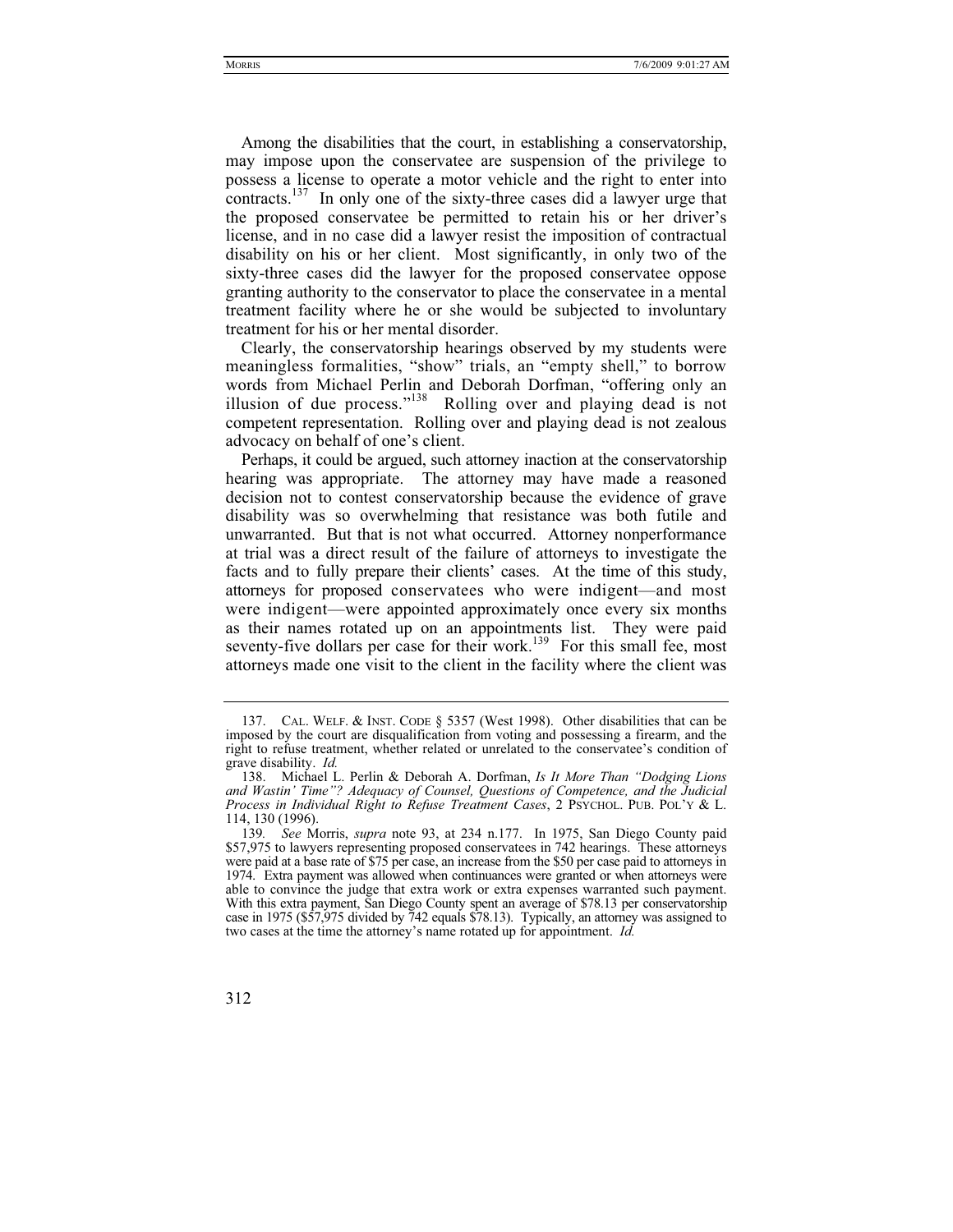detained, ensured that the papers in the case were in order, and made an appearance at the conservatorship hearing. Some attorneys did even less. Several were observed meeting their clients for the first time at the hearing itself. Appointed counsel almost never attended the psychiatric evaluation of their client that was performed a few days prior to the hearing, although they were permitted to do so. Most attorneys did not even examine the psychiatric report prior to the hearing, even though the report was almost always entered into evidence upon stipulation and was often the most significant evidence in the case supporting the appointment of a conservator. Some attorneys expressed concern that if they "make waves" at the hearing, they could jeopardize their chances of being appointed to represent proposed conservatees in future cases.

In *Conservatorship of Roulet*, 140 decided one year after the study was published, the California Supreme Court held that even though the process to establish an LPS conservatorship is a civil process in which the state is acting benevolently to assist the disabled person, nevertheless, proof beyond a reasonable doubt and jury unanimity are constitutionally mandated standards necessary to ensure that mental health conservatorships are established only for individuals who have been accurately determined to be gravely disabled.<sup>141</sup> The court articulated several reasons to justify its decision to impose criminal due process safeguards. First, the court equated the establishment of a conservatorship with involuntary civil commitment. "One of the principal powers which the court may grant a conservator is the right to place a conservatee in an institution." $142$ <sup> $\sim$ </sup>A conservatee "can be involuntarily confined in a mental hospital for up to a year by his or her conservator, with the possibility of additional year-long extensions."143 Thus, despite its civil label, establishment of a conservatorship "threatens a person's liberty . . . on as massive a scale as that traditionally associated with criminal prosecutions."<sup>144</sup>

In addition to the loss of freedom from physical restraint, the conservatee is subject to various statutory disabilities—both within the

 <sup>140. 590</sup> P.2d 1 (Cal. 1979).

<sup>141.</sup> *Id.* at 11. The court specifically "requir[ed] the state to match its good intentions with proof beyond a reasonable doubt that appellant is in need of the state's care." *Id.* at 4.

<sup>142</sup>*. Id.* at 3.

<sup>143</sup>*. Id.*

<sup>144</sup>*. Id.* The court cited *People v. Burnick*, 535 P.2d 352, 360–62 (Cal. 1975), for the proposition that civil commitment threatens a person's liberty to the extent that occurs with a criminal conviction. The court then asserted that the logic of *Burnick* is "equally applicable" to conservatorships. *Roulet*, 590 P.2d at 3.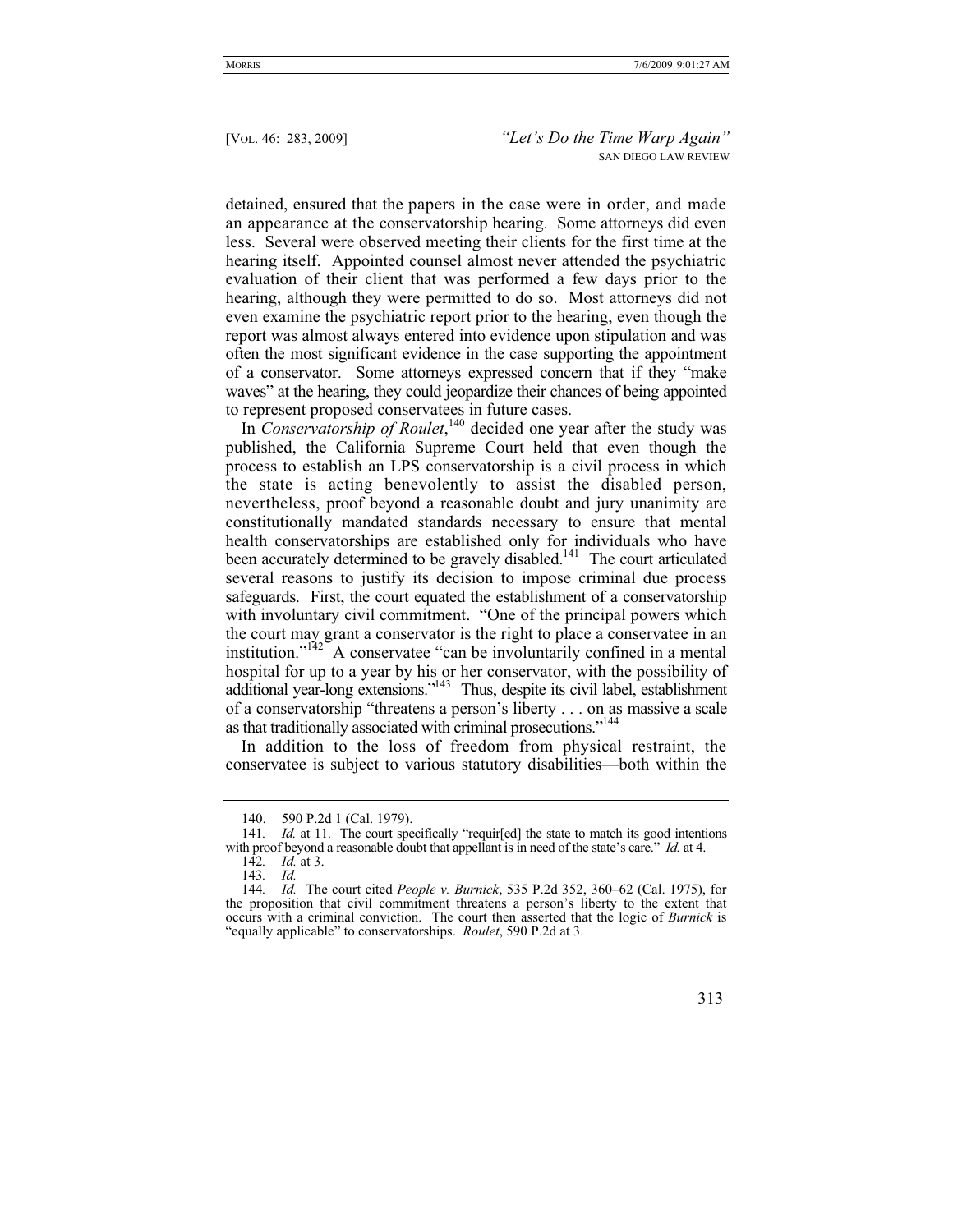LPS statutes and apart from LPS—that may subject the conservatee to an even greater control over his or her life and a more serious deprivation of personal liberty than occurs when a person is convicted of a crime.<sup>145</sup> For example, the court mentioned the potential loss of a license to practice a profession, to hold certain public offices, to remain employed as a teacher, to have custody of children, to marry, to object to sterilization, to refuse medical treatment, to possess a driver's license, to own or possess firearms, to remain registered to vote, and to enter into contracts.<sup>146</sup> Although the establishment of a conservatorship does not equate to a finding that the conservatee is incompetent,<sup>147</sup> nevertheless, conservators may be granted the powers that are granted to the guardian of an incompetent person.<sup>148</sup>

The court also discussed the stigma that attaches when a conservatorship is established for a gravely disabled individual. "There is compelling evidence," said the court, "that society still views the mentally ill with suspicion. $149$  A finding that the person is gravely disabled also seriously threatens the conservatee's reputation.<sup>150</sup> A person labeled "gravely disabled" by the state will, upon release from hospitalization, undoubtedly have difficulty securing employment, obtaining admission to school, or even meeting old acquaintances with the person's reputation fully intact.<sup>151</sup>

The court then focused on three trial issues that strongly support a requirement of proof beyond a reasonable doubt and jury unanimity as constitutionally mandated standards in court proceedings to establish a conservatorship. "'Mental illness,"' said the court, "is generally acknowledged to be a vague and uncertain concept. Categories of mental diseases are notoriously unclear, often overlap, and frequently change. The experts themselves often disagree on what is an appropriate diagnosis."<sup>152</sup> Nevertheless, despite the fallibility of psychiatric testimony, judges and juries, serving as factfinders in civil commitment and conservatorship

<sup>145</sup>*. Roulet*, 590 P.2d at 6.

*Id.* (citing statutes).

<sup>147</sup>*. See* Morris, *supra* note 93, at 220. LPS conservatorships, established under the Welfare and Institutions Code, are merely one form of conservatorship. *Id.*; *see also id.*  at 208–15 (discussing the similarities and differences in guardianships and conservatorships established through the California Probate Code and conservatorships established through the California Welfare and Institutions Code). In *Board of Regents v. Davis*, 533 P.2d 1047, 1054 (Cal. 1975), the California Supreme Court held that absent a specific adjudication of incompetency, the imposition of a Probate Code conservatorship on an individual does not deprive the conservatee of contractual capacity. As the court stated, "[I]f a proposed conservatee is competent, no reason compels a total abolition of his right to contract." *Id.* at 1054.

 <sup>148.</sup> *Roulet*, 590 P.2d at 5.

<sup>149</sup>*. Id.* at 6.

<sup>150</sup>*. Id.* at 7.

<sup>151</sup>*. Id.*

<sup>152</sup>*. Id.* at 10 (footnote omitted).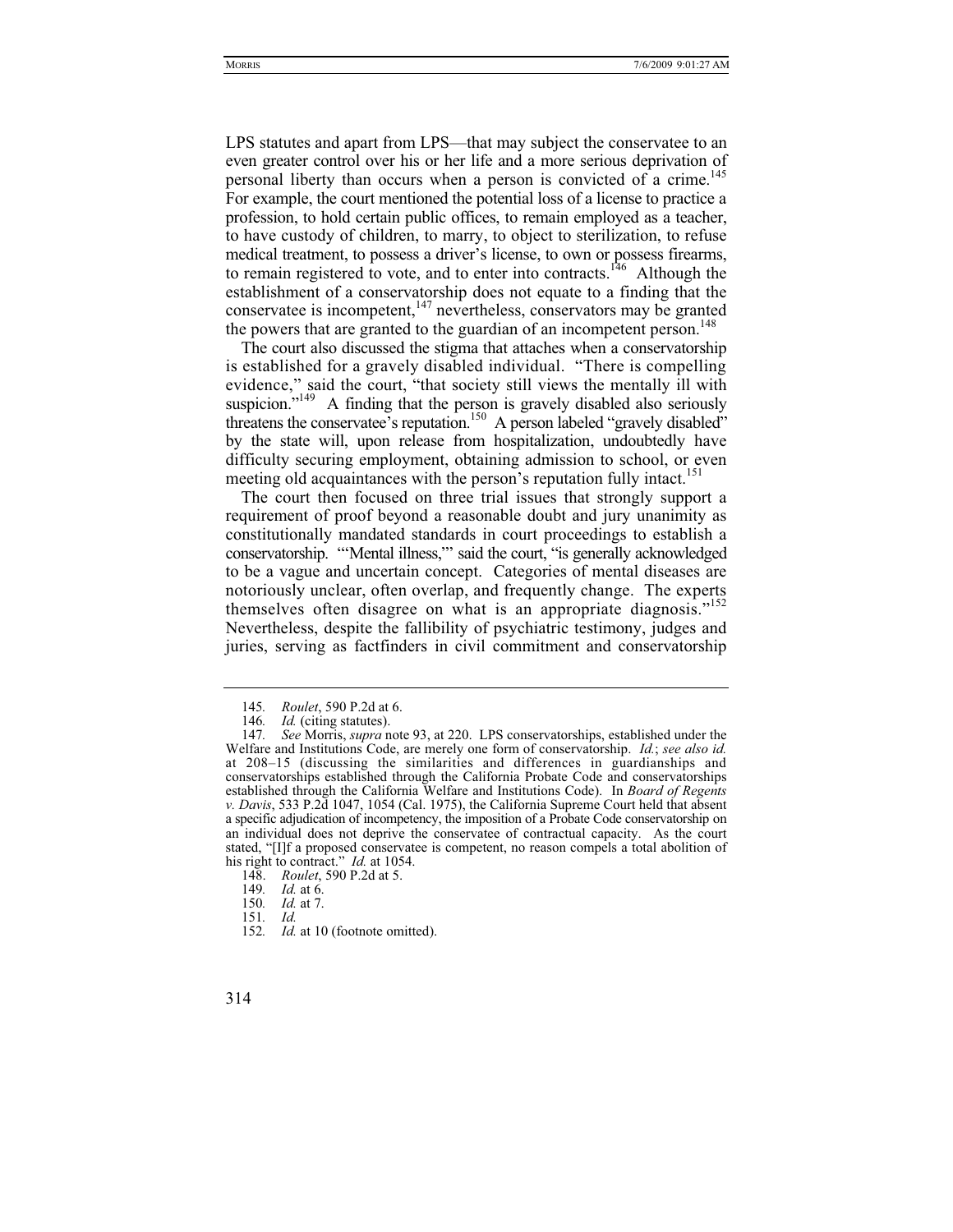proceedings, typically defer to psychiatric judgments that the person has a mental disorder and that the mental disorder meets the statutory standard for commitment or a conservatorship.<sup>153</sup> Exacerbating the situation is "the paternalistic attitude of some appointed counsel"<sup>154</sup> in representing persons proposed for conservatorship. The court specifically cited, and quoted from, the study conducted by my students and published the year prior to the court's decision.<sup>155</sup>

Obviously, the court was displeased with the failure of counsel for proposed conservatees to vigorously oppose the deprivation of their clients' personal liberty and the loss of reputation that results from a finding of grave disability and the appointment of a conservator. The court cited approvingly a recent decision of the Wisconsin Supreme Court mandating minimum standards for attorneys in civil commitment proceedings.<sup>156</sup> "Those standards call for 'adversary counsel' who must represent a client 'zealously within the bounds of the law.'"157 By its decision to impose the criminal due process protections of proof beyond a reasonable doubt and jury unanimity, the court was signaling to attorneys that conservatorship proceedings are adversarial in nature—as adversarial as are criminal prosecutions—and that the court would not tolerate a paternalistic approach to the handling of these cases. The notion that conservatorship proceedings are nonadversarial—that "we all work together here<sup> $n_{158}$ </sup> to do what is in the patient's best medical interest—was simply unacceptable. The patient's attorney was expected to actively challenge a psychiatrist's opinion that a conservatorship was warranted and not simply to passively acquiesce in that judgment.

 <sup>153.</sup> *Id.* at 10 n.13, 11.

<sup>154</sup>*. Id.* at 11.

<sup>155</sup>*. Id.* at 11 n.17. Elsewhere in its opinion, the court cited studies reporting that counsel appointed to represent proposed patients in civil commitment proceedings "tend to play a paternalistic rather than an advocacy role." *Id.* at 10 (citing Litwack, *supra*  note 37, at 827–31, and Andalman & Chambers, *supra* note 32). The court also cited an empirical study of habeas corpus hearings conducted in California. *Roulet*, 590 P.2d at 10 (citing Warren, *supra* note 104, at 633). That study reported that the attorneys for the patients "generally refrained from vigorous advocacy of their clients' legal rights under LPS." Warren, *supra* note 104, at 633.

<sup>156</sup>*. Roulet*, 590 P.2d at 11 n.16 (citing and quoting State *ex rel.* Memmel v. Mundy, 249 N.W.2d 573, 577 (Wis. 1977)).

<sup>157</sup>*. Id.*

 <sup>158.</sup> In a study of habeas corpus proceedings under LPS, Carol Warren reported: "A phrase often used by all personnel in the court to refer to the nonadversary nature of the proceedings was: 'we all work together here.'" Warren, *supra* note 104, at 633. The phrase seems equally applicable to the way conservatorship proceedings are processed under LPS.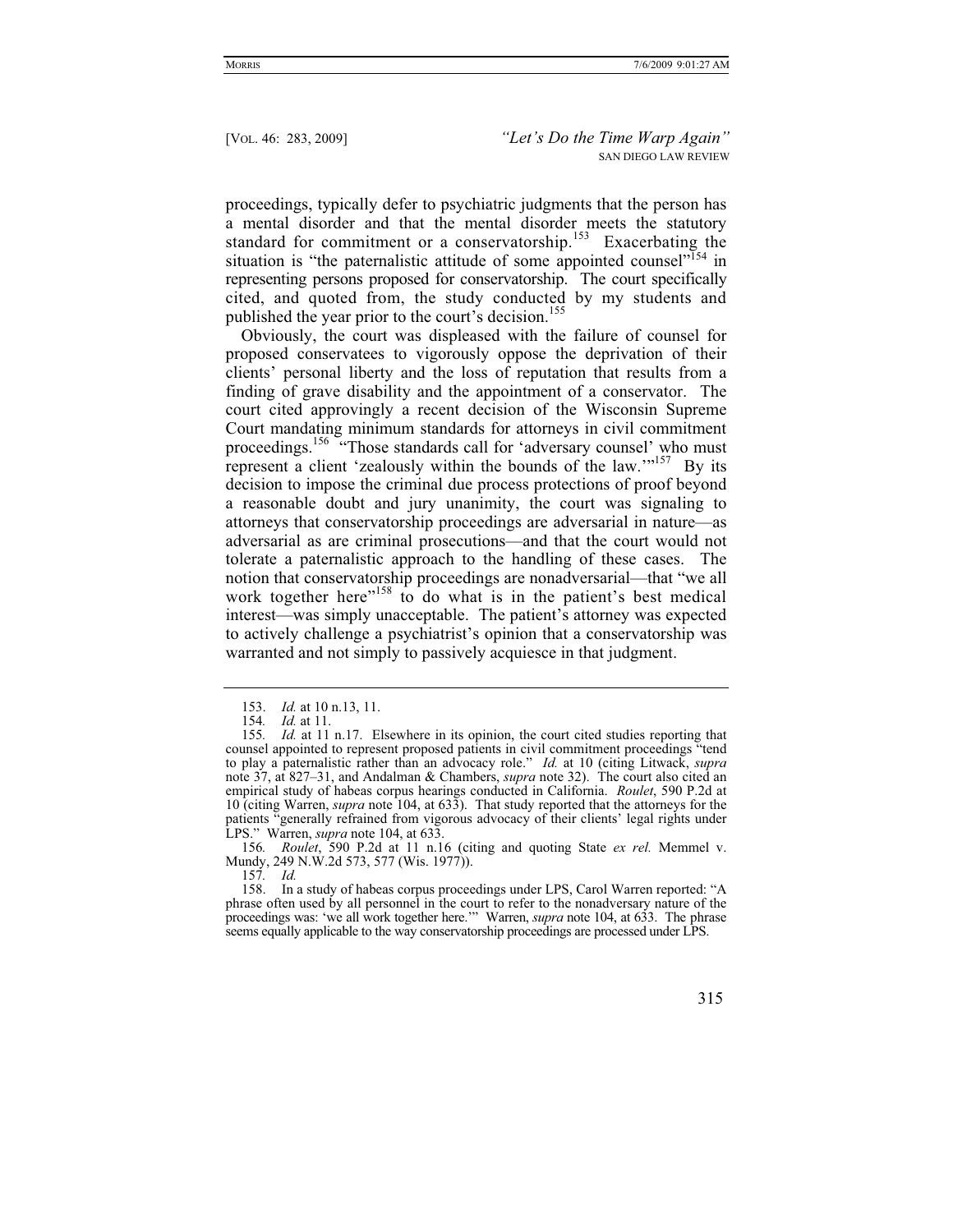Five years after the California Supreme Court's decision in *Roulet*, the United States Supreme Court acknowledged the "vital importance"159 of criminal defense counsel. According to the Court, ineffective assistance of counsel "undermine[s] the proper functioning of the adversarial process [such] that the trial cannot be relied on as having produced a just result."160 Thus, defense counsel's "overriding mission [is] vigorous advocacy of the defendant's cause."161 Because the loss of liberty and the imposition of disabilities are as great or greater for conservatees than for prisoners, vigorous advocacy is also the overriding mission of attorneys representing individuals subjected to conservatorship proceedings in California. Recently, the California Court of Appeal ruled that "a proposed conservatee has a statutory right to effective assistance of counsel<sup> $162$ </sup> and that such a right is protected by due process.<sup>163</sup> The court added: "We see no meaningful distinction between criminal and LPS proceedings insofar as the procedures required to guard against the erroneous deprivation of the right to effective assistance of counsel."<sup>164</sup>

## VI. MEASURING THE ADEQUACY OF COUNSEL IN CONSERVATORSHIP HEARINGS CONDUCTED IN 2007–2008

Conservatorship proceedings are conducted in San Diego County Superior Court on Tuesday and Thursday mornings. Thus, in the period commencing December 20, 2007, and ending March 27, 2008, proceedings were conducted on twenty-eight days. On twenty-two days during that period, law students who recently completed my course in Law and Mental Disorder attended those sessions and recorded information about those proceedings.<sup>165</sup> Unlike the study conducted in 1975, the calendar for conservatorship proceedings was divided into two parts. Cases that were uncontested or in which the parties stipulated as to the results were

164*. Id.* at 537.

<sup>159.</sup> Strickland v. Washington, 466 U.S. 668, 685 (1984).<br>160. *Id.* at 686.

*Id.* at 686.

<sup>161</sup>*. Id.* at 689.

<sup>162</sup>*. In re* Conservatorship of David L., 79 Cal. Rptr. 3d 530, 536 (Ct. App. 2008). The court ruled that "[t]he duty of counsel to perform in an effective and professional manner is implicit" in the statute providing for the appointment of the public defender or other attorney for the proposed conservatee. *Id.* (interpreting CAL. WELF.&INST. CODE § 5365 (West 1998)).

<sup>163</sup>*. David L.*, 79 Cal. Rptr. 3d at 536.

 <sup>165.</sup> I wish to thank the following students who volunteered to participate in this study and to acknowledge their contribution to this study. The four students are: Michele Brown, Joy Simon, Kevin Yee, and Douglas Wacker. I extend a special note of thanks to Joy Simon who coordinated the court visits by the students and who attended significantly more times than did other students. Students attended court on two of the three days that court sessions were held in the month of December beginning on December 20, 2007; nine of the nine sessions held in January 2008; five of the eight sessions held in February 2008; and six of the eight sessions held in March 2008.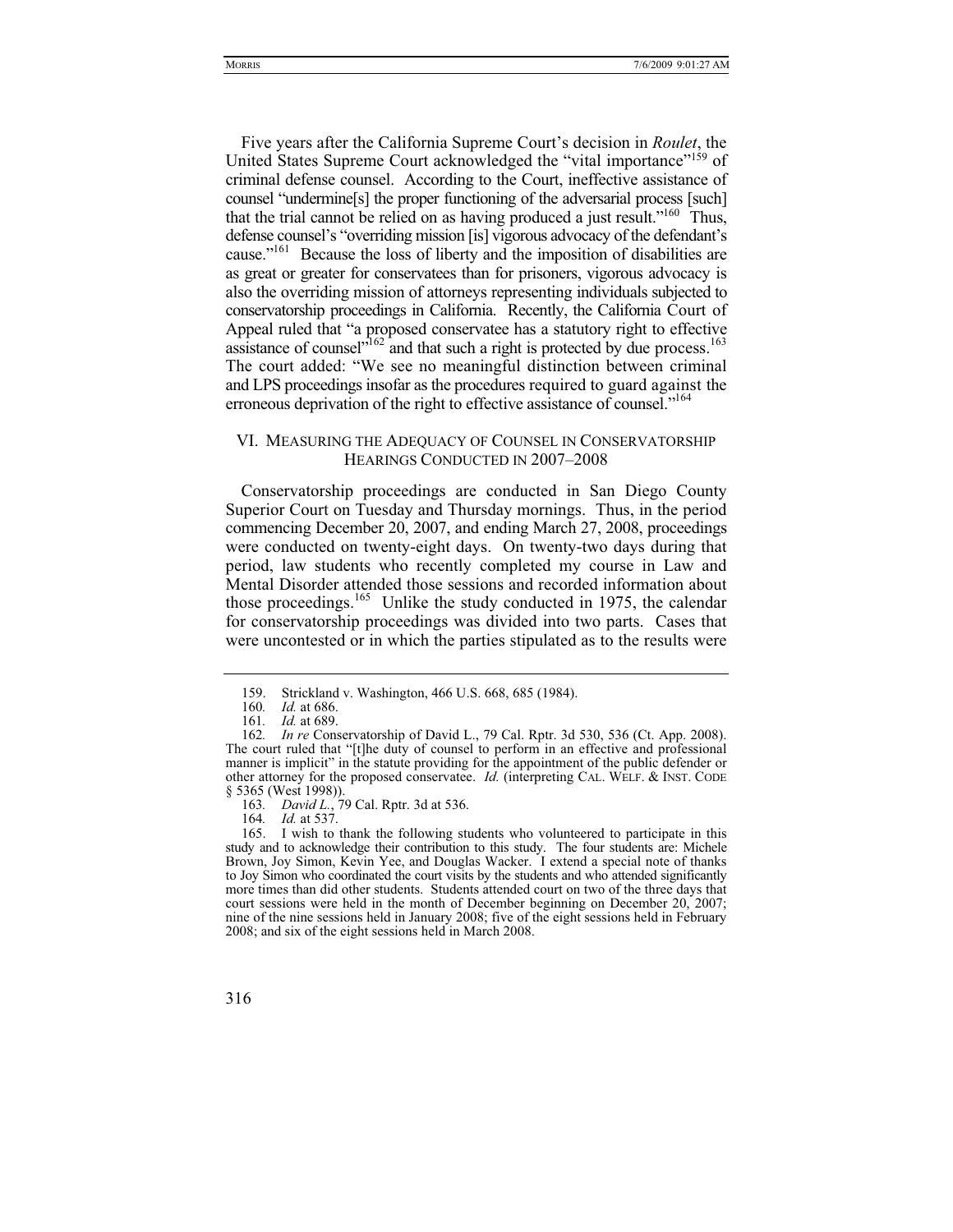conducted first; contested cases were conducted subsequently. Each will be discussed separately below. Table One indicates the number and type of cases handled in the twenty-two sessions in which data were gathered and the disposition of those cases.

| Category                              | <b>Total Number</b><br>of Cases | <b>Disposition of Cases in</b><br><b>Each Category</b>        |
|---------------------------------------|---------------------------------|---------------------------------------------------------------|
| <b>Stipulated Cases</b>               | 186                             | Conservatorship                                               |
|                                       |                                 | reestablished in 186 cases                                    |
| <b>Uncontested Cases</b>              | 52                              | Conservatorship                                               |
|                                       |                                 | established in 52 cases                                       |
| Continuances                          | 251                             | Hearing postponed in                                          |
|                                       |                                 | 251 cases                                                     |
| <b>Terminations</b>                   | 13                              | Conservatorship                                               |
|                                       |                                 | terminated in 13 cases                                        |
| Contested Cases to Establish          | 34                              | Conservatorship                                               |
| New Conservatorship                   |                                 | established in 34 cases                                       |
| <b>Contested Cases to Reestablish</b> | 13                              | Conservatorship                                               |
| Conservatorship                       |                                 | established in 12 cases                                       |
| Rehearing on Issue of Grave           | 1                               | Conservatorship upheld                                        |
| Disability                            |                                 | in 1 case                                                     |
| Contested Case to Establish           |                                 | Conservatorship                                               |
| Conservatorship for Incompetent       |                                 | established in 1 case                                         |
| Criminal Defendant                    |                                 |                                                               |
| <b>Totals for All</b>                 | 298                             | Conservatorships                                              |
| Decided Cases <sup>166</sup>          |                                 | established or                                                |
|                                       |                                 | reestablished in 284<br>cases $(95.3\% \text{ of the total})$ |

| ABLE ONE |
|----------|
|----------|

<sup>166</sup>*.* The total of 298 "decided" cases is composed of 52 cases in which new conservatorships were established as uncontested matters, 186 cases in which conservatorships were reestablished through stipulation, 13 cases in which conservatorships were terminated without a hearing, 34 contested cases to establish new conservatorships, and 13 contested cases to reestablish conservatorships. The total excludes the 251 cases in which continuances were requested and were granted. Two other contested cases were not included in the total. In one of those cases, an existing conservatorship was upheld after a rehearing to determine whether the conservatee was gravely disabled. *See infra* text accompanying notes 213–14. In the other case, a conservatorship was established for a criminal defendant who had been found mentally incompetent to stand trial. *See infra* text accompanying note 215.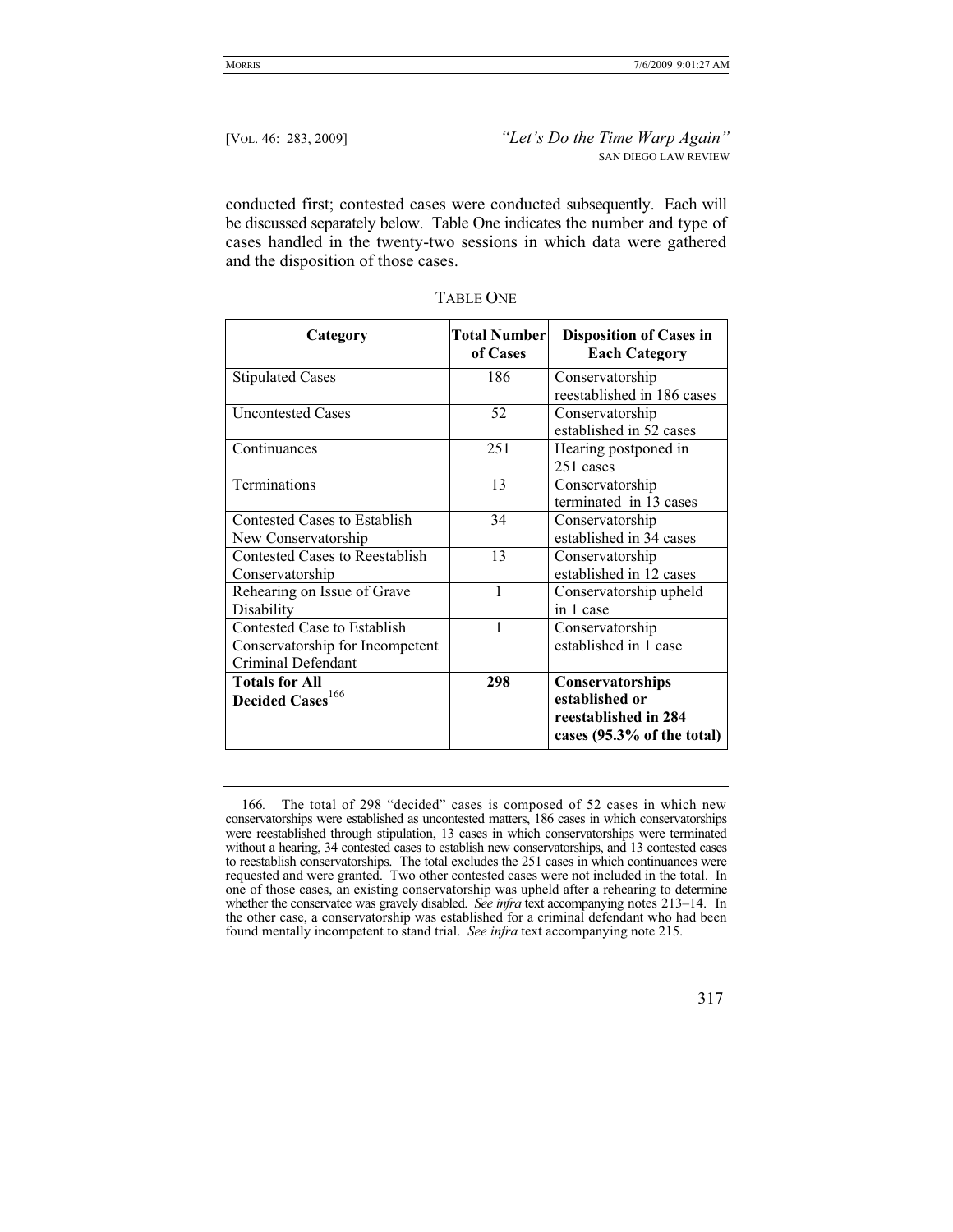## *A. Uncontested or Stipulated Cases*

A total of fifty-two new conservatorships were established as uncontested cases in the twenty-two court sessions, an average of 2.4 new conservatorships per session. The highest number of uncontested new conservatorships established in any one session was six; the lowest number in any one session was zero. A total of 186 conservatorships were reestablished<sup>167</sup> for an additional year through stipulation of the parties, an average of 8.5 reestablished conservatorships per session. The highest number of stipulated conservatorships reestablished for an additional year in any one session was thirteen; the lowest number was five. A total of eleven conservatorships were terminated by stipulation of the parties, an average of 0.5 conservatorships per session. The highest number of terminated conservatorships in any one session was two; the lowest number was zero. Continuances were granted in a total of 251 cases, an average of 11.4 per session. The highest number of continuances in any one session was twenty; the lowest was one. The total number of all cases handled in this portion of the court hearings was 502 (including the granting of continuances), an average of 22.8 cases per session. If continuances are excluded, the total number of cases in which a decision was made to establish a new conservatorship, reestablish an existing conservatorship, or terminate a conservatorship was 251, an average of 11.4 per session.

Although the patients' attorneys in the 1975 study of conservatorship hearings did not actively contest the finding of grave disability and the appointment or reappointment of a conservator, the hearings that the students observed that year were not characterized as uncontested or stipulated cases. The development of this portion of the court's calendar—a significant portion, indeed—appears to have occurred since that earlier study. How much time did the court devote to deciding these cases? In the twenty-two court sessions, a total of 292 minutes—less than five hours in all—was spent on the uncontested or stipulated cases, an average of 13.3 minutes per session. The longest time spent in any one session was twenty-nine minutes; the shortest was three minutes. Think of it. A total of 502 cases were considered in 292 minutes. That is an average time of 34.9 seconds spent on each case. Even if the granting of continuances took no time at all, a total of 251 cases to establish, reestablish, or terminate conservatorships were resolved in 292

 <sup>167.</sup> An LPS conservatorship automatically terminates one year after the court appoints a conservator. The conservator may petition the court to reestablish the conservatorship and to be reappointed as conservator for a succeeding one-year period. The same procedure is used to reestablish the conservatorship in subsequent years. CAL. WELF. & INST. CODE § 5362 (West 1998).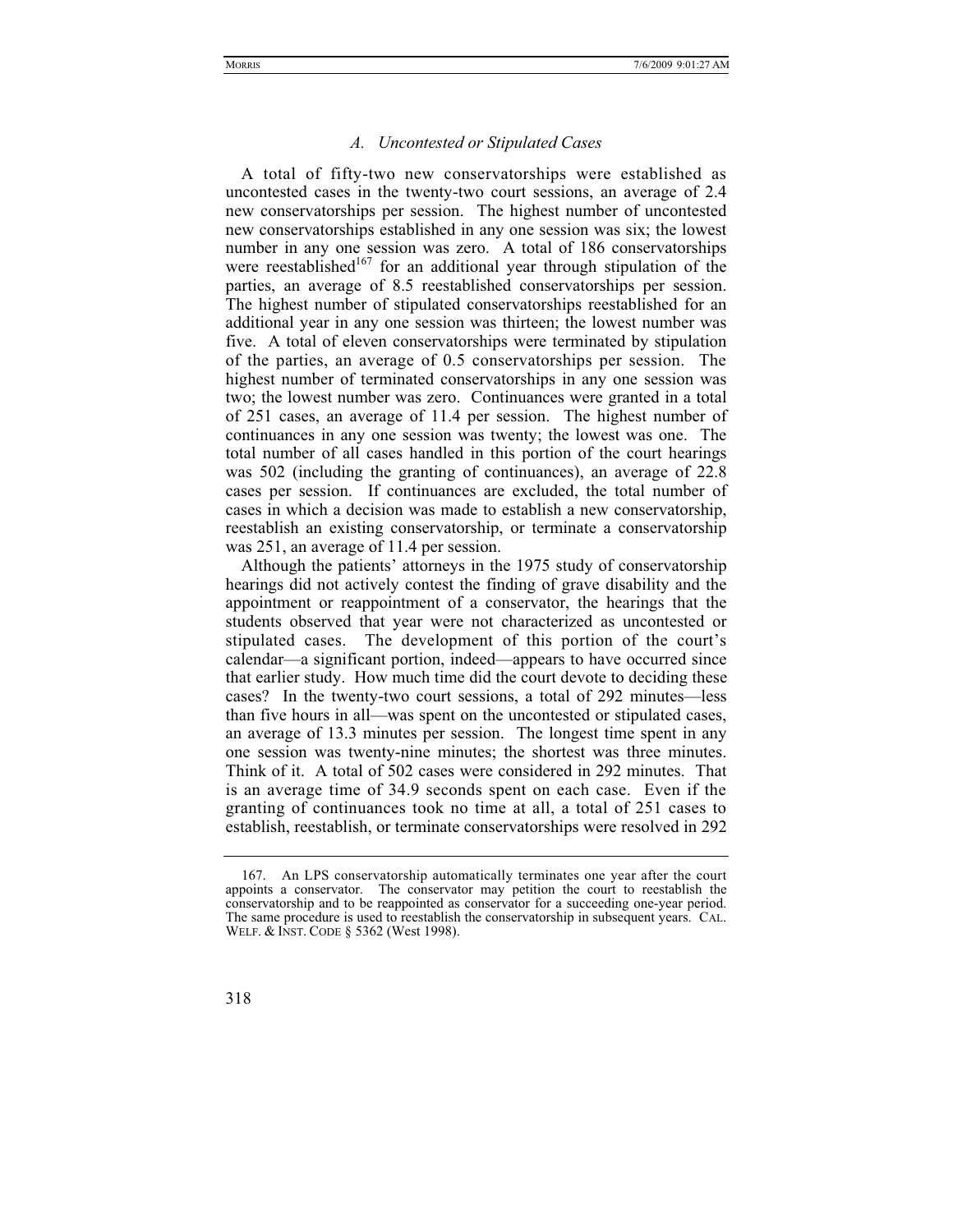minutes. That is an average time of one minute and 9.8 seconds spent on each case.

The large number of continuances (251) is particularly disturbing. In most cases, the request for a continuance was made by the Public Defender who represented the proposed conservatee.<sup>168</sup> The typical reason given by the proposed conservatee's attorney for requesting the continuance was the need for further investigation. But why is more time needed for such investigation? The conservatorship process is initiated by the recommendation of a mental health professional at the facility in which a patient is receiving treatment.<sup>169</sup> Upon receiving the recommendation, a conservatorship investigation officer—in San Diego County, the Office of the Public Conservator is the investigative agency conducts an evaluation of the patient, and if the officer concurs in the recommendation, petitions the court to establish a conservatorship.<sup>170</sup> The court is required by statute to appoint the Public Defender or another attorney to represent the proposed conservatee within five days after the date of the petition and to conduct a hearing within thirty days of the date of the petition.<sup>171</sup> If the proposed conservatee's attorney is appointed within five days after the petition, and the court hearing is conducted three or more weeks later, the lawyer should have ample time to prepare for the hearing. This seems especially true today when, as will be discussed below, the proposed conservatee's attorney conducts only a

170*. Id.*

 <sup>168.</sup> E-mail from Leonard W. Pollard II, Senior Deputy County Counsel, County of San Diego, to Grant H. Morris, Professor of Law (Sept. 8, 2008, 16:05:59 PDT) (on file with author). In San Diego, Mr. Pollard, on behalf of the Office of County Counsel, often represents the petitioner for the establishment of a conservatorship. Mr. Pollard also reported: "However, sometimes, the Public Conservator court investigator requests a continuance because the plan is not to ultimately establish the conservatorship because the temporary conservatee is improving, but is not yet stable enough for discharge." *Id.* Such a practice is highly questionable. The Public Conservator, acting as conservatorship investigator, is only permitted to petition the court to establish a conservatorship if the WELF. & INST. CODE § 5352 (West 1998). Before petitioning for a conservatorship to be established, the Public Conservator is required to "investigate all available alternatives to conservatorship and [to] recommend conservatorship to the court only if no suitable alternatives are available." *Id.* § 5354. The Public Conservator should not be petitioning for the establishment of a conservatorship, and extending the proposed conservatee's involuntary detention through a temporary conservatorship, in situations in which the Public Conservator does not believe that a conservatorship is warranted and does not intend to pursue its establishment.

 <sup>169.</sup> CAL. WELF.&INST. CODE § 5352 (West 1998).

<sup>171</sup>*. Id.* § 5365.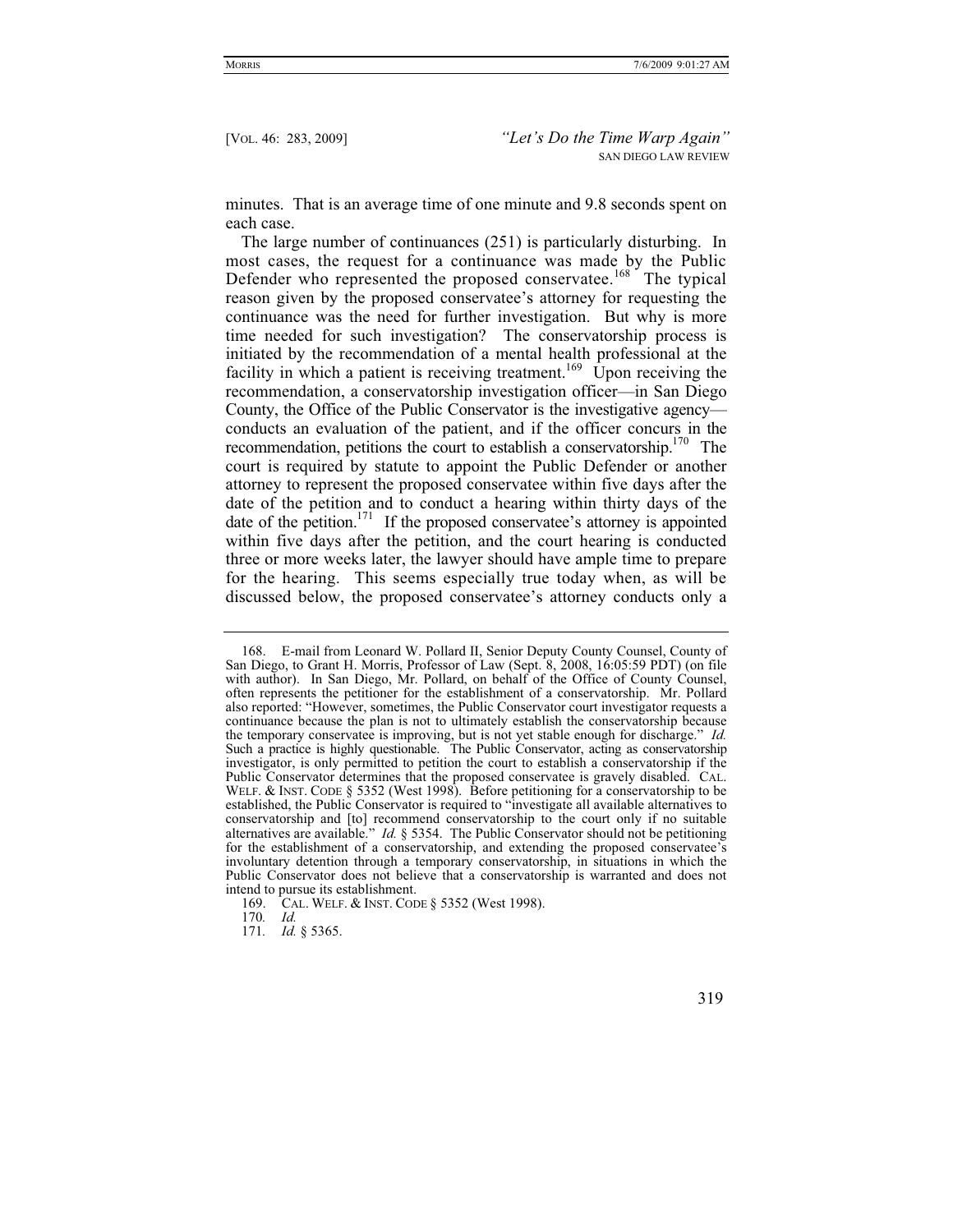limited cross-examination of the psychiatrist who testifies at the hearing in support of the conservatorship petition, does not seek the assistance of a psychiatrist to evaluate the proposed conservatee or to testify on the proposed conservatee's behalf at the hearing, and does not offer the testimony of a family member or any witness other than the proposed conservatee at the hearing.<sup>172</sup>

Perhaps, it could be argued, that the request for a continuance can be explained as an attempt to avoid the imposition of a conservatorship for as long as possible. However, when the conservatorship investigation officer petitions for conservatorship, the court, relying on the officer's report or the affidavit of the professional who recommended the conservatorship, may issue an ex parte order establishing a temporary conservatorship.<sup> $173$ </sup> The temporary conservator is statutorily authorized to continue the patient's detention in a mental treatment facility pending the court hearing to determine whether a conservatorship should be established.<sup>174</sup> Although a temporary conservatorship terminates thirty days after it is established, if the proposed conservatee demands a trial on the issue of whether he or she is gravely disabled, the court may extend the temporary conservatorship until that issue is decided.<sup>175</sup> If a conservatorship is established, the one-year duration of that conservatorship does not include any time that the conservatee spent in a temporary conservatorship.176

Similarly, if a one-year conservatorship has been established, the court must notify the conservatee and the conservatee's attorney at least sixty days before the termination of the one-year period.<sup>177</sup> A petition to reestablish the conservatorship for an additional year must be filed at least thirty days before the automatic termination date.<sup>178</sup> The facility in which the conservatee is detained is authorized to continue detaining the conservatee after the termination date of the conservatorship if proceedings to reestablish the conservatorship have not been completed and the court orders the conservatee to be held there until the proceedings have been completed.<sup>179</sup> The statute that requires a hearing on a petition to establish a conservatorship to be held within thirty days of the petition, and for the

<sup>172</sup>*. See infra* text accompanying notes 218–41 (discussing the performance of counsel for proposed conservatees in contested hearings observed in this study).

 <sup>173.</sup> CAL. WELF.&INST. CODE § 5352.1 (West 1998).

<sup>174</sup>*. Id.* § 5353.

<sup>175</sup>*. Id.* § 5352.1. The court, however, may not extend the temporary conservatorship for a period exceeding six months. *Id.*

<sup>176</sup>*. Id.* § 5361.

<sup>177</sup>*. Id.* § 5362.

<sup>178</sup>*. Id.* § 5361. The statute provides that the conservator petitions the court to be reappointed as conservator for a succeeding year. *Id.*

<sup>179</sup>*. Id.* § 5361.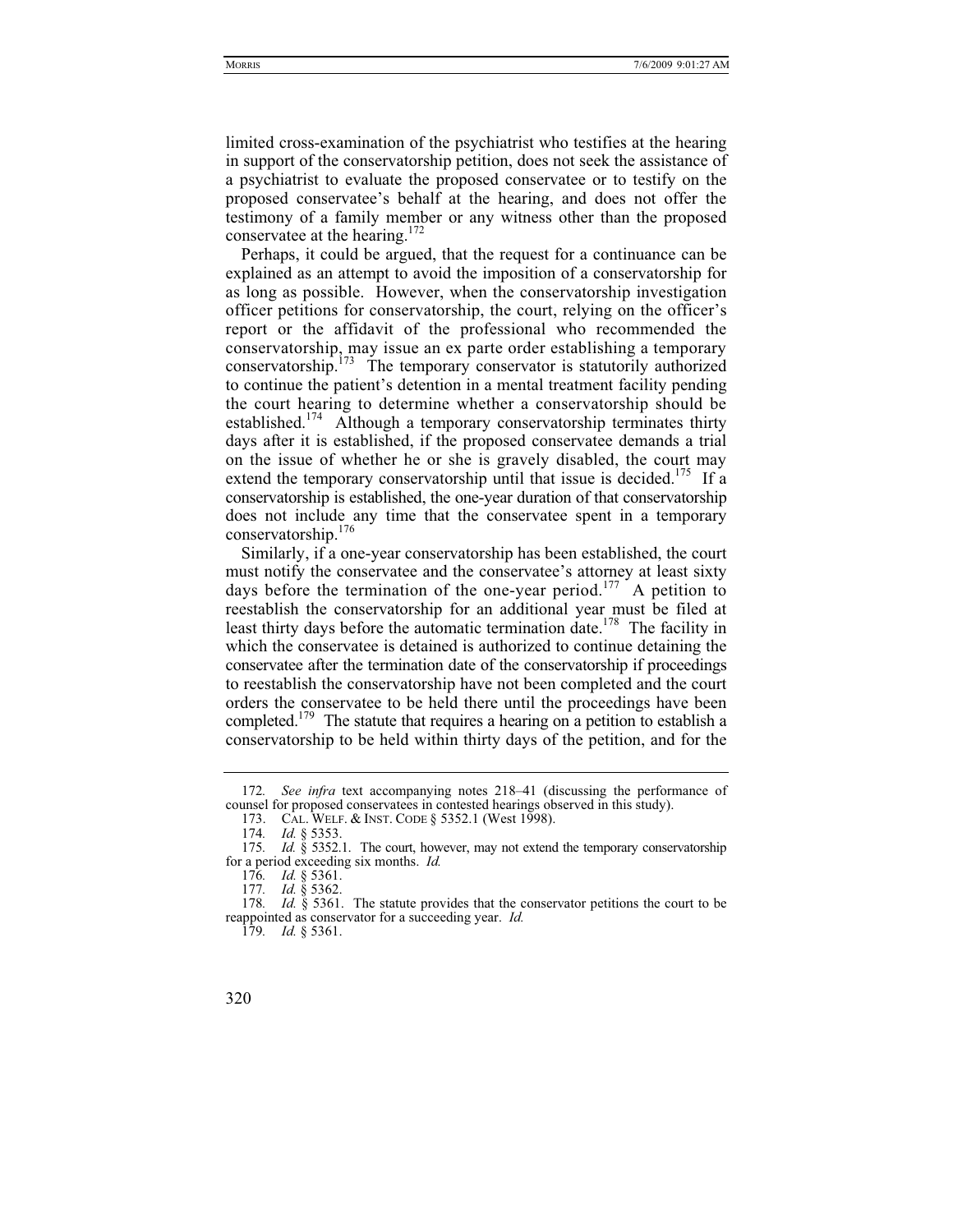Public Defender or other attorney to be appointed within five days after the date of the petition, applies as well to hearings on petitions to reestablish conservatorships.<sup>180</sup> Thus, an attorney representing a conservatee is notified that the conservatorship is due to expire at least sixty days before it expires. If a petition to reestablish the conservatorship is filed, the attorney is notified three weeks or more before a hearing is conducted on that petition.<sup>181</sup> Requests for continuances premised on the need to conduct further investigation should not be granted routinely by the court. However, at least in San Diego County, they are.

Perhaps, it could be argued, that the request for a continuance can be explained as a tactical decision by the proposed conservatee's attorney to delay the hearing until the client's mental condition has improved such that the client is a better—more rational—witness at the court hearing, or the petition to establish or reestablish a conservatorship is terminated without a hearing. Such a tactic seems unwarranted for two reasons. First, the tactic requires the attorney to make a decision to subject the client to continued involuntary confinement and continued involuntary treatment until the hearing is held. The client's important liberty interests are sacrificed by the absence of a timely hearing to determine whether such loss of liberty is warranted. An attorney's ethical obligation to advocate zealously for his or her client in a hearing to prevent such loss is surely undermined by the attorney's decision to request a continuance which allows such loss to occur without the hearing. Second, the tactic, if used, is rarely successful. In the twenty-two days of hearings that my students observed, 298 cases were resolved. Conservatorships were not established or were terminated in only thirteen cases. Thus, conservatorships were either established or reestablished in 95.6% of the cases studied, whether or not a continuance was obtained to delay the hearing date.

The large number of uncontested cases involving the establishment of conservatorships (fifty-two) and the even larger number of stipulated cases involving the reestablishment of conservatorships (186) are extremely problematic. The statute provides that the mental health professional who recommends that a conservatorship be established must first determine not only that the person is gravely disabled but that he or she "is unwilling to accept, or incapable of accepting, treatment

<sup>180</sup>*. Id.* § 5365.

<sup>181</sup>*. See* SAN DIEGO SUP. CT. R. 8.2.32(B) (adopted July 1, 2006) (providing for a hearing on a petition to reestablish a conservatorship to be calendared "to be heard no less than 21 days nor more than 30 days from the date of filing of the written request").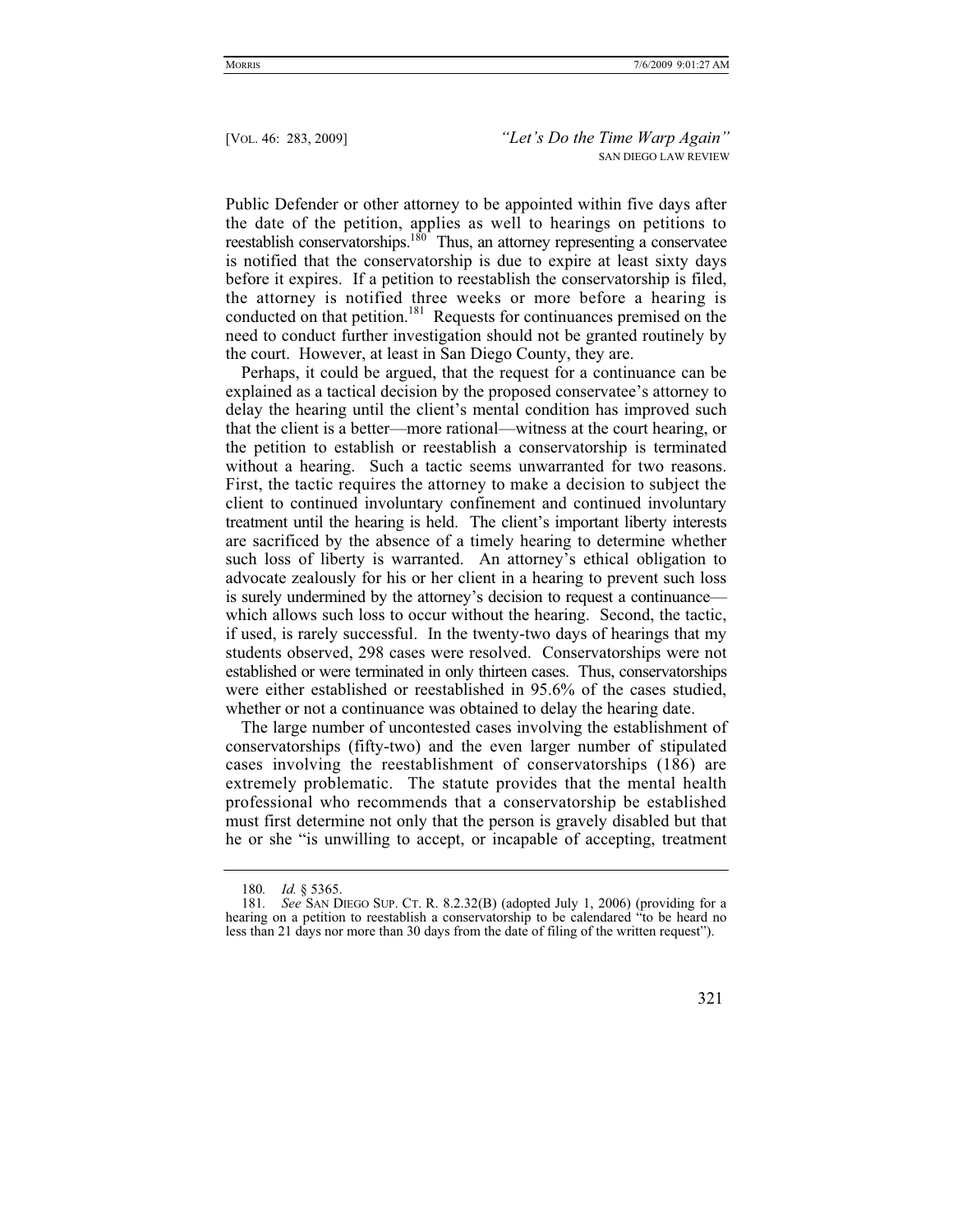voluntarily."182 The conservatorship investigating officer may only petition for a conservatorship to be established if the officer concurs with the recommendation. If a person is unwilling to accept treatment voluntarily, then how can that individual be willing to accept the establishment or reestablishment of a conservatorship in which the court, in virtually every case, abrogates his or her right to refuse treatment<sup>183</sup> and authorizes the conservator to impose treatment over the conservatee's objection?<sup>184</sup> And if the person is incapable of accepting treatment voluntarily, then how can that person be capable of voluntarily waiving the hearing at which his or her incapacity to accept treatment voluntarily will be determined? Stated theoretically, the capacity to evaluate the risks, benefits, and alternatives to proposed therapy may differ from the capacity to waive a hearing at which the person's capacity to evaluate the risks, benefits, and alternatives to proposed therapy is determined. But realistically, persons whose mental disorders so affect their rational thought processes such that they are incapable of deciding whether to accept treatment voluntarily are also likely to be so severely mentally disordered as to be incapable of competently waiving a hearing. At a minimum, the court should conduct a careful examination of the proposed conservatee's willingness and capacity to waive a hearing to establish or reestablish a conservatorship.

In the hearings observed in this study, the judge did not perform the analysis that is required. Rather, the judge simply accepted the two or three sentence explanation offered by the proposed conservatee's attorney for why the case was not contested. Typically, the attorney would merely state that he or she met with the proposed conservatee, that the proposed conservatee understands the nature of the conservatorship and the treatment, does not want to come to court, and does not object to the Public Defender appearing on the proposed conservatee's behalf. Sometimes the attorney would offer a seemingly opposite reason for not contesting the proposed conservatorship. For example, in one case, the attorney testified that the client lacked insight and could not understand the situation. In others, the attorney testified that the client was decompensating and was uncontrollable or that the client was agitated and not directable. Sometimes, the attorney reported the client's ambivalence toward the proceeding: "She didn't want to be on a conservatorship but knew she

<sup>182.</sup> CAL. WELF. & INST. CODE § 5352 (West 1998).<br>183 See id. § 5357 (providing that the conservators)

See id. § 5357 (providing that the conservatorship investigating officer's report shall recommend for or against the imposition of various disabilities on the proposed conservatee, including "[t]he right to refuse or consent to treatment related specifically to the conservatee's being gravely disabled").

<sup>184</sup>*. Id.* § 5358(b) ("A conservator shall also have the right, if specified in the court order, to require his or her conservatee to receive treatment related specifically to remedying . . . the conservatee's being gravely disabled . . . .").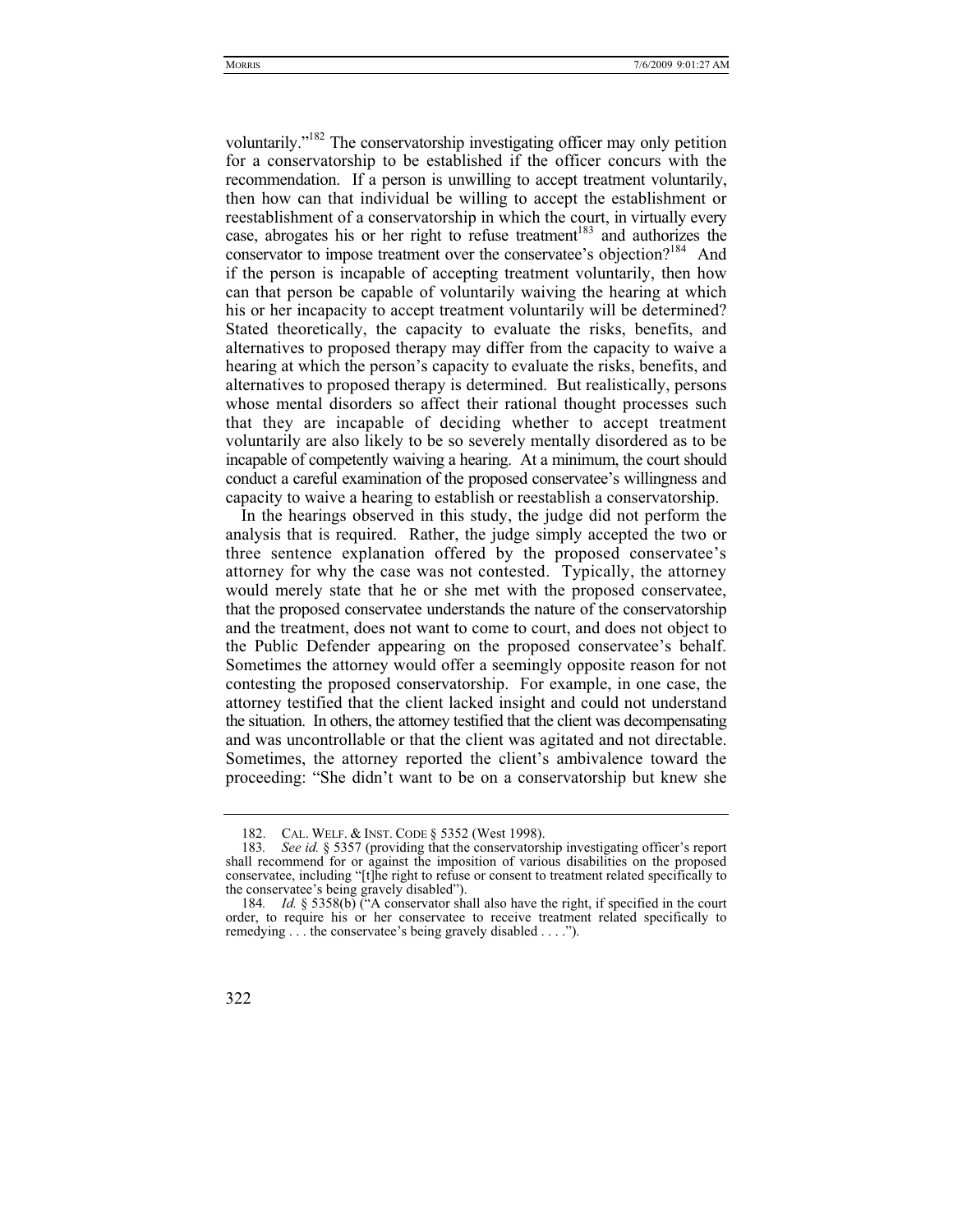needed help." In all cases, the court accepted the attorney's explanation and decided the matter without further inquiry.

Perhaps the failure of the court to distinguish between these different situations can be explained by a San Diego Superior Court rule that allows the court to proceed in the absence of the client if the attorney who requests the court to waive the client's presence represents that the attorney has been in contact with the client and "that, in the attorney's opinion, it is not in the best interests of the conservatee-client to be present in court or for the court to convene where the conservatee is then housed."<sup>185</sup> The rule places the attorney in the untenable position of reporting to the court the attorney's assessment of the client's best interests in a situation in which the client's best interests, as assessed by the client's attorney, conflict with the client's legal right to oppose the establishment or reestablishment of a conservatorship and also conflict with the attorney's obligation to assist the client in asserting that right. In discussing the proposed conservatee's right to a court hearing on the issues of placement, disabilities to be imposed on the conservatee, and the powers of the conservator, the California Court of Appeal noted that the proposed conservatee's attorney is charged with "protect[ing] the client's rights and achiev[ing] the client's fundamental goals."186 The court added, "[T]he attorney may not, without the consent of his or her client, enter into an agreement that 'impair[s] the client's substantial rights or the cause of action itself.'"187 The San Diego County Superior Court rule, which deviates from the court of appeal's decision, should be repealed.

Several California Court of Appeal cases, originating in San Diego County, have considered the circumstances under which counsel for a proposed conservatee may communicate his or her client's waiver of the right to be present at the hearing to establish a conservatorship. For example, in *Conservatorship of Moore*, the court held that because conservatees are not automatically considered incompetent, their ability to knowingly and intelligently waive their right to a hearing on a petition

 <sup>185.</sup> SAN DIEGO SUP. CT. R. 8.2.13 (adopted July 1, 2006).

<sup>186</sup>*. In re* Conservatorship of Christopher A., 43 Cal. Rptr. 3d 427, 433 (Ct. App. divorce case, the case was quoted by the California Court of Appeal in *Christopher A*. as authority for expressing the proper role of attorneys litigating conservatorship cases.

<sup>187</sup>*. Id.* (quoting, in part, Linsk v. Linsk, 449 P.2d 760, 762 (Cal. 1969)). In 2007, the California Court of Appeal reiterated its *Christopher A.* decision by including the quotations from *Christopher A.* in *In re Conservatorship of Tian L.*, 57 Cal. Rptr. 3d 382, 388 (Ct. App. 2007).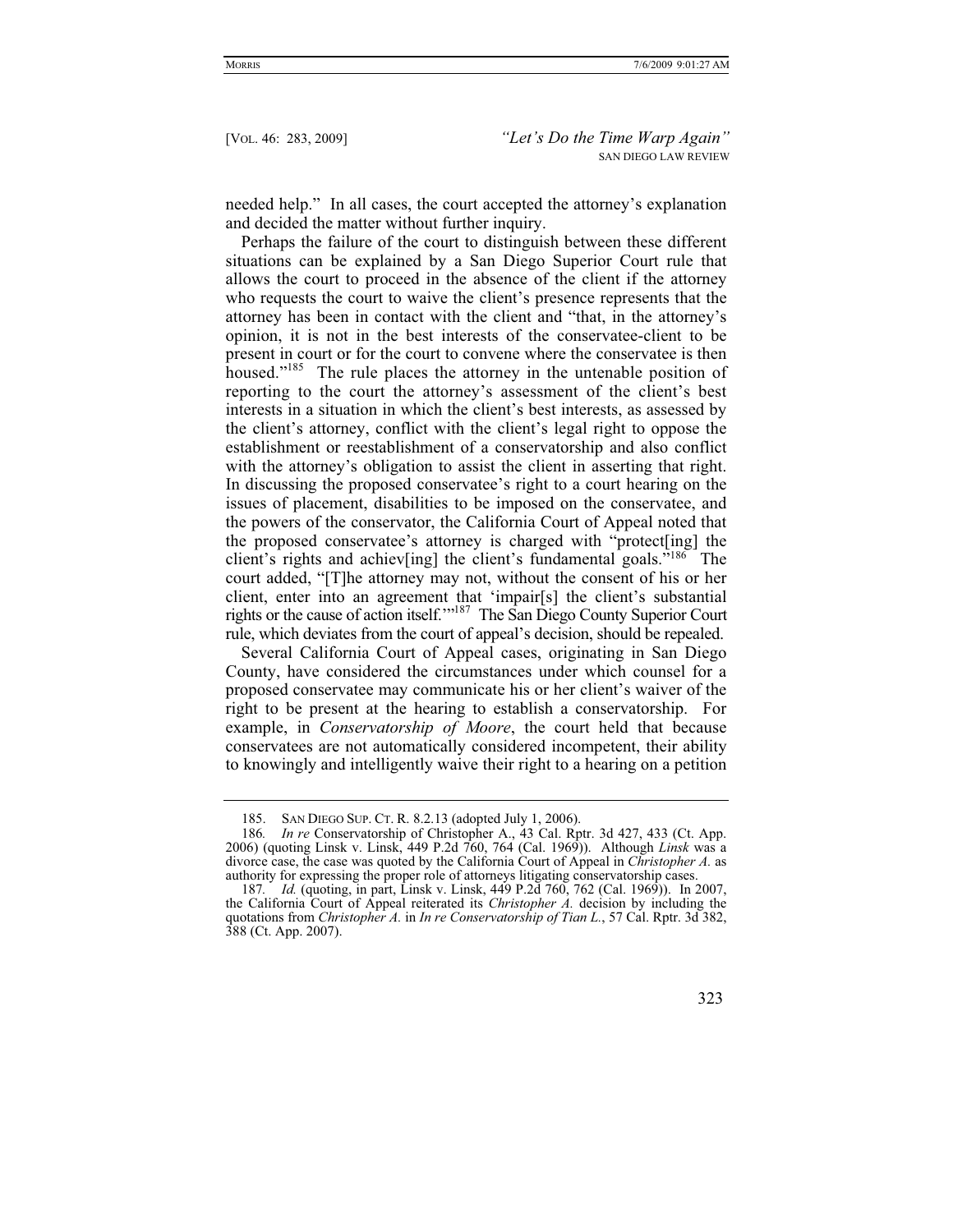for reestablishment of the conservatorship is a question of fact.<sup>188</sup> The proposed conservatee's attorney is required to contact the client, ascertain whether the client wants a hearing to oppose the reestablishment, and directly communicate the client's decision to the court through a sworn affidavit.<sup>189</sup> The court assumed that the client's voluntary and intelligent waiver of rights can be inferred when the attorney is present in court.<sup>190</sup> Upon the waiver of a hearing, the trial court may act on its own motion and grant the reestablishment petition ex parte.<sup>191</sup>

In *Moore*, the court of appeal asserted that even if the trial court erred in reestablishing the conservatorship, the conservatee's loss of liberty would be de minimus because the conservatee can challenge the reestablishment through a statutory provision that allows the conservatee to petition the court for a rehearing as to his or her status as a conservatee or through a writ of habeas corpus.<sup>192</sup> However, the court failed to consider that the conservatee bears the burden of proof in a rehearing on the conservatee's status and in a habeas corpus hearing.<sup>193</sup> For a conservatee who bears the burden of establishing that he or she is not gravely disabled, the potential for a loss of liberty is surely greater than that for a conservatee who the petitioner must prove, beyond a reasonable doubt, to be gravely disabled. The two proceedings cannot be equated.

In 2006, the California Court of Appeal held that in considering a petition to *establish* a conservatorship, the trial court, before accepting a stipulated judgment on placement of the conservatee, on disabilities to be imposed on the conservatee, and on powers of the conservator, "must consult with the conservatee to instruct him or her on the consequences of the stipulation and obtain the conservatee's express consent to the

192*. Id.* at 882. The court cited CAL. WELF.&INST. CODE § 5364 (West 1998), which authorizes a conservatee to petition for a rehearing as to his or her status as a conservatee. The court also cited CAL. WELF. & INST. CODE  $\S$  5362 (West 1998), which merely authorizes a conservatee to request a court hearing to contest a petition to reestablish a conservatorship. The court failed to explain why this statute remains available to a conservatee after the trial court has already waived the hearing at the request of the conservatee's attorney and has ordered the conservatorship reestablished through its ex parte decision.

 193. In a rehearing on the conservatee's status, conducted pursuant to CAL. WELF. & INST. CODE § 5364 (West 1998), SAN DIEGO SUP. CT. R. 8.2.22(A) (adopted July 1, 2006) specifically places the burden of proof upon the conservatee to establish, by a preponderance of the evidence, that the conservatee is no longer gravely disabled.

<sup>188. 229</sup> Cal. Rptr. 875, 884 (Ct. App. 1986).<br>189. Id. at 882.

*Id.* at 882.

<sup>190</sup>*. Id.* at 884 (quoting Conservatorship of Chambers, 139 Cal. Rptr. 357, 364 (Ct. App. 1977)).

<sup>191</sup>*. Id.* at 883 (holding that when the conservatee chooses not to contest the proceeding, the ex parte reestablishment of the conservatorship "offends neither the state nor federal constitutional requirements for due process").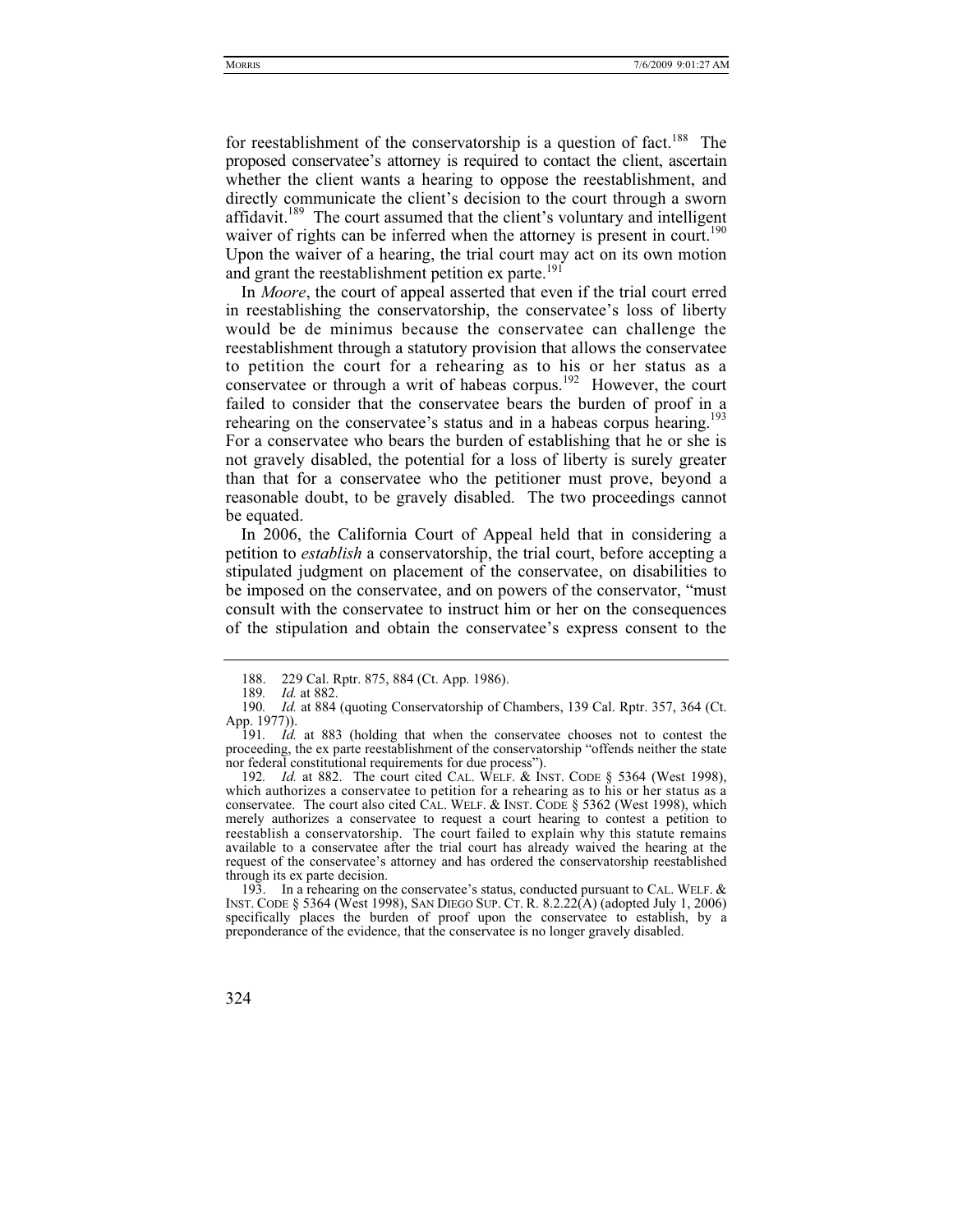stipulation on those issues."<sup>194</sup> Less than one year later, that same court held that in considering a petition to *reestablish* a conservatorship, the trial court may reestablish the conservatorship without a court hearing, relying upon the sworn statement of the attorney that the client knowingly and willingly consented to the reestablishment of the conservatorship by stipulation and without a formal court hearing.<sup>195</sup> The form signed by the attorney did not contain any indication that the issues of placement of the conservatee or disabilities to be imposed on the conservatee had been discussed with the client, and the attorney did not represent that she spoke to her client about those issues and that the conservatee had agreed to the proposed placement and the imposition of disabilities.<sup>196</sup> Unlike the case involving the establishment of a conservatorship, here the court of appeal did not require the trial court to consult with the conservatee to instruct her on the consequences of stipulating to the reestablishment and to obtain the conservatee's express consent to the stipulation on those consequences. The court simply assumed that when the attorney indicated on the form that she "discussed reestablishment" with the client, the attorney presumably discussed the issues of placement and disabilities because, in the court's words, those issues are "central to reestablishment."<sup>197</sup> Thus, for reestablishment of a conservatorship, there is no requirement that the trial court consult with the conservatee to instruct the conservatee on the consequences of stipulating and obtain the conservatee's express consent to the stipulation, and there is no requirement that the trial court inquire of the attorney as to what was discussed with the client when the attorney swears that the attorney "discussed reestablishment" of the conservatorship with the client.

The distinction is untenable. A statute provides that a conservatorship "shall automatically terminate one year after the appointment of the conservator by the superior court."<sup>198</sup> Thus, a petition to reestablish a conservatorship is not a petition to continue an existing conservatorship. Rather, it is a petition to establish a new conservatorship when the existing conservatorship terminates. The court's obligations to consult with the

197*. Id.* at 387–88.

<sup>194</sup>*. In re* Conservatorship of Christopher A., 43 Cal. Rptr. 3d 427, 433 (Ct. App.  $2006$ ).

<sup>195</sup>*. In re* Conservatorship of Tian L., 57 Cal. Rptr. 3d 382, 384 (Ct. App. 2007).

<sup>196</sup>*. Id.* at 387. The court simply acknowledged that "the form could be improved by including a space to . . . show those issues were discussed and the conservatee agreed to their imposition without a hearing." *Id.*

 <sup>198.</sup> CAL. WELF.&INST. CODE § 5361 (West 1998).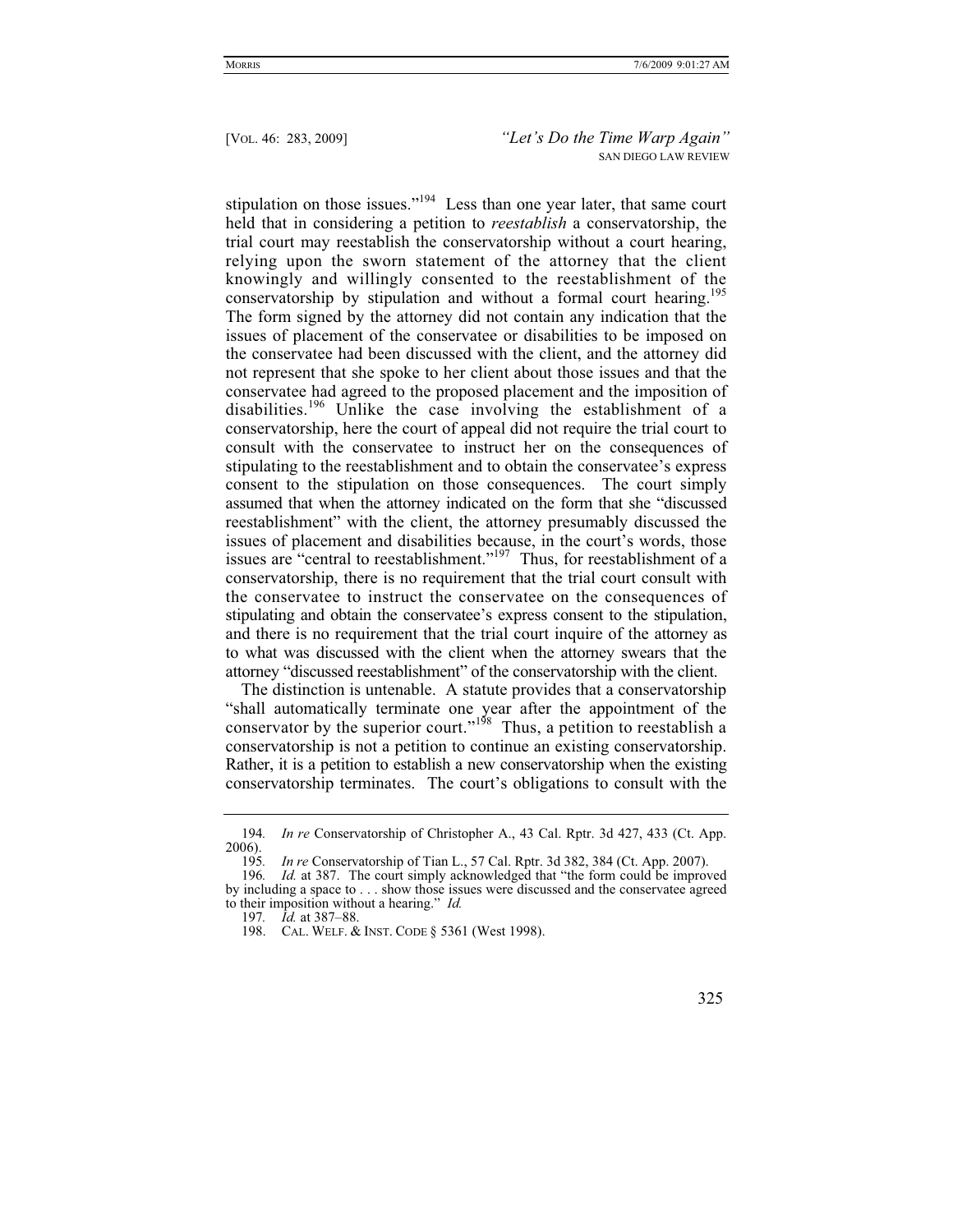proposed conservatee to fully inform him or her of the consequences of a conservatorship, including placement and disabilities, and to obtain the proposed conservatee's competent waiver of a hearing, should be identical for both proceedings. After all, a proposed conservatee faces the same potential loss of liberty and stigmatization whether the proceeding is to establish a new conservatorship or to reestablish a conservatorship that is about to expire.<sup>199</sup>

Recently, the California Supreme Court agreed to review the decision in *In re Conservatorship of John L.*, 200 a case from San Diego County decided by the California Court of Appeal.<sup>201</sup> In *John L.*, the appellate court ruled that in a reestablishment proceeding, the trial court may rely upon the *unsworn* representation of the proposed conservatee's counsel that the client's waiver of a hearing was knowing and intelligent.<sup>202</sup> If the *John L.* decision is affirmed, the trial court will not be obligated to conduct its own evaluation to ensure that the proposed conservatee understands the consequences of a conservatorship and that the conservatee made a knowing and intelligent waiver of a court hearing. If this decision is affirmed, the trial court will not even be required to obtain a sworn statement from the proposed conservatee's attorney that the attorney fully informed the proposed conservatee of the consequences of a conservatorship, including placement and disabilities, and that the proposed conservatee made a knowing and competent waiver of a hearing.

In reaching its judgment, the court of appeal asserted that the cost of implementing a proposed safeguard of unwaivable mandatory presence of the proposed conservatee in court outweighed the additional protection accorded to the proposed conservatee "particularly given the presence of counsel, who we presume to be competent."<sup>203</sup> But can the attorney's

 <sup>199.</sup> It should be noted, however, that the very next statute distinguishes the establishment of new conservatorships from the reestablishment of conservatorships by requiring a court hearing or a jury trial on the reestablishment only if requested by the conservatee or the conservatee's attorney. CAL. WELF. & INST. CODE  $\hat{\S}$  5362 (West 1998). For new conservatorships, a court hearing occurs without such request, unless the hearing is waived by the conservatee. *See* CAL. WELF.&INST. CODE § 5358(a)(1) (West 1998). If a petition to reestablish a conservatorship is not a petition to continue an existing conservatorship, but rather, is a petition to establish a new conservatorship when the existing conservatorship terminates, then section 5362 should be amended to equate the proceedings by eliminating the requirement of a request for a court hearing or jury trial in conservatorship reestablishment proceedings.

 <sup>200. 172</sup> P.3d 400 (Cal. 2007).

<sup>201</sup>*. In re* Conservatorship of John L., 65 Cal. Rptr. 3d 393 (Ct. App. 2007), *review granted and opinion superseded by* 172 P.3d 400 (Cal. 2007). The California Court of Appeal decision may not be cited.

<sup>202</sup>*. Id.* at 408. The court stated, "[H]ere, counsel represented to the court that John had consented to his conservatorship and elected to waive his presence at the hearing." *Id.* at 409.

<sup>203</sup>*. Id.* at 407.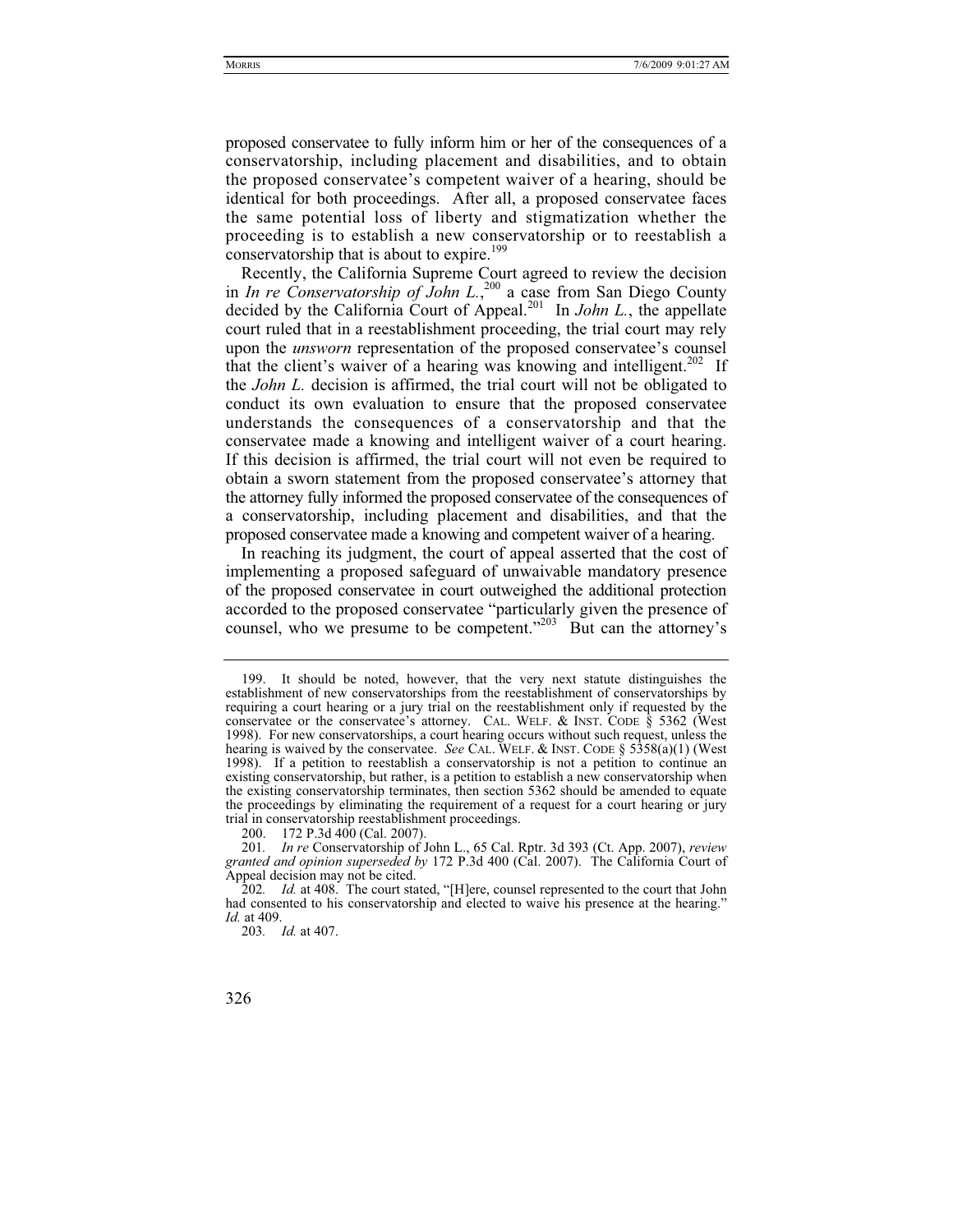competence be presumed? The large number of conservatorships reestablished through stipulation of counsel—186 cases in this study of twenty-two court sessions—and the insignificant amount of time spent to decide those cases—one minute and 9.8 seconds per case—strongly suggests that trial courts are not devoting the attention to conservatorship reestablishment cases that those cases properly deserve.204 In the *John L.* case, for example, the conservatorship investigator's report indicated that the investigator had met with John, and that "he 'made it clear that he did not want a Conservator and thought that he did not need any assistance.'"<sup>205</sup> At the hearing conducted one month and one day after the investigator met with John, John's attorney stated, "When we met[, John] indicated that at this time he was not contesting the conservatorship. He did not want to be present in court. So we would ask the court to excuse his presence."<sup>206</sup> The trial judge immediately responded, "His presence is excused."<sup>207</sup> John's lawyer offered no explanation of why John's attitude toward the conservatorship had changed, and the judge asked for none. John's lawyer then stipulated to the admission of the medical report and the conservatorship investigator's report, and the trial court ordered the conservatorship reestablished.<sup>208</sup>

In her petition to the California Supreme Court for review of the court of appeal decision, John's appellate attorney noted that judges are tempted to proceed as did the trial court in John's case "because it was expeditious—the entire case was concluded in less than a minute or two."209 However, the attorney aptly observed, "But the conveyor-belt aura of the proceedings does not inspire confidence that John's rights were adequately protected, given the conflicting evidence regarding his wishes."210

Hopefully, the California Supreme Court will use the *John L.* case to slow the conveyor belt, if not disengage it completely. Although the

 <sup>204.</sup> By way of comparison, only fifty-two new conservatorships were established in uncontested cases. Consider also that in the twenty-two court sessions, only thirteen cases for reestablishment of conservatorships were contested cases, compared with thirtyfour contested cases involving new conservatorships. Thus, in this study, stipulation of reestablishment of conservatorship occurred in 93.4% of the cases, compared with 60.5% of new conservatorships. *See supra* Table One.

<sup>205</sup>*. John L.*, 65 Cal. Rptr. 3d at 397.

<sup>206</sup>*. Id.* at 397–98.

<sup>207</sup>*. Id.* at 398.

<sup>208</sup>*. Id.*

 <sup>209.</sup> Petition for Review at \*18, Conservatorship of John L., No. D048654, 2007 WL 3265719 (Cal. Oct. 10, 2007), *review granted*, 172 P.3d 400 (Cal. 2007).

<sup>210</sup>*. Id.*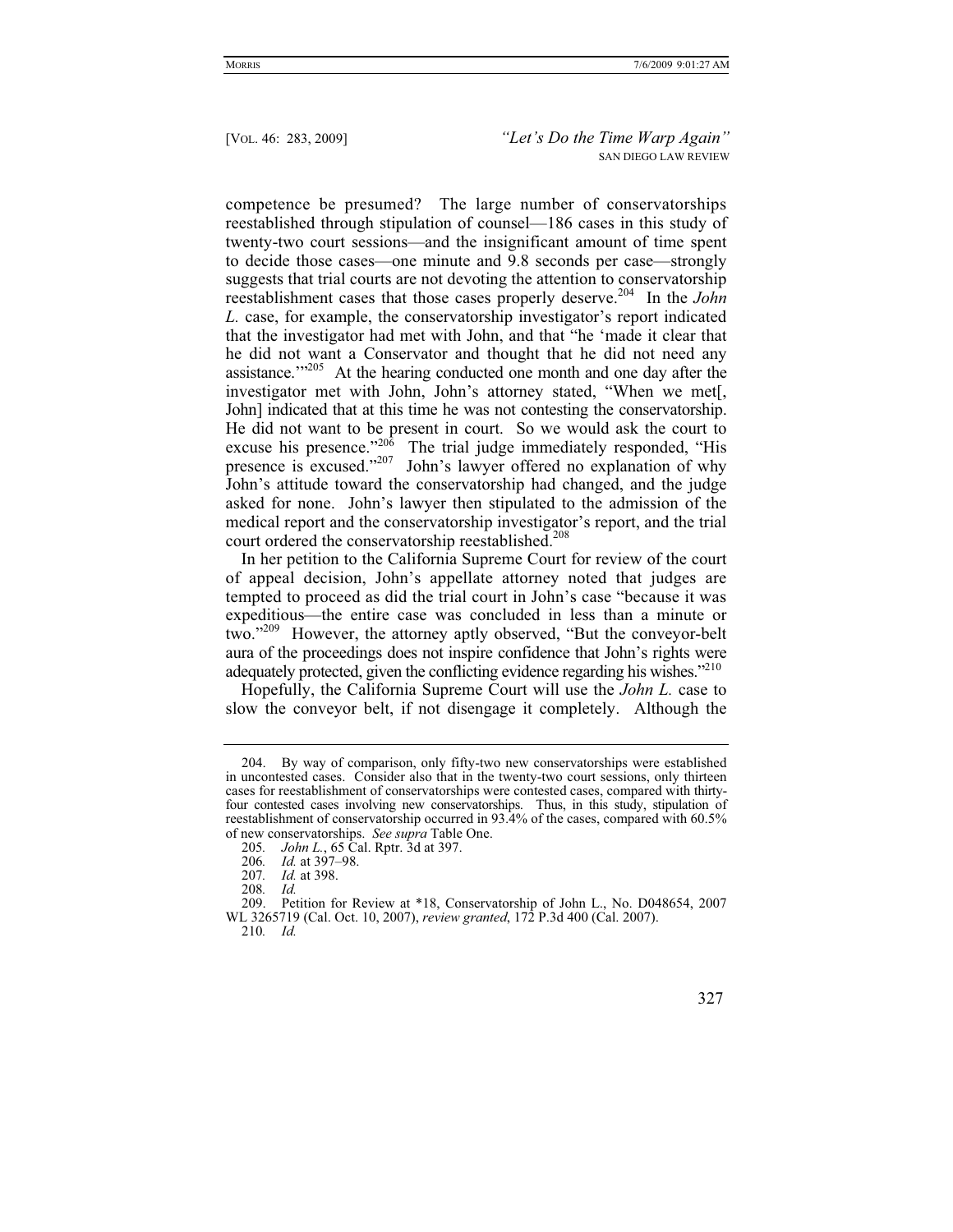court could decide the case on the narrow issue of whether the trial court may rely upon the attorney's unsworn representation of the client's waiver of the right to a hearing, a broader consideration of the duties of the proposed conservatee's counsel and of the trial court is surely warranted. Stated simply, due process is not trumped by a desire to handle cases expeditiously. As the California Supreme Court declared in *Conservatorship of Roulet*, "The easier the path to commitment, the more likely becomes the possibility of mistake. $\frac{1}{2}$  In order to counteract potentially erroneous decisions to deprive proposed conservatees of their liberty and to inflict stigma upon them, the *Roulet* court imposed criminal process safeguards of proof beyond a reasonable doubt and jury unanimity in proceedings to establish or reestablish conservatorships.<sup>212</sup> The possibility of an erroneous decision remains high when an attorney reports that his or her client waives the due process right to be present at the hearing and either does not contest the establishment of a new conservatorship or stipulates to the reestablishment of a conservatorship. Did the attorney inform the client of the disabilities that could be imposed on him or her and that the conservatee was likely to be placed in a mental treatment facility where treatment would be imposed over the client's objection? Did the attorney consciously or subconsciously discourage the client from attending the hearing because the attorney believed the client would not succeed in the hearing and that it was not in the client's best interests to attend? If the client makes a competent, voluntary, and informed decision to waive the hearing and acquiesces in the establishment or reestablishment of a conservatorship, then is the client agreeing to accept treatment voluntarily, in which case the establishment or reestablishment of a conservatorship is unnecessary and an inappropriate *involuntary* commitment? The trial court needs to consider and answer these questions, not avoid them in the quest for expediency.

#### *B. Contested Cases*

A total of thirty-four new conservatorships were established in contested cases in the twenty-two court sessions, an average of 1.5 new conservatorships per session. The highest number of new conservatorships established in contested cases in any one session was four; the lowest number in any one session was zero. A total of twelve conservatorships were reestablished for an additional year in contested cases in the

 <sup>211. 590</sup> P.2d 1, 9 (Cal. 1979).

<sup>212</sup>*. See supra* text accompanying notes 140–58. The *Roulet* case involved a proceeding to reestablish a conservatorship. *Roulet*, 590 P.2d at 2. The court applied its due process safeguards to all conservatorship proceedings. *Id.* at 11.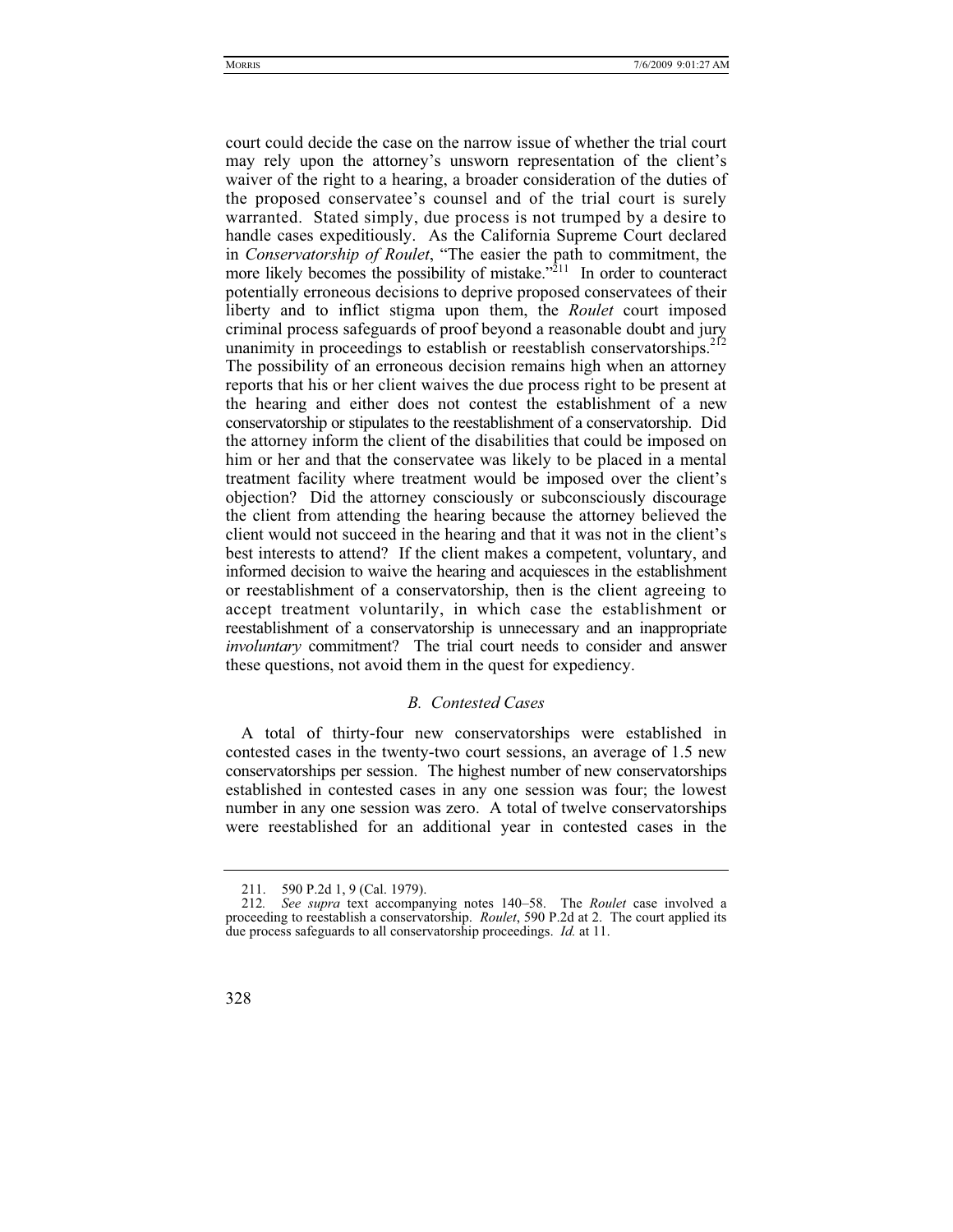twenty-two court sessions, an average of 0.5 reestablished conservatorships per session. The highest number of conservatorships reestablished in contested cases in any one session was two; the lowest number in any one session was zero. In one contested case, the court ruled that the conservatorship would not be reestablished. This case was the only one of a total of forty-seven contested cases observed in this study in which the court ruled against the establishment or reestablishment of a conservatorship. Thus, conservatorships were established or reestablished in 97.9% of all contested cases.

Two other matters were considered as contested cases. In one case, a conservatee petitioned the court for a rehearing as to his status as a conservate  $e^{213}$  In this rehearing, the court held that the conservatee remained gravely disabled and that the conservatorship would be continued. However, the court also ruled that the least restrictive placement for the patient was a board and care facility instead of a closed, locked facility where the conservatee had been housed previously.<sup>214</sup> Because this case did not involve the establishment of a new conservatorship or the reestablishment of a conservatorship that was about to expire, this case was not included in the study data. The second case involved the establishment of a conservatorship for a criminal defendant who had been charged with a serious felony and found permanently incompetent to stand trial. In 1974, the California Legislature enacted legislation that added an alternative definition of "gravely disabled" to enable a conservatorship to be established for such an individual.<sup>215</sup> Because a

<sup>213</sup>*. See* CAL. WELF.&INST. CODE § 5364 (West 1998) (authorizing a conservatee to petition the superior court for a rehearing on the conservatee's status). Although the conservatee may petition the court for a rehearing at any time, if the conservatee is unsuccessful in the rehearing, the conservatee is not permitted to petition the court again for a period of six months. *Id.* In a rehearing on the conservatee's status, SAN DIEGO SUP. CT. R. 8.2.22(A) (adopted July 1, 2006) specifically places the burden of proof upon the conservatee to establish, by a preponderance of the evidence, that the conservatee is no longer gravely disabled. *See supra* text accompanying notes 192–93.

<sup>214.</sup> See CAL. WELF. & INST. CODE §  $5358(a)(1)(A)$  (West 1998) (requiring the court to designate the least restrictive alternative placement for a conservatee).

 <sup>215.</sup> Act of Sept. 26, 1974, ch. 1511, § 12, 1974 Cal. Stat. 3316, 3322. As renumbered, and with some minor technical amendments, the statute has been codified at CAL. WELF. & INST. CODE §  $5008(h)(1)(B)$  (West 1998). The California Supreme Court has upheld the validity of this legislation. Conservatorship of Hofferber, 616 P.2d 836 (Cal. 1980). *But see* Grant H. Morris & J. Reid Meloy, *Out of Mind? Out of Sight: The Uncivil Commitment of Permanently Incompetent Criminal Defendants*, 27 U.C. DAVIS L. REV. 1, 26–32 (1993) (strongly critiquing the 1974 legislation and the California Supreme Court's decision in *Hofferber*).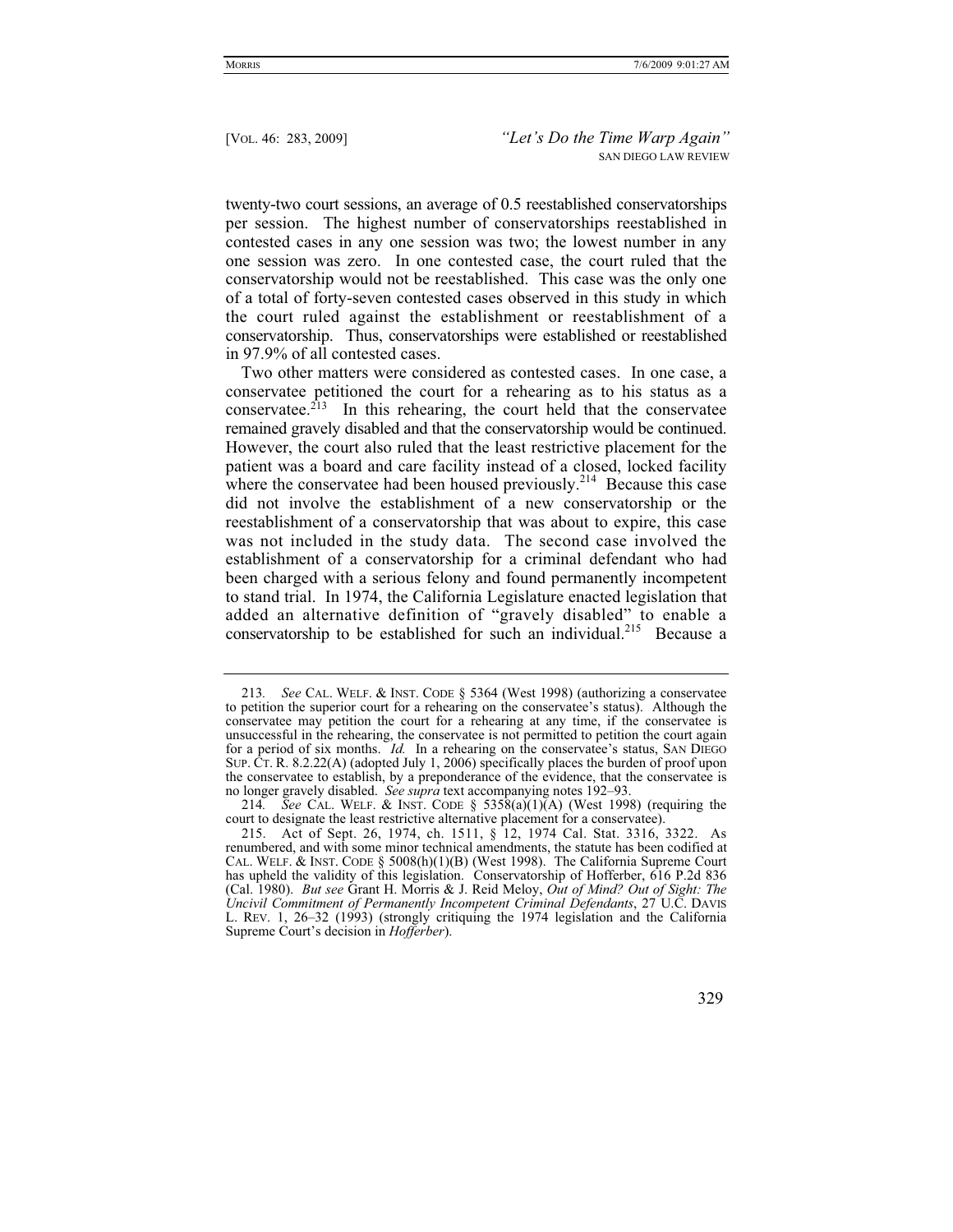finding of grave disability for a permanently incompetent criminal defendant is not dependent upon proof of a functional inability to provide for food, clothing, and shelter, this case was not included in the study data.

In the twenty-two court sessions, a total of 1046 minutes—17.4 hours—was spent on contested cases—an average of forty-eight minutes per session and  $22.3$  minutes per contested case.<sup>216</sup> The longest hearing lasted forty-four minutes; the shortest lasted seven minutes. The thirtyfour hearings to establish new conservatorships averaged 23.7 minutes per hearing, just over five minutes longer than the 18.5 minute average duration of the thirteen hearings to reestablish conservatorships. $217$ 

Because the average duration of contested hearings in the 2007–2008 study—22.3 minutes per case—is substantially longer than the average duration of contested hearings in the 1975 study—less than three minutes per case<sup>218</sup>—one might suppose that the quality of attorney representation of proposed conservatees today has improved significantly. However, a closer examination of the cases suggests that such supposition is unfounded.

In the typical contested case involving the establishment of a new conservatorship, County Counsel, acting on behalf of the petitioner, introduced into evidence the Public Conservator's report recommending that a new conservatorship be established. In the typical contested case involving the reestablishment of a conservatorship, County Counsel, acting on behalf of the petitioner, introduced into evidence the petition of the conservator, which included the opinion of two physicians or psychologists that the conservatee was still gravely disabled.<sup>219</sup> In addition, in all cases, County Counsel introduced into evidence the testimony of a psychiatrist—either the patient's treating doctor or a psychiatrist from the Forensic Psychiatry Clinic of the San Diego County Superior Court who examined the proposed conservatee prior to the hearing.

In forty-three of the forty-seven cases studied, the Public Defender, who represented the proposed conservatee in all forty-seven cases, introduced into evidence the testimony of the proposed conservatee. In none of the forty-seven cases studied did the Public Defender request an evaluation of the proposed conservatee by another psychiatrist. In none

 <sup>216.</sup> A total of 806 minutes was devoted to the thirty-four cases to establish a new conservatorship. A total of 240 minutes was devoted to the thirteen cases to reestablish a conservatorship.<br>217. Both t

Both the longest hearing (forty-four minutes) and the shortest hearing (seven minutes) involved hearings to establish new conservatorships. The longest hearing to reestablish a conservatorship was forty minutes; the shortest was nine minutes.

<sup>218</sup>*. See supra* text accompanying note 136.

 <sup>219.</sup> CAL. WELF.&INST. CODE § 5361 (West 1998).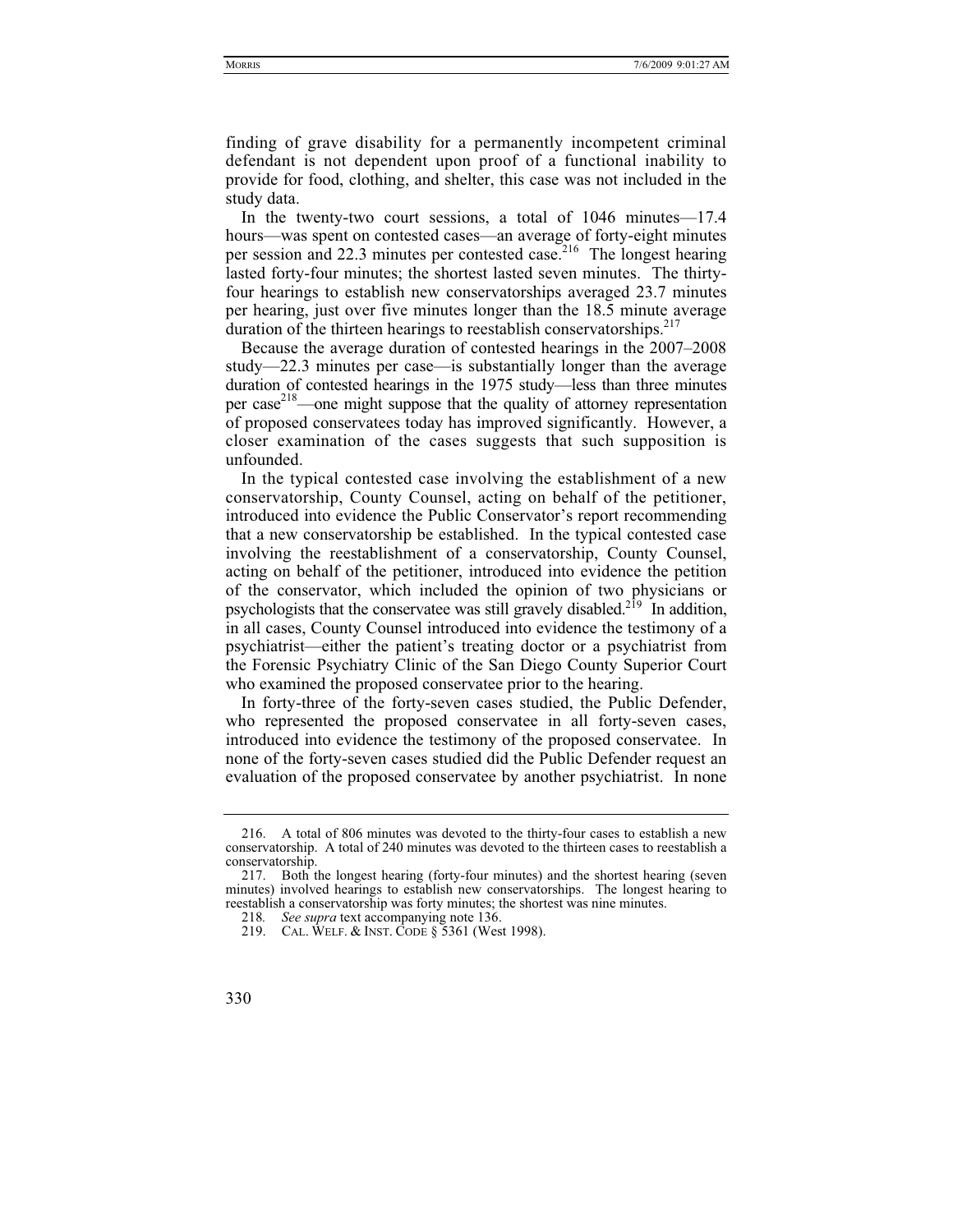of the forty-seven cases studied did the Public Defender request that the court appoint a psychiatrist to assist him or her in preparing for or conducting the hearing. In none of the forty-seven case studied did the Public Defender offer the testimony of a psychiatrist to controvert the expert opinion of the psychiatrist who testified for the petitioner. In only one of the forty-seven cases studied did the Public Defender offer the testimony of a family member or any other witness to support the proposed conservatee's testimony that the conservatee was not gravely disabled and that a conservatorship was inappropriate. In fact, in one case, the mother of the proposed conservatee interrupted the hearing, stating to the judge that she wanted the proposed conservatee to live with her. The judge asked the Public Defender whether she wanted to speak to the mother. The Public Defender stated that she did not wish to do so, but that if the judge required her to, she would. The judge stated that she would not require the attorney to speak with her. After this exchange, the judge allowed County Counsel to recall the psychiatrist who had previously testified that the proposed conservatee was gravely disabled. The psychiatrist stated that if the mother would take care of the proposed conservatee, then the proposed conservatee would not meet the standard of grave disability. At the conclusion of the hearing, the judge ruled that the proposed conservatee was gravely disabled and that a conservatorship would be established.

Thus, in the typical case, the only witnesses were the psychiatrist who examined or treated the proposed conservatee and who testified that the proposed conservatee was mentally disordered and met the criteria for grave disability, and the proposed conservatee, who testified that he or she was not mentally disordered or, if mentally disordered, did not meet the criteria for grave disability. Although the Public Defender usually asked a few questions of the psychiatrist on cross-examination, the questions characteristically did not probe for significant weaknesses in the psychiatrist's stated opinion, but rather, merely permitted the psychiatrist to restate his or her conclusion and to clarify or embellish upon the reasons for the psychiatrist's judgment.

Dr. Ansar Haroun, Supervisor of the Forensic Psychiatry Clinic, acknowledged that a psychiatrist's opinion that a proposed conservatee is gravely disabled should be easily challengeable on cross-examination.<sup>220</sup>

 <sup>220.</sup> Interview with Ansar M. Haroun, M.D., Supervisor, Forensic Psychiatry Clinic of the San Diego County Superior Court, in San Diego, Cal. (May 29, 2008).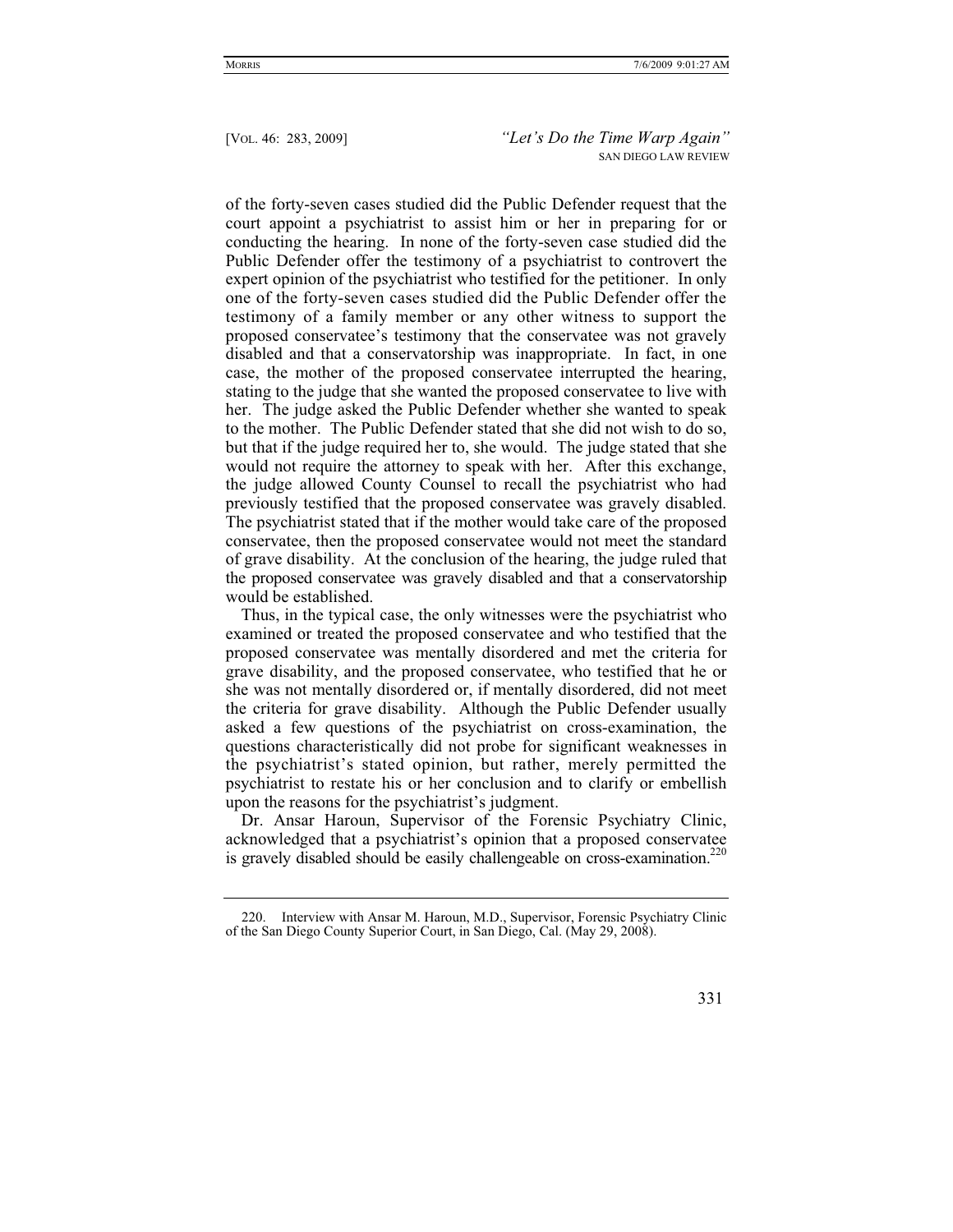If a person has a normal ability to provide for food, clothing, and shelter, that person is able to provide for his or her basic needs. If the person has difficulties in providing for those needs because of a mental disorder, that person is disabled. Often, Dr. Haroun asserted, psychiatrists will conclude that the person is gravely disabled if the impairment in providing for basic necessities is severe. However, to meet the statutory definition of "grave disability," the person, as a result of mental disorder, must be *unable* to provide for food, clothing, or shelter.<sup>221</sup> Inability to provide for basic needs means more than experiencing difficulty in providing for them. If the statutory standard of "grave disability" is literally applied by the court, a person who is not on the verge of starving to death even if the person eats out of a trash can, who has at least some clothes to wear no matter how tattered and dirty their condition, and who knows enough to get out of the rain even if the person is homeless, should not be found to be gravely disabled. Nevertheless, psychiatrists will express their opinion that a person is gravely disabled even if he or she is not unable to provide for food, clothing, and shelter, and lawyers for proposed conservatees do not challenge those opinions on cross-examination.

Because, in the typical case, the judge only heard the testimony of the psychiatrist—with no effective cross-examination by the Public Defender—and the testimony of the proposed conservatee, the results of the hearings could easily be anticipated. In forty-six of the forty-seven contested cases—97.9% of the cases studied—the court ruled in favor of the petitioner and ordered that the conservatorship be established or reestablished.<sup>222</sup>

In the hearings, the Public Defender rarely questioned whether disabilities<sup> $223$ </sup> should be imposed on the proposed conservatee if the court should decide to order that a conservatorship be established or reestablished. In only three of the forty-seven cases did the Public Defender challenge either the potential loss of the proposed conservatee's privilege of possessing a license to operate a motor vehicle or the proposed conservatee's right to refuse or consent to routine medical treatment unrelated to the person's condition of grave disability. In only two of the forty-seven cases did the Public Defender challenge the

<sup>221</sup>*. See* CAL. WELF.&INST. CODE § 5008(h)(1)(A) (West 1998).

 <sup>222.</sup> In the one case in which the judge ruled that a conservatorship would not be reestablished, the individual testified that he currently takes his medication because it makes him feel better and improves his sleep and his mood, and that he attends a day program and will continue to attend that program to help him in dealing with problems he has with his mental illness. The patient also submitted a letter outlining his housing arrangements and future plans.

<sup>223</sup>*. See* CAL. WELF.&INST. CODE § 5357 (West 1998) (identifying the disabilities that can be imposed on a conservatee).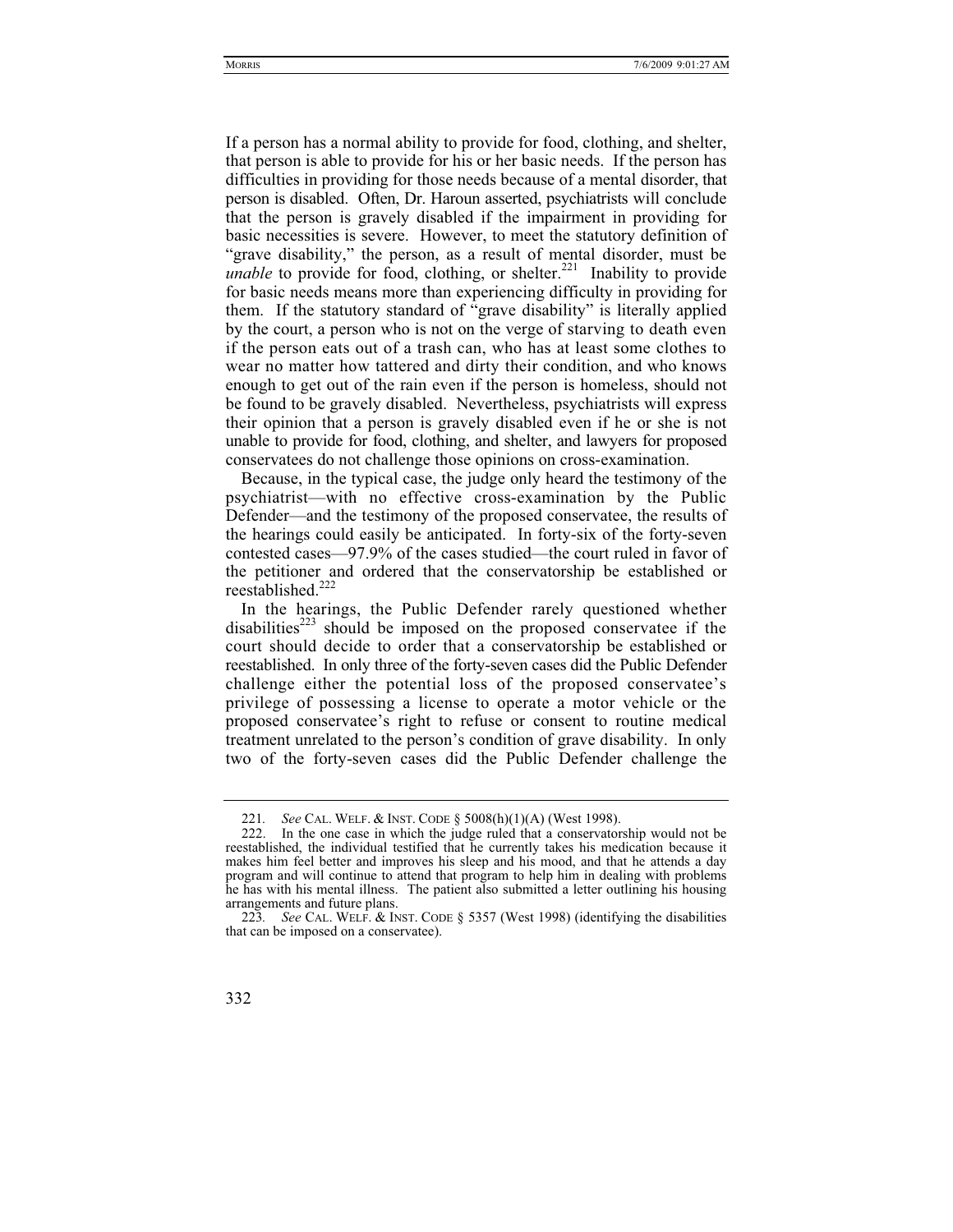potential loss of the proposed conservatee's right to enter into contracts, the potential conservatee's right to vote, or the proposed conservatee's right to refuse or consent to treatment related specifically to the proposed conservatee's condition of grave disability. In none of the forty-seven cases did the Public Defender challenge the potential loss of the proposed conservatee's right to possess a firearm.

In all forty-six cases in which a conservatorship was established or reestablished—100% of the cases—the court imposed all of the following disabilities on the conservatee: loss of driver's license, loss of the right to enter into contracts, loss of the right to refuse or consent to treatment related specifically to the conservatee's condition of grave disability, loss of the right to refuse or consent to routine medical treatment unrelated to the person's condition of grave disability, and loss of the proposed conservatee's right to possess a firearm. In sharp contrast, the court disqualified the conservatee from voting in only three of the forty-six cases—only 6.5% of the cases in which a conservatorship was established. Typically, the testifying psychiatrist would simply state that the conservatee was able to complete a voter registration form or could identify the President and thus should not be disqualified from voting. Dr. Haroun informed me that his predecessor as Supervisor of the Forensic Psychiatry Clinic had expressed concern that efforts to disqualify conservatees from voting might be challenged by the American Civil Liberties Union, and that to avoid such potential litigation, psychiatrists working in the Forensic Clinic should not seek to impose this disability. $224$  This informal policy continues to be employed. Thus, psychiatrists in the Forensic Clinic typically seek to have all statutory disabilities imposed except disqualification from voting, and the court typically imposes all disabilities except disqualification from voting. This disparity suggests that individual cases are not being separately considered on their merits, but rather, are processed as a routine matter with anticipated, if not predetermined, results.

The failure of the Public Defender to advocate effectively that the proposed conservatee should be permitted to retain various rights surely contributed to the court's decision to remove those rights when the conservatorship was established or reestablished. The unchallenged loss of the conservatee's right to refuse or consent to treatment related to the

 <sup>224.</sup> Interview with Ansar M. Haroun, M.D., Supervisor, Forensic Psychiatry Clinic of the San Diego County Superior Court, in San Diego, Cal. (May 29, 2008).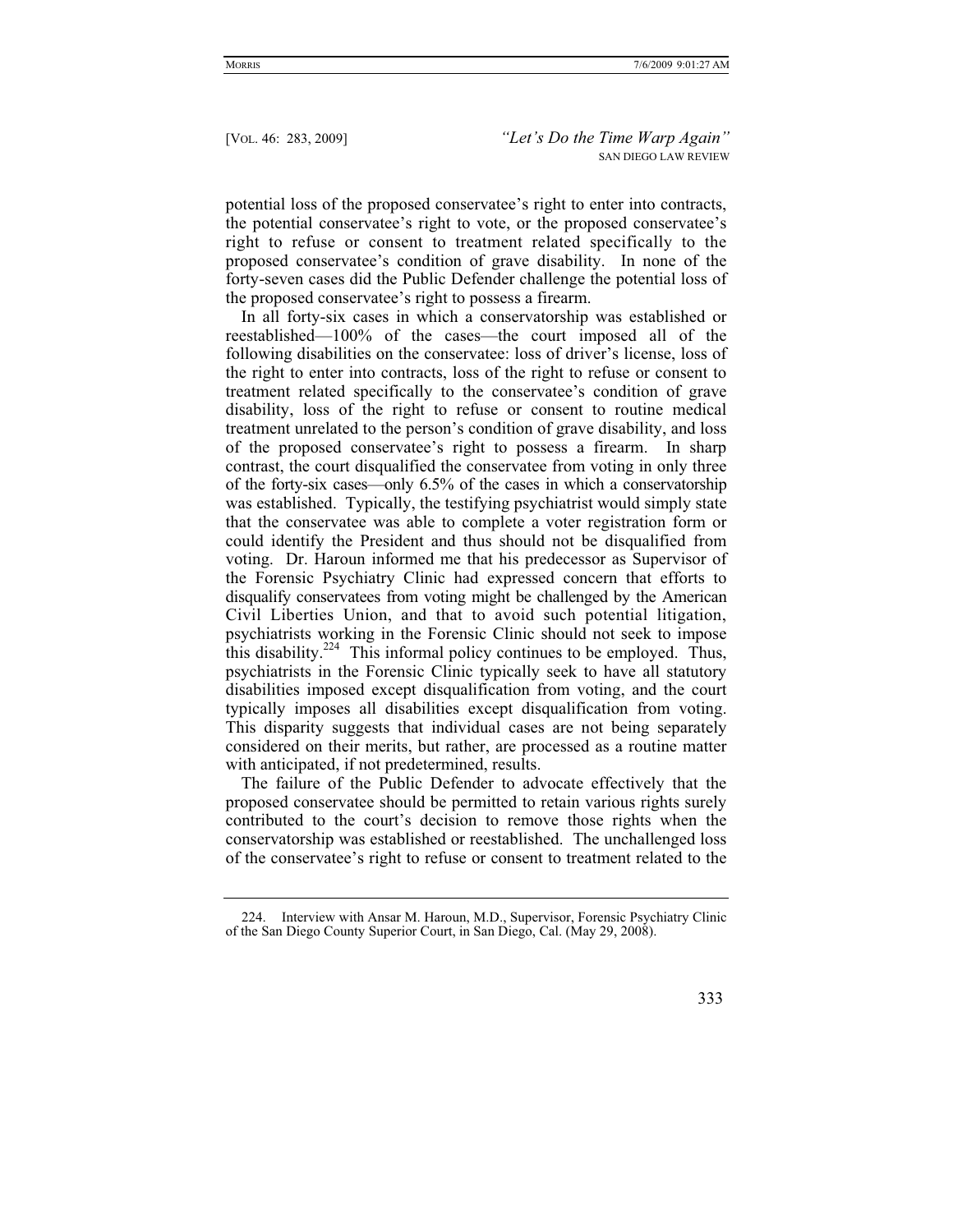conservatee's condition of grave disability is especially troubling. A judge's decision that the proposed conservatee is gravely disabled and that a conservatorship be established or reestablished is not, in and of itself, an adjudication that the conservatee is mentally incompetent generally or lacks the capacity to make treatment decisions.225 The court is required to "mak[e] appropriate findings" in order to deny the conservatee the right to give or withhold consent to treatment for the conservatee's condition.<sup>226</sup> Substantial evidence of a conservatee's competence to make treatment decisions may be available in some, and perhaps many, cases. For example, in a study of mental patient decisionmaking, the most frequently cited reason by patients for refusing medication was side effects experienced from previous administration of that medication.<sup>227</sup>

Psychotropic medications are powerful drugs that may produce temporary and permanent side effects that are discomforting,<sup>228</sup> painful,<sup>229</sup>  $\frac{1}{230}$  and even deadly.<sup>231</sup> Even the newer atypical antipsychotic medications, such as Clozaril, Resperidal, and Zyprexa, increase a patient's

 230. Tardive dyskinesia is a side effect of psychotropic medication that is characterized by "uncontrollable repetitive movements principally affecting the face, tongue, mouth, trunk (including respiratory muscles), upper and lower extremities, neck, shoulders, and pelvis. In the more pronounced cases, patients may have difficulty in swallowing (resulting in weight loss), talking, and breathing . . . ." *Id.* at 304. Parkinsonism is an extrapyramidal side effect of psychotropic medication. "Its symptoms include a mask-like face, tremors of the limbs, muscle rigidity, spasms, drooling, a stooped and shuffling gait, and a general slowing of motor responses." *Id.* at 300. Akinesia is a subcategory of Parkinsonism, "characterized by a decrease in spontaneous mobility and speech along with a general feeling of listlessness and apathy." *Id.* at 301. Other disabling side effects include obstructed vision, blindness, and sexual dysfunction. *Id.* at 298, 303.

 231. Neuroleptic malignant syndrome is a side effect of psychotropic medication. Its symptoms include "hyperthermia (fever), severe skeletal rigidity, elevated blood pressure, tachycardia, and alterations in consciousness including delirium, mutism, stupor, and coma. . . . This disorder is fatal in twenty to thirty percent of the cases . . . ." *Id.* at 308 (citation omitted). Dyscrasias are potentially fatal blood disorders that may occur as side effects of psychotropic medication. *Id.* at 298–99.

<sup>225</sup>*. See supra* text accompanying notes 120–21.

Riese v. St. Mary's Hosp. & Med. Ctr., 271 Cal. Rptr. 199, 204 (Ct. App. 1987).<br>227.

Morris, *supra* note 107, at 404.

 <sup>228.</sup> Sedation is a common non-neurological side effect of psychotropic medication. Sedated patients experience drowsiness and fatigue. Cichon, *supra* note 63, at 297. Other non-neurological side effects include anticholinergic disturbances such as blurred vision, dry mouth, urinary retention, and constipation. *Id.* at 297–98.

 <sup>229.</sup> Akathisia is an extrapyramidal side effect of psychotropic medication. Akathisia "is characterized by a painful irritability and a persistent desire to move. Symptoms can include a constant tapping of feet, alteration of posture and shifting of legs, fidgeting, pacing, and an inability to feel comfortable in any position." *Id.* at 301 (footnote omitted). Dystonias are another extrapyramidal side effect. "Dystonic reactions often involve acute and very painful spasms of muscle groups including those in the neck, face, eyes, pelvis, trunk, and the extremities." *Id.* at 303.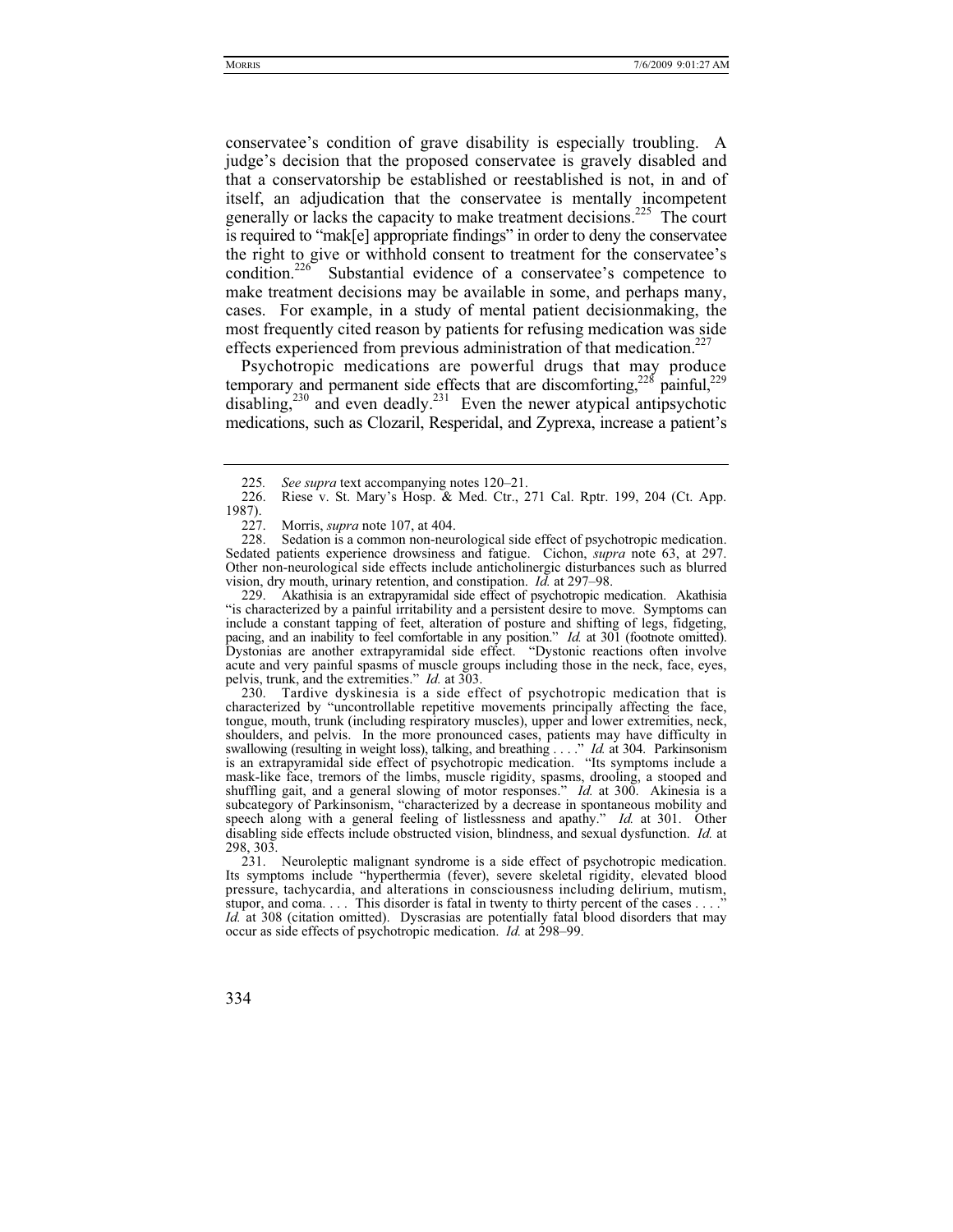risk of diabetes, obesity, and heart disease.232 Although competent decisionmaking requires the individual to weigh the potential benefits of a proposed medication as well as the risks, nevertheless, a patient's concern about side effects—particularly if those side effects have been experienced previously—may be a rational basis for that patient to refuse administration of that medication. Some treating psychiatrists, however, do not consider mental patients' concerns about side effects in assessing their competence to refuse medication. When psychiatrists make a professional judgment that a medication is medically appropriate to treat the patient's disorder, they often view any patient objections as irrational.<sup>233</sup>

Additionally, many psychiatrists do not provide mental patients with needed information about medication side effects and treatment alternatives to the medication they are prescribing.<sup>234</sup> One study reported that the failure of psychiatrists to inform patients was not limited to a few isolated incidents, but rather, was pervasive.<sup>235</sup> When psychiatrists withhold or otherwise manipulate<sup>236</sup> information about risks and alternatives, they

<sup>232</sup>*. Consensus Development Conference on Antipsychotic Drugs and Obesity and Diabetes*, 27 DIABETES CARE 596, 597–98, 600 (2004). Participants in the conference included the American Diabetes Association, the American Psychiatric Association, the North American Association for the Study of Obesity, and the American Association of Clinical Endocrinologists. *Id.* at 596.

 <sup>233.</sup> Similarly, psychiatrists are also too quick to claim that a patient's denial that he or she has a mental disorder determines the patient's incapacity to make treatment decisions. Sometimes a patient's seemingly irrational objections to medication are, in fact, rationally based. For example, does the patient who appears to deny a mental disorder acknowledge in nonmedical terms that the patient is experiencing a problem? Is the patient denying mental disorder in order to maintain control over his or her life and to avoid being thrust into the dependent role of a mental patient? Is the patient denying mental disorder because the patient has experienced medication side effects previously and is more concerned about those effects than the therapeutic potential of the medication? Is the denial an attempt to avoid a catch-22 situation, that is, by admitting mental disorder the patient strengthens the psychiatrist's assertion that medication is the appropriate remedy? Is the patient's hostility toward the psychiatrist a rational reaction either to the patient's involuntary detention or to the lack of communication between the psychiatrist and the patient?

<sup>234</sup>*. See, e.g.*, Morris, *supra* note 107, at 425–29.

<sup>235</sup>*. Id.* at 429.

 <sup>236.</sup> Examples of manipulation include informing patients only about medication benefits; or discussing risks only in general terms, informing patients only that any medication can have detrimental as well as beneficial effects; or discussing some lesser, non-neurological side effects, such as sedation, dry mouth, blurred vision, urinary retention, and constipation, but omitting any discussion of neurological side effects such as dystonia, Parkinsonism, akathisia, akinesia, and tardive dyskinesia. *Id.* at 426–27.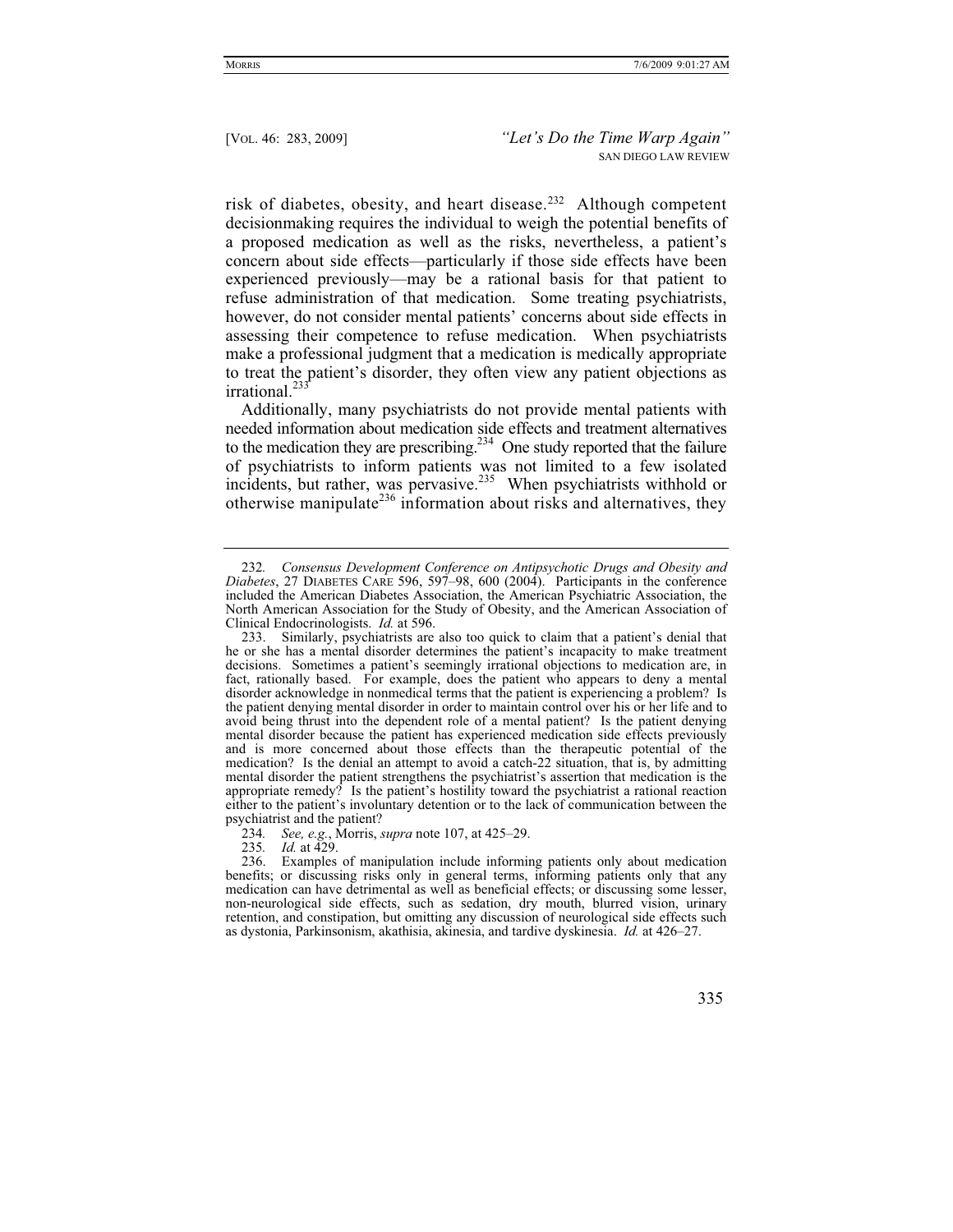undermine their patients' abilities to make competent decisions.<sup>237</sup> To obtain a competent patient's informed consent, the California Supreme Court requires doctors to divulge "all information relevant to a meaningful decisional process."<sup>238</sup> Psychiatrists should not be allowed to circumvent their disclosure obligation by asserting that whenever a patient refuses prescribed medication, that patient lacks the capacity to make treatment decisions.

In the hearings observed in this study, the psychiatrist's judgment that the proposed conservatee should lose the right to make treatment decisions regarding the proposed conservatee's mental disorder was not challenged by the Public Defender. Was the patient refusing medication because of a rational concern about side effects? Did the psychiatrist fulfill the psychiatrist's disclosure obligation to fully inform the patient about side effects that may be experienced? These issues were not addressed in cross-examination. They should have been.

The failure of the Public Defender to contest the imposition of the treatment decisionmaking disability on his or her client cannot be justified. The deprivation of liberty that occurs when that right is lost is truly significant. In all forty-six cases in which the court abrogated the conservatee's right to make treatment decisions, the court transferred that decision making authority to the conservator.<sup>239</sup> In all forty-six cases, the court specifically granted the conservator the authority to place the conservatee in a mental hospital or other treatment facility<sup> $240$ </sup> and to require the conservatee to receive treatment for his or her mental disorder.<sup>241</sup> From the conservatee's perspective, the government's unwanted assistance

 <sup>237.</sup> John S. Carroll, *Consent to Mental Health Treatment: A Theoretical Analysis of Coercion, Freedom, and Control*, 9 BEHAV. SCI. & L. 129, 132 (1991); *see also* Loren H. Roth, *The Right to Refuse Psychiatric Treatment: Law and Medicine at the Interface*, 35 EMORY L.J. 139, 143 (1986) ("Information is given to patients largely to achieve their compliance, not to involve the patient in decision making."). To make a competent decision, a patient must analyze relevant information in terms of the patient's own knowledge, beliefs, and goals. Carroll, *supra*, at 132.

 <sup>238.</sup> Cobbs v. Grant, 502 P.2d 1, 10 (Cal. 1972). The court summarized the physician's disclosure duty as follows:

In sum, the patient's right of self-decision is the measure of the physician's duty to reveal. That right can be effectively exercised only if the patient possesses adequate information to enable an intelligent choice. The scope of the physician's communications to the patient, then, must be measured by the patient's need, and that need is whatever information is material to the decision. Thus the test for determining whether a potential peril must be divulged is its materiality to the patient's decision.

*Id.* at 11.

 <sup>239.</sup> In only eight of the forty-six cases did the Public Defender challenge the transfer of the conservatee's treatment decisionmaking authority to the conservator.

 <sup>240.</sup> CAL. WELF.&INST. CODE § 5358(a)(1), (2) (West 1998).

<sup>241</sup>*. Id.* § 5358(b).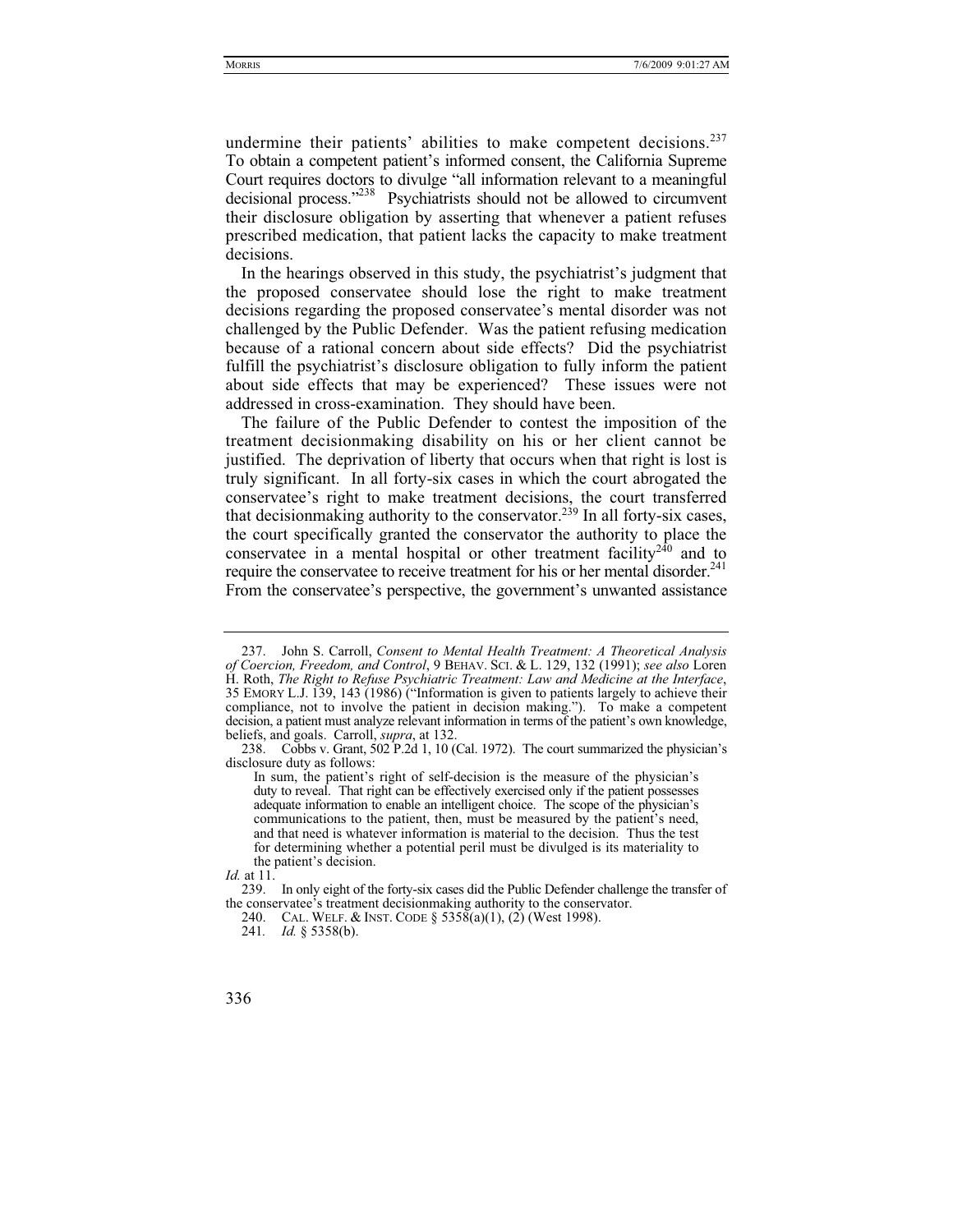resulted in the conservatee's involuntary confinement and coerced treatment.

## VII. ZEALOUS ADVOCACY FOR MENTALLY DISORDERED CLIENTS: REALITY OR DELUSION?

In 1979, the California Supreme Court imposed a requirement of proof beyond a reasonable doubt and jury unanimity in proceedings to establish mental health conservatorships.<sup>242</sup> The court did so, in part, because of "the paternalistic attitude of some appointed counsel"<sup>243</sup> in representing proposed conservatees. Despite the court's decision, the recent study of attorney performance in conservatorship cases reveals that the paternalistic attitude of counsel representing proposed conservatees has not changed. Paternalism existed thirty years ago; paternalism persists today.

In the article reporting on the 1975 study of conservatorship hearings in San Diego County, I recommended that instead of "using large numbers of private practitioners who handle conservatorship cases only sporadically, consideration should be given to creating a full-time conservatee attorney service."244 I cited approvingly the public defender model employing a small group of attorneys who would develop expertise in preparing and presenting cases and who would "pursue those cases with appropriate dedication."<sup>245</sup> But I was wrong.<sup>246</sup> Although a small group of attorneys from the Office of the Public Defender now represents proposed conservatees in conservatorship hearings in San Diego County, the recent study reveals that cases are not pursued by those attorneys with appropriate dedication. Although replacing occasional counsel with organized and regularized counsel is an important prerequisite to adequate representation of mentally disordered clients, such reform does

 <sup>242.</sup> Conservatorship of Roulet, 590 P.2d 1, 11 (Cal. 1979). *See supra* text accompanying notes 140–58 (discussing *Roulet*).

<sup>243</sup>*. Roulet*, 590 P.2d at 11.

 <sup>244.</sup> Morris, *supra* note 93, at 237.

<sup>245</sup>*. Id.*

 <sup>246.</sup> In defense of my proposal, I note that I included in my recommendation that this small group of attorneys representing proposed conservatees would "have adequate psychiatric and social work services to assist them." *Id.* The attorneys from the Office of the Public Defender who represent proposed conservatees in San Diego County do not have, and have not requested, that needed assistance.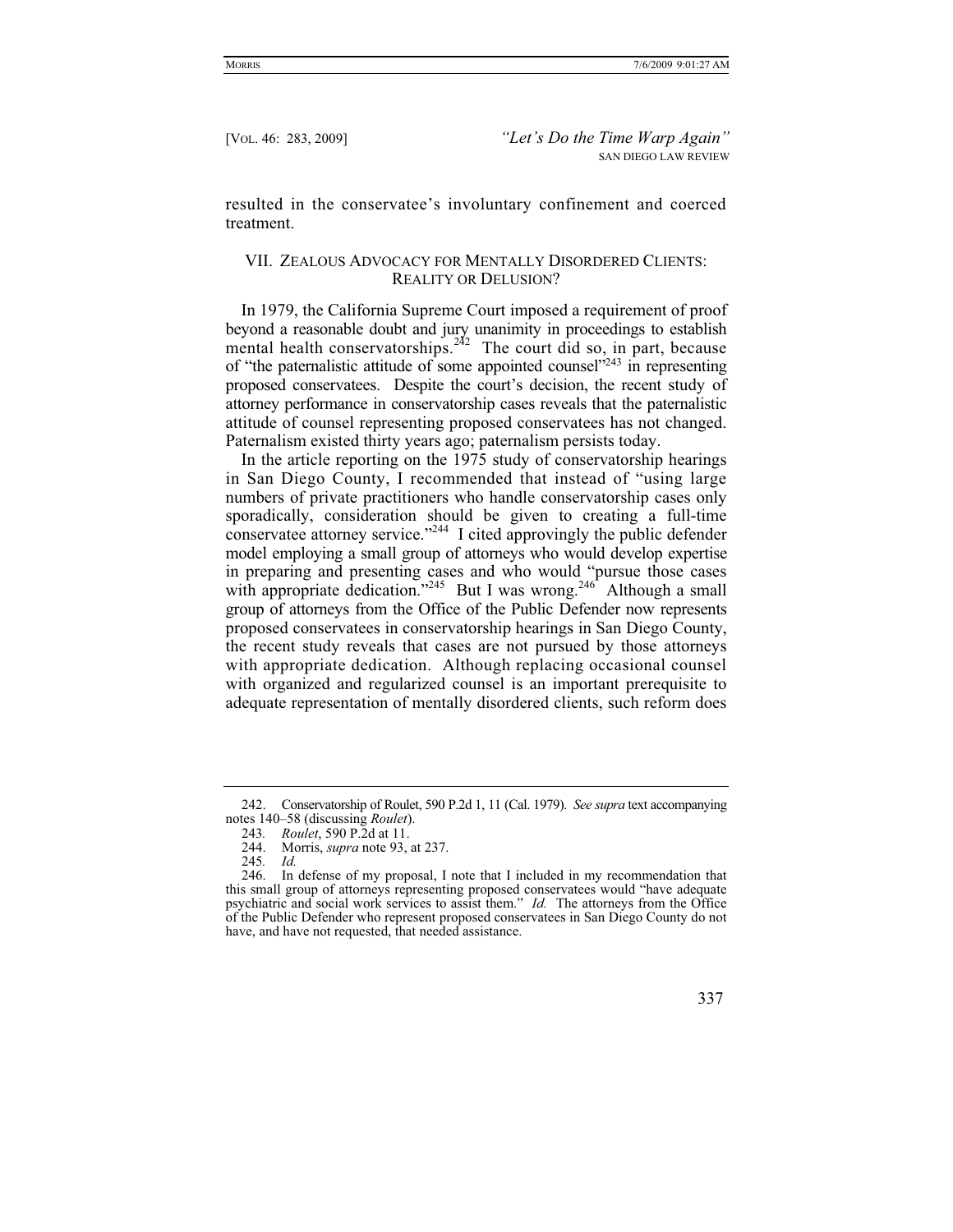not ensure that paternalism will be replaced with zealous advocacy.<sup>247</sup> What is needed is a change in attitude.

When the government seeks to civilly commit a mentally disordered individual, the role of the attorney is to zealously advocate for that individual in an attempt to prevent the loss of the client's liberty. After all, detention of the individual through civil commitment is an involuntary detention. When the government seeks to determine that the mentally disordered individual is incapable of making treatment decisions regarding his or her disorder, the role of the attorney is to zealously advocate for that individual in an attempt to prevent the loss of the client's right to make autonomous treatment decisions. After all, treatment of the individual without his or her consent is involuntary treatment. When the government seeks to establish a conservatorship for a mentally disordered individual in order to empower a conservator to place the conservatee in a mental hospital or other mental treatment facility and require the conservatee to accept treatment for the conservatee's mental disorder, the role of the attorney is to zealously advocate for that individual in an attempt to prevent the involuntary detention and involuntary treatment of the client.

Lawyers are charged with protecting their client's legal rights, $248$  not with acquiescing in governmental attempts to deprive their client of those rights in order to provide unwanted assistance that will, in the government's view, benefit the client. As aptly stated by the Montana Supreme Court in *In re Mental Health of K.G.F.*<sup>249</sup>

 <sup>247.</sup> Michael Perlin has repeatedly urged the use of organized and regularized counsel for mentally disabled persons in civil commitment hearings and in hearings to determine a mental patient's treatment decision making capacity. See, e.g., 1 PERLIN, supra note 2, § 2B-4, at 214 ("[I]t appears beyond dispute that an organized and regularized scheme for providing such counsel comes closest to guaranteeing at least minimally adequate counsel."). By comparison, Perlin states, "The track record for 'occasional' counsel continues to be shoddy." *Id.* § 2B-6, at 222. He notes, however, that although some public defender "programs have traditionally provided effective legal services to persons with mental disabilities, the track record of others has been, to be charitable, mixed." *Id.* § 2B-5, at 216–17 (footnotes omitted). *See also* Andalman & Chambers, *supra* note 32, at 62 (reporting that the Public Defender in Chicago who represented mentally disordered persons in civil commitment hearings "did advocate [for] the release of his clients, though he appeared to press less vigorously for those clients whom he believed needed hospitalization, even if the client wanted her freedom").

<sup>248</sup>*. See, e.g.*, *In re* Conservatorship of Christopher A., 43 Cal. Rptr. 3d 427, 433 (Ct. App. 2006) (quoting Linsk v. Linsk, 449 P.2d 760, 764 (Cal. 1969)). *See supra* text accompanying note 187.

 <sup>249. 29</sup> P.3d 485 (Mont. 2001).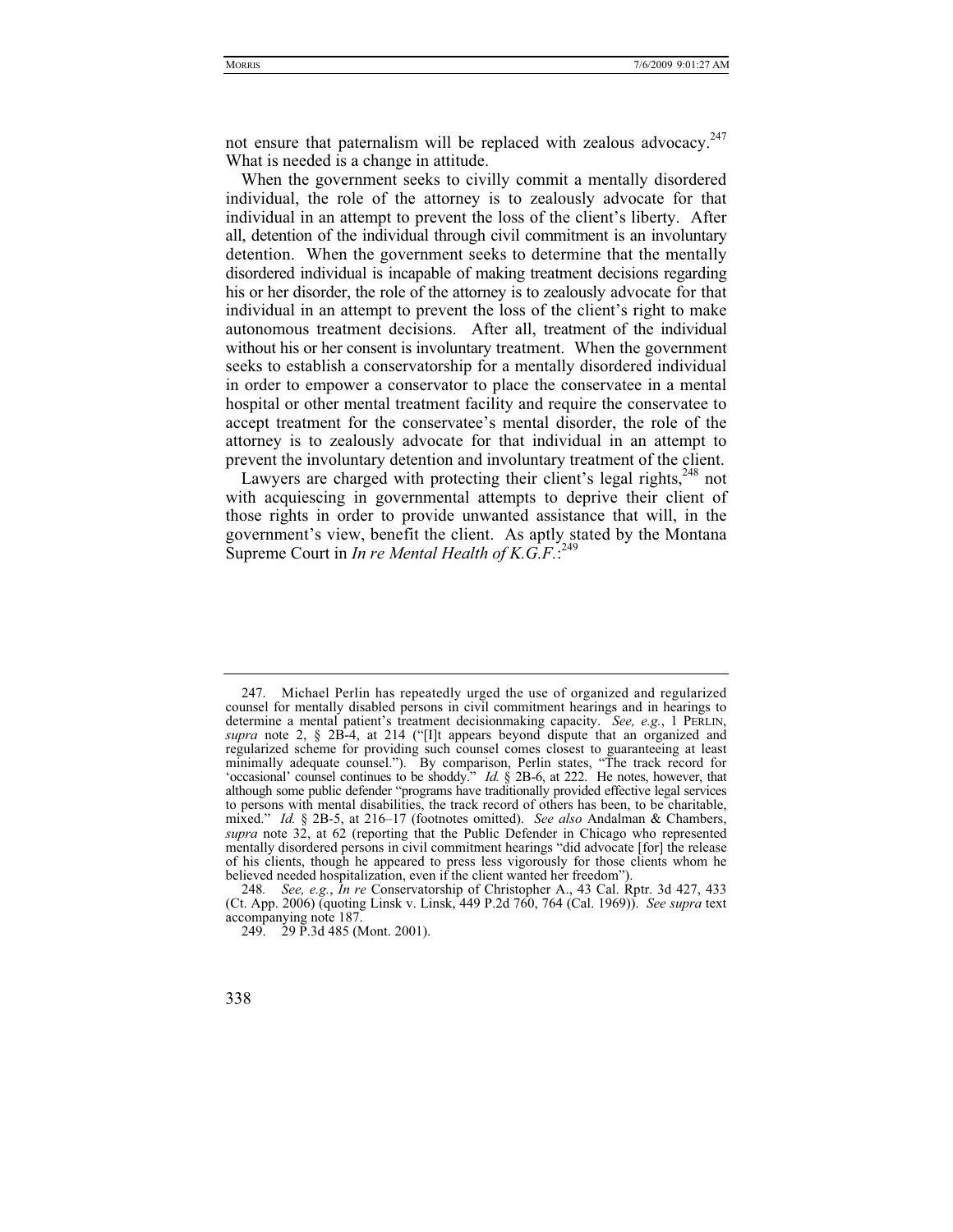[W]e must . . . be cautious and critical of signs of paternalism legitimized by the *parens patriae* doctrine, where State actors purport to have an absolute understanding of what is in the best interests of an individual, whose liberty, dignity and privacy are at issue, and whose voice is muted by the swift and overriding authority of court-appointed professionals.250

If we truly believe that lawyers today are doing an adequate job in representing their mentally disordered clients—if we are willing to accept that belief as our reality—then we are deluding ourselves.<sup>251</sup> In focusing on the question of whether a mental patient had received effective assistance of counsel in a civil commitment proceeding, the Montana Supreme Court proclaimed that the involuntary civil commitment hearing process is an "obvious systemic failure .... [T]he ordinary course of the efficient administration of a legal process threatens to supplant an individual's due process rights that serve to safeguard . . . fundamental liberty interests  $\ldots$  ...<sup>7252</sup> The court characterized a civil commitment hearing as "a proceeding that routinely accepts—and even requires—an unreasonably low standard of legal assistance and generally disdains zealous, adversarial confrontation."253

The Montana Supreme Court did more than merely indict lawyers who represent mentally disordered clients in civil commitment proceedings and judges who condone—and even encourage—ineffective assistance of counsel in those proceedings. The court adopted specific guidelines for lawyers to ensure that mentally disordered clients receive effective assistance of counsel in civil commitment proceedings.<sup>254</sup> For example, to be eligible for appointment, attorneys are required to "have specialized course training, or have received supervised on-the-job training in the duties, skills, and ethics of representing civil commitment

<sup>250</sup>*. Id.* at 496.

 <sup>251.</sup> A delusion is defined as "a false, persistent belief not substantiated by sensory or objective evidence." WEBSTER'S NEW WORLD DICTIONARY OF THE AMERICAN LANGUAGE, *supra* note 6, at 374.

<sup>252</sup>*. K.G.F.*, 29 P.3d at 494.

<sup>253</sup>*. Id.* at 492. In describing the existing "perfunctory process" of a civil commitment hearing, the court acknowledged, "[O]ur legal system of judges, lawyers, and clinicians has seemingly lost its way in vigilantly protecting the fundamental rights of [mentally disordered] individuals." *Id.* at 493.

<sup>254</sup>*. Id.* at 497. The court adopted, and expanded upon, guidelines for legal representation in civil commitment proceedings developed and promulgated by the National Center for State Courts. *See* National Center for State Courts, *Guidelines for Involuntary Civil Commitment*, 10 A.B.A. MENTAL & PHYSICAL DISABILITY L. REP. 409, 464–91 (1986) (parts E and F) [hereinafter *Guidelines*].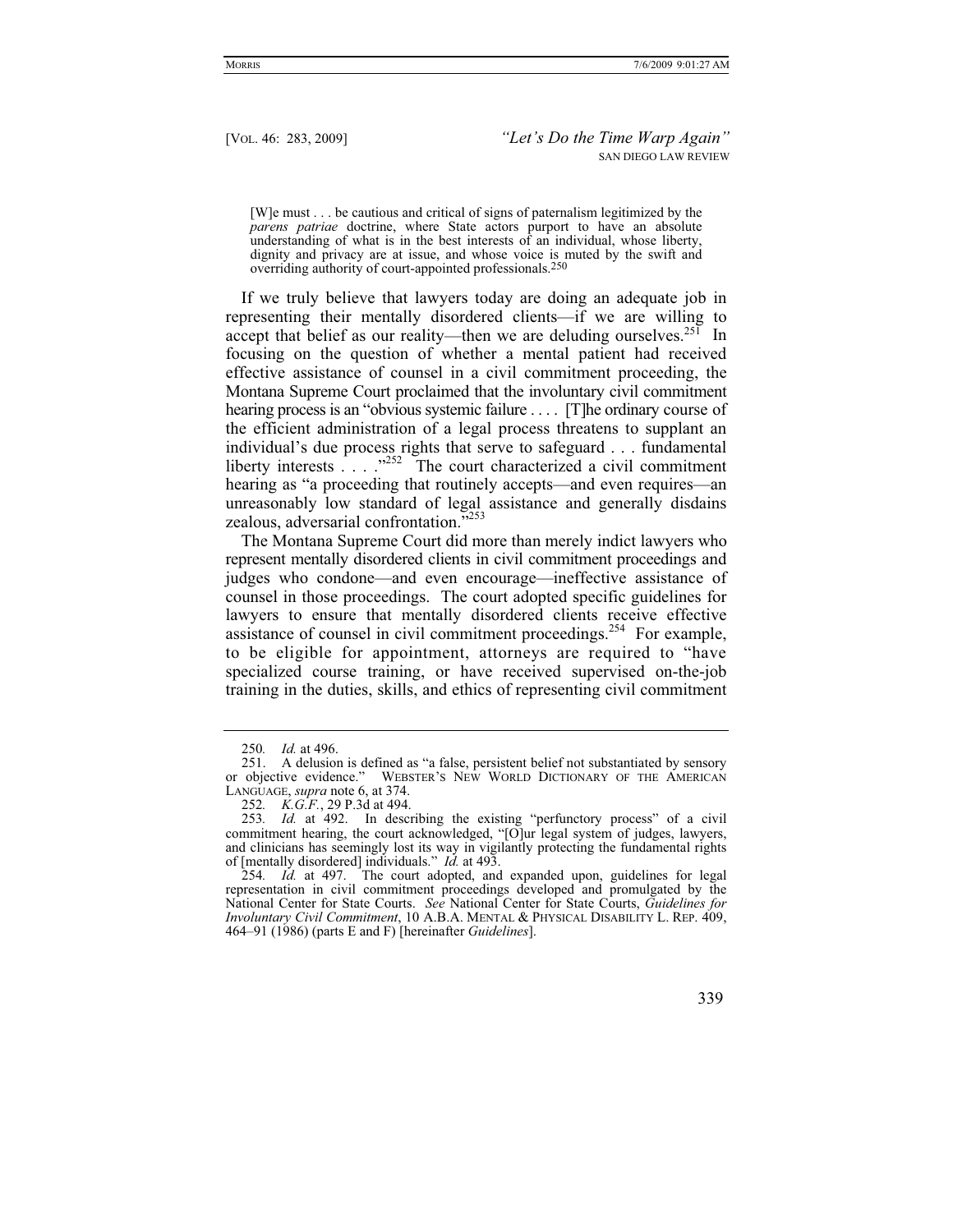respondents."255 Counsel for a mentally disordered client is expected to "conduct a thorough review of all available records"256 and be "prepared to discuss with his or her client the available options in light of such investigations."<sup>257</sup> Counsel is required to meet with his or her client and "[t]he initial client interview should be conducted in private and should be held sufficiently before any scheduled hearings to permit effective preparation and prehearing assistance to the client."258 Counsel is required "to facilitate the exercise of the client's right . . . to 'be examined by a professional person of the person's choice."<sup>259</sup> Most importantly, the court stated "that the proper role of the attorney is to 'represent the perspective of the [client] and to serve as a vigorous advocate for the [client's] wishes." $260$  Lest there be any doubt, the court added: "In the courtroom, an attorney should engage in all aspects of advocacy and vigorously argue to the best of his or her ability for the ends desired by the client."<sup>261</sup> If counsel independently advocates for, or acquiesces in involuntary commitment—absent a voluntary and knowing consent by the patient—such conduct "will establish the presumption that counsel was ineffective." $262$ 

The data from the recent study of conservatorship proceedings in San Diego County support a similar presumption of counsel ineffectiveness in those proceedings. In 238 cases, counsel for the proposed conservatee either did not contest the establishment of a conservatorship or stipulated to the reestablishment of a conservatorship.<sup>263</sup> During those same proceedings, the establishment or reestablishment of a conservatorship was contested in only forty-seven cases. Thus, counsel for the proposed conservatee either acquiesced in, or independently advocated for, a conservatorship in 83.5% of the 285 cases.

The data also confirm that the conservatorship hearing process, just as the civil commitment process in Montana, is an "obvious systemic

<sup>255</sup>*. K.G.F.*, 29 P.3d at 498.

<sup>256</sup>*. Id.*

<sup>257</sup>*. Id.*

<sup>258</sup>*. Id.* at 499 (emphasis omitted).

<sup>259</sup>*. Id.* (quoting MONT. CODE ANN. § 53-21-115(9) (2007) and citing *id.* § 53-21-  $124(3)$ ).

<sup>260</sup>*. K.G.F.*, 29 P.3d at 500 (quoting *Guidelines*, *supra* note 254, at 465). If the client is unwilling or unable to express his or her personal wishes, "the attorney should advocate the position that best safeguards and advances the client's interest." *Id.*  (quoting *Guidelines*, *supra* note 254, at 465). The *Guidelines* specifically identify the client's interest "in liberty" as the interest that should be safeguarded and advanced by the attorney. *Guidelines*, *supra* note 254, at 466.

<sup>261</sup>*. K.G.F.*, 29 P.3d at 500 (quoting *Guidelines*, *supra* note 254, at 483).

<sup>262</sup>*. Id.*

<sup>263</sup>*. See supra* text accompanying notes 182–212.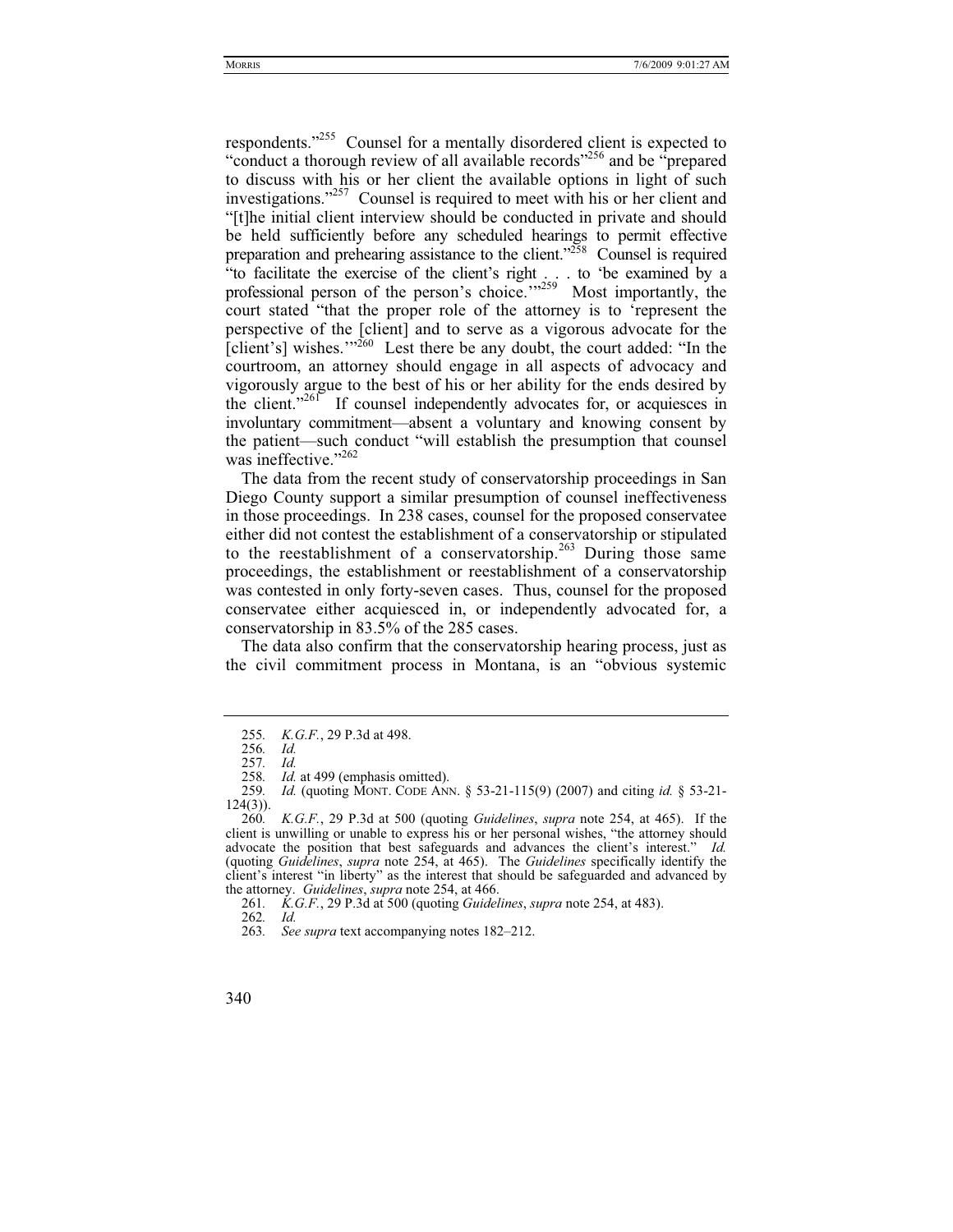failure"<sup>264</sup> "that routinely accepts—and even requires—an unreasonably low standard of legal assistance and generally disdains zealous, adversarial confrontation."<sup>265</sup> Even when counsel for proposed conservatees "contested" the establishment or reestablishment of a conservatorship, they typically engaged in no probing cross-examination of the psychiatrist who testified in favor of the conservatorship and for the imposition of disabilities being imposed on their client if a conservatorship was established or reestablished.<sup>266</sup> They did not introduce the testimony of a psychiatrist, a family member, or a friend to counter that of the psychiatrist who testified in favor of the conservatorship. The only witness called by counsel for the proposed conservatee was the proposed conservatee himself or herself.<sup>267</sup> Leading a lamb to the slaughter does not constitute zealous advocacy on behalf of the lamb.<sup>268</sup> When trial judges tolerate—and even encourage—this unreasonably low standard of legal assistance, they undermine the proposed conservatee's right to effective assistance of counsel in the adversarial process that is required before society deprives a person of liberty and of basic human rights, including the right to medical self-determination.<sup>269</sup>

*In re Mental Health of K.G.F.* was—or should have been—a landmark decision. However, in the eight years since the case was decided, it has only been cited on the competency of counsel issue in two appellate court cases—and both cases cited *K.G.F.* negatively. In 2004, the Court of Appeals of Washington disagreed with the Montana Supreme Court's refusal to presume the effectiveness of counsel in civil commitment proceedings, stating: "We do not share the Montana Supreme Court's dim view of the quality of civil commitment proceedings . . . in the state of Washington."270 In 2006, the Ohio Court of Appeals, citing the

 <sup>264.</sup> Quoting from *K.G.F.*, 29 P.3d at 494.

*Id.* at 492.

<sup>266</sup>*. See supra* text accompanying notes 220–21 (reporting on Dr. Haroun's suggested, but unused, method of cross-examining psychiatrists who testify that a proposed conservatee is gravely disabled and that a conservatorship should be established or reestablished).

<sup>267</sup>*. See supra* text following note 220.

<sup>268</sup>*. See Isaiah* 53:7 ("As a lamb that is led to the slaughter . . . .").

<sup>269</sup>*. See supra* text accompanying notes 159–64 (discussing the requirement of effective assistance of counsel in conservatorship proceedings). The data from the recent study of conservatorship proceedings in San Diego County demonstrate that the performance of counsel for proposed conservatees falls below the objective standard of reasonably effective assistance of criminal defense counsel established by the United States Supreme Court in *Strickland v. Washington*, 466 U.S. 668, 687–88 (1984).

<sup>270</sup>*. In re* T.A. H.-L., 97 P.3d 767, 771 (Wash. Ct. App. 2004).